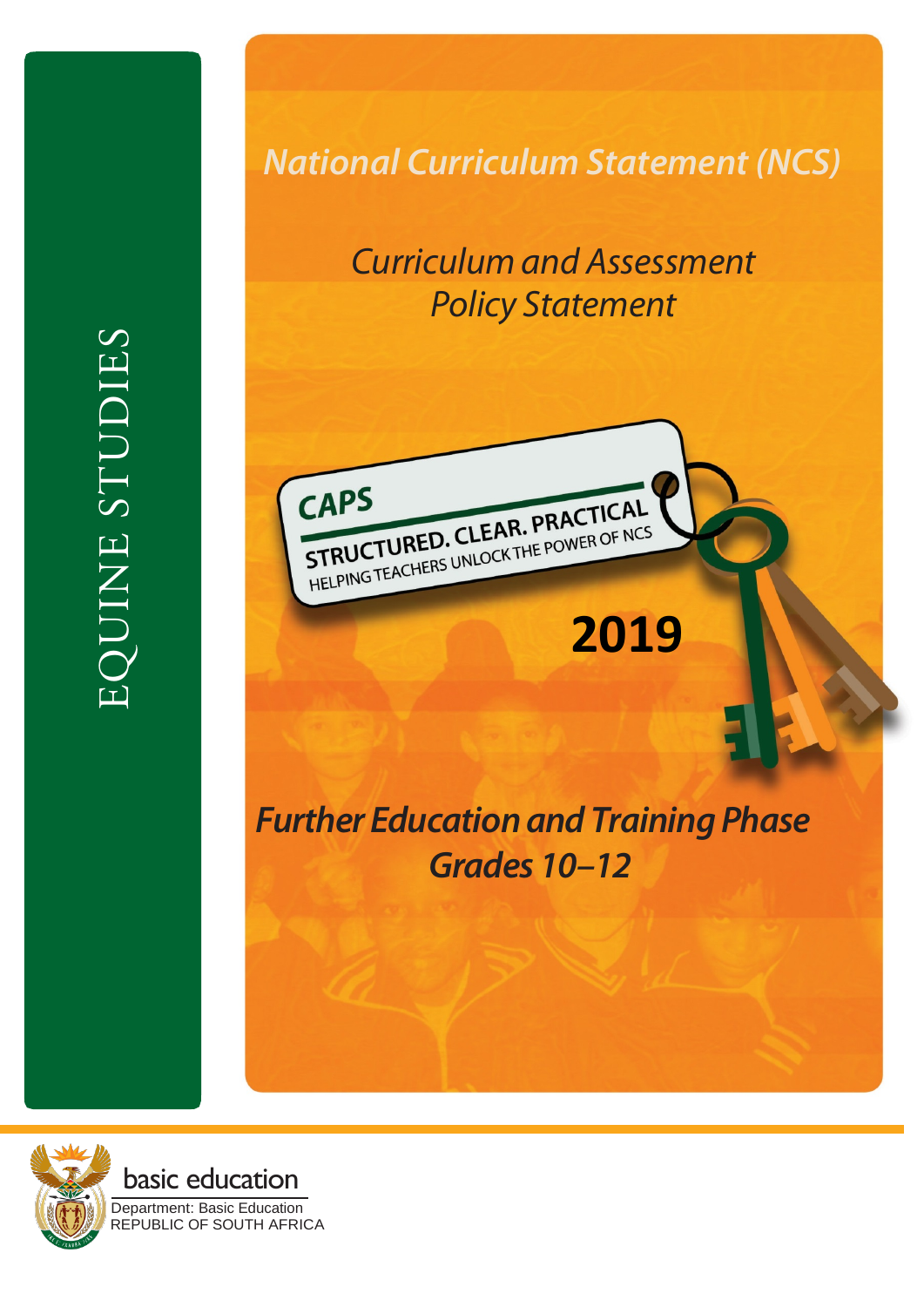

# **CURRICULUM AND ASSESSMENT POLICY STATEMENT GRADES 10–12**

**EQUINE STUDIES**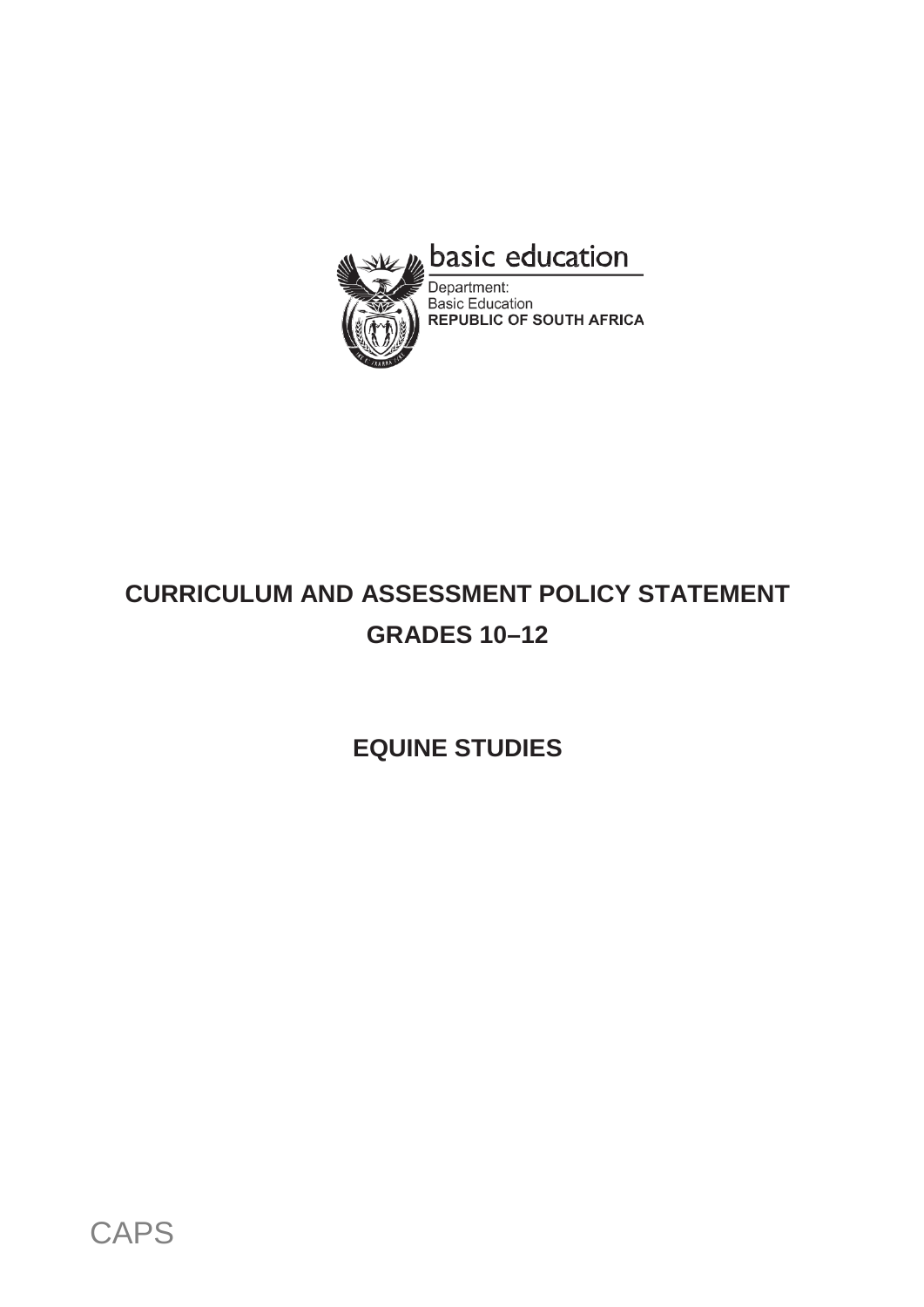Department of Basic Education

222 Struben Street Private Bag X895 Pretoria 0001 South Africa Tel: +27 12 357 3000 Fax: +27 12 323 0601

120 Plein Street Private Bag X9023 Cape Town 8000 South Africa Tel: +27 21 465 1701 Fax: +27 21 461 8110 Website: [http://www.education.gov.za](http://www.education.gov.za/)

©2011DepartmentofBasicEducation **ISBN:978-1-4315-0578-4**

Design and Layout by: Ndabase Printing Solution Printed by: Government Printing Works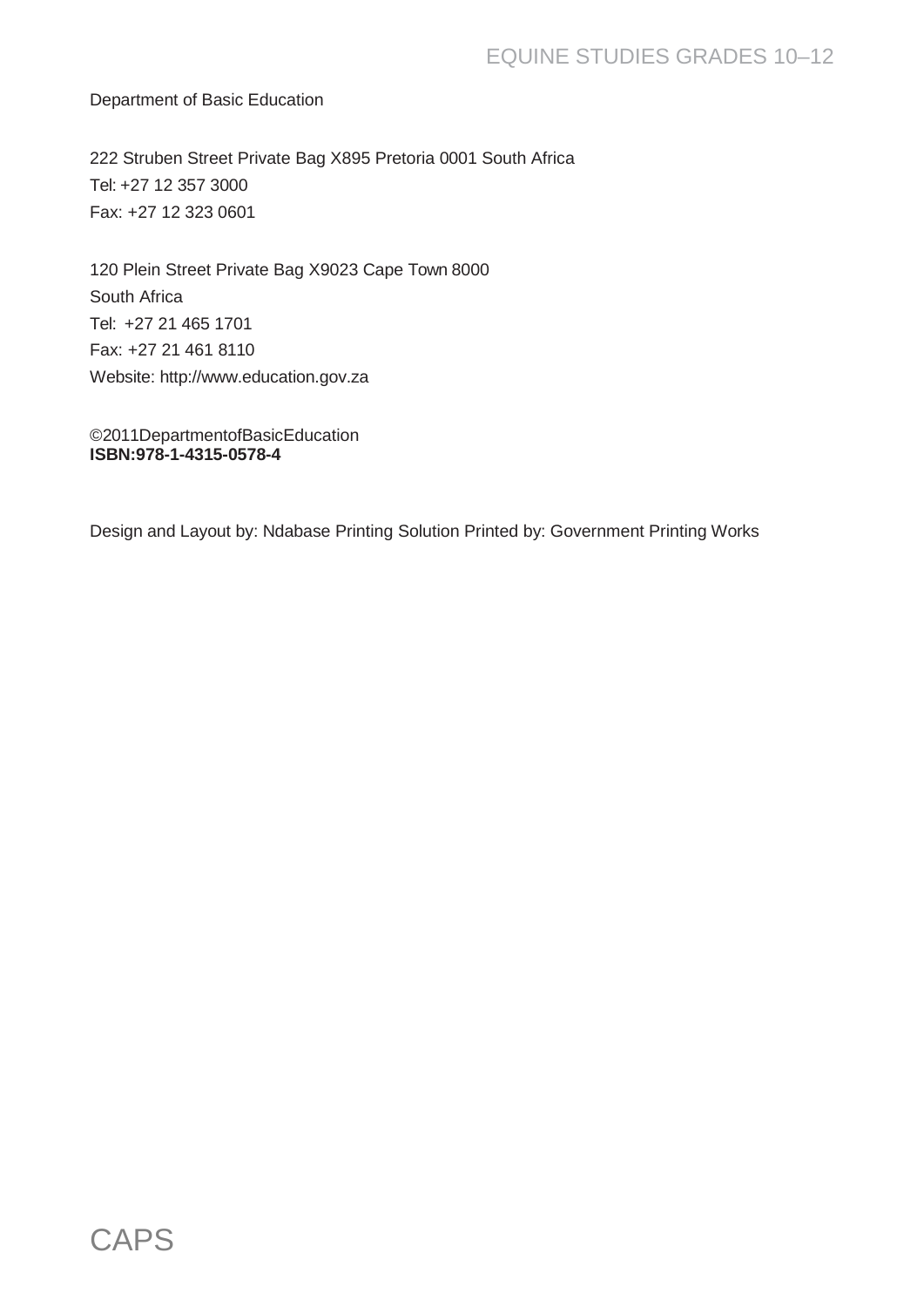#### FOREWORD BY THE MINISTER



Our national curriculum is the culmination of our efforts over a period of seventeen years to transform the curriculum bequeathed to us by apartheid. From the start of democracy we have built our curriculum on the values that inspired our Constitution (Act 108 of 1996). The Preamble to the Constitution states that the aims of the Constitution are to:

- heal the divisions of the past and establish a society based on democratic values, social justice and fundamental human rights;
- improve the quality of life of all citizens and free the potential of each person;
- lay the foundations for a democratic and open society in which government is based on the will of the people and every citizen is equally protected by law; and
- build a united and democratic South Africa able to take its rightful place as a sovereign state in the family of nations.

Education and the curriculum have an important role to play in realising these aims.

In 1997 we introduced outcomes-based education to overcome the curricular divisions of the past, but the experience of implementation prompted a review in 2000. This led to the first curriculum revision: the *Revised National Curriculum Statement Grades R–9* and the *National Curriculum Statement Grades 10–12* (2002).

Ongoing implementation challenges resulted in another review in 2009 and we revised the *Revised National Curriculum Statement* (2002) to produce this document.

From 2012 the two 2002 curricula, for *Grades R–9* and *Grades 10–12* respectively, are combined in a single document and will simply be known as the *National Curriculum Statement Grades R–12.* The *National Curriculum Statement for Grades R–12* builds on the previous curriculum but also updates it and aims to provide clearer specification of what is to be taught and learnt on a term-by-term basis.

The *National Curriculum Statement Grades R–12* accordingly replaces the Subject Statements, Learning Programme Guidelines and Subject Assessment Guidelines with the

- (a) Curriculum and Assessment Policy Statements (CAPS) for all approved subjects listed in this document;
- (b) *National policy pertaining to the programme and promotion requirements of the National Curriculum Statement Grades R–12*; and
- (c) *National Protocol for Assessment Grades R–12.*

stgety

MRS ANGIE MOTSHEKGA, MP MINISTER OF BASIC EDUCATION

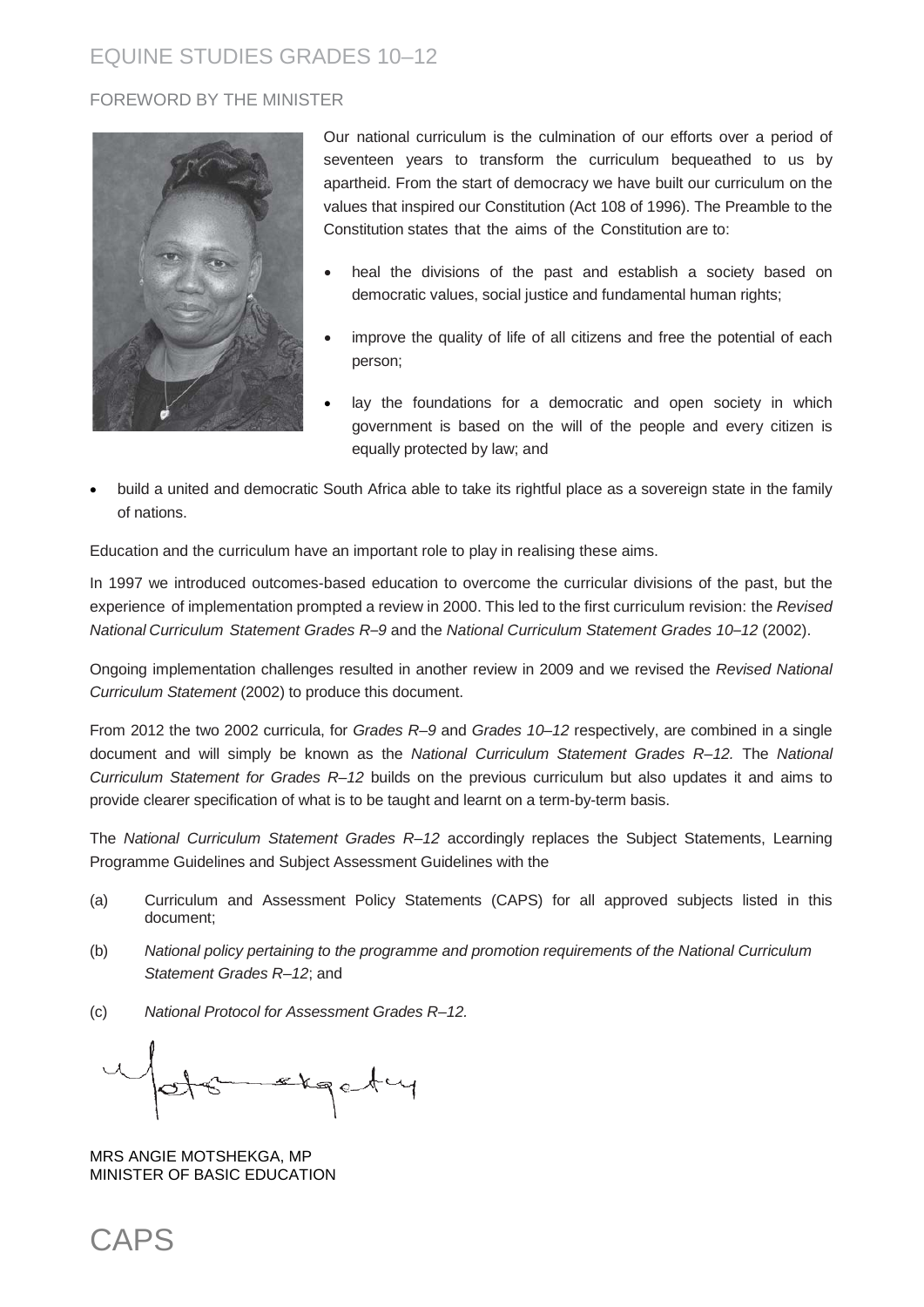# **CONTENTS**

#### **SECTION 1: INTRODUCTION TO THE CURRICULUM AND ASSESSMENT POLICY STATEMENTS FOR EQUINE STUDIES**

| 1.1<br>1.2<br>1.3<br>1.4 | Background<br>Overview<br><b>Time Allocation</b>    | General aims of the South African Curriculum<br>1.4.1 Foundation Phase<br>1.4.2 Intermediate Phase<br>1.4.3 Senior Phase<br>1.4.4 Grades 10-12                                                                                                                                                             |                                                                                                                                                                                                                                        | $\overline{2}$<br>$\overline{c}$<br>3<br>5<br>5<br>5<br>$6\phantom{a}$<br>6 |
|--------------------------|-----------------------------------------------------|------------------------------------------------------------------------------------------------------------------------------------------------------------------------------------------------------------------------------------------------------------------------------------------------------------|----------------------------------------------------------------------------------------------------------------------------------------------------------------------------------------------------------------------------------------|-----------------------------------------------------------------------------|
|                          |                                                     | <b>SECTION 2: INTRODUCTION TO EQUINE STUDIES</b>                                                                                                                                                                                                                                                           |                                                                                                                                                                                                                                        | $\overline{7}$                                                              |
| 2.1<br>2.2<br>2.3        |                                                     | The purpose of Equine Studies<br>Specific Aims of Equine Studies<br><b>Equine Studies Career Opportunities</b>                                                                                                                                                                                             |                                                                                                                                                                                                                                        | $\overline{7}$<br>8<br>8                                                    |
|                          |                                                     | <b>SECTION 3: CONTENT OVERVIEW</b>                                                                                                                                                                                                                                                                         |                                                                                                                                                                                                                                        | 9                                                                           |
|                          | Topic 1: Equine Nutrition<br>Topic 5A: Horsemanship | Topic 2: Equine Anatomy and Physiology<br>Topic 3: Equine Health Care<br>Topic 4: Equine Stable Yard Management and Behaviour<br>Topic 5B: Horsemastership                                                                                                                                                 |                                                                                                                                                                                                                                        | 9<br>9<br>9<br>9<br>10<br>10                                                |
|                          |                                                     | <b>SECTION 4: ASSESSMENT IN EQUINE STUDIES</b>                                                                                                                                                                                                                                                             |                                                                                                                                                                                                                                        | 11                                                                          |
| А.                       |                                                     | <b>Means of Assessment: Grade 12</b>                                                                                                                                                                                                                                                                       |                                                                                                                                                                                                                                        | 11                                                                          |
| Β.                       | 1.<br>2.                                            | <b>Requirements of Assessment: Grade 12</b><br>Examination<br>School-Based Assessment (SBA)                                                                                                                                                                                                                |                                                                                                                                                                                                                                        | 11<br>11<br>12                                                              |
| C.                       | 1 <sub>1</sub><br>2.<br>3.                          | <b>Interpretation of Requirements</b><br>Examination<br>The Assessment Syllabus<br><b>School-Based Assessment</b>                                                                                                                                                                                          |                                                                                                                                                                                                                                        | 13<br>13<br>14<br>14                                                        |
| D.                       | 1.                                                  | <b>Administrative Documents and Appendices</b><br><b>Administrative Documentation for SBA</b><br><b>Teacher's SBA File Cover Sheet</b><br>1.1<br>1.2<br><b>Teacher's Record of SBA Marks</b><br>1.3<br><b>SBA Rank-Order Sheet</b><br>1.4<br>1.5<br>1.6<br>1.7<br>Example of Letter of Authenticity<br>1.8 | <b>Candidate's SBA File Cover Sheet</b><br>Regional and National Moderation Tool<br>Final Moderation Feedback Form to IEB<br><b>Example of Declaration of Omissions</b>                                                                | 30<br>31<br>32<br>33<br>34<br>35<br>37<br>38<br>39                          |
|                          | $\overline{2}$                                      | Appendices<br>Appendix A:<br>2.1<br>Appendix B:<br>2.2<br>2.3<br>Appendix C:<br>Appendix D:<br>2.4<br>2.5<br>Appendix E:<br>Appendix F:<br>2.6                                                                                                                                                             | Example of a Design Grid<br>Bloom's Taxonomy of Cognitive Demand<br><b>Equestrian Competition Disciplines</b><br>Horsemanship Log Record<br>Horsemastership Log Record<br>Horsemastership - Suggested Template for Project<br>Proposal | 40<br>40<br>41<br>42<br>43<br>44<br>45                                      |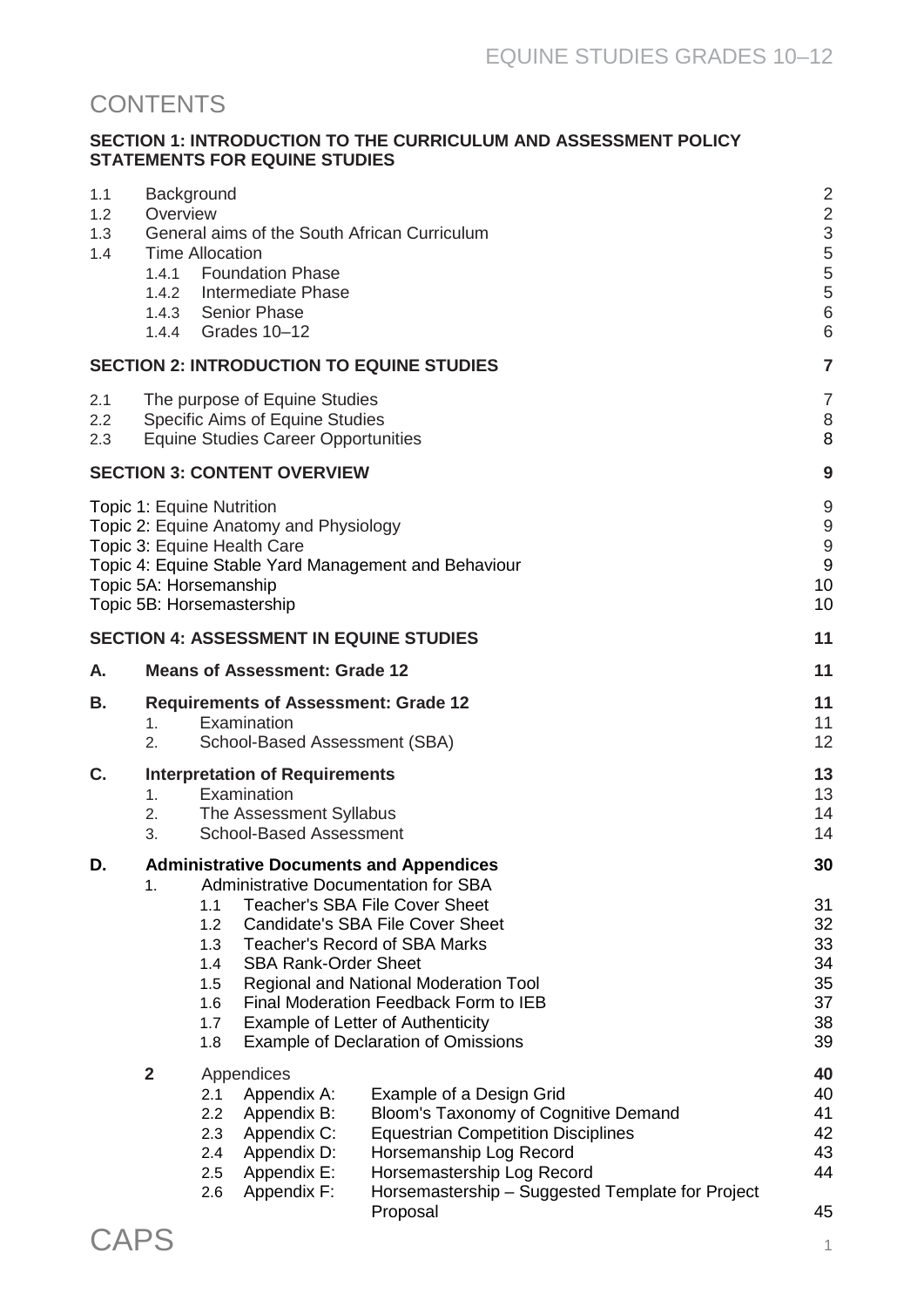# SECTION 1

#### **INTRODUCTION TO THE CURRICULUM AND ASSESSMENT POLICY STATEMENTS FOR EQUINE STUDIES GRADES 10–12**

#### **1.1 Background**

The *National Curriculum Statement Grades R–12 (NCS)* stipulates policy on curriculum and assessment in the schooling sector.

To improve implementation, the National Curriculum Statement was amended, with the amendments coming into effect in January 2012. A single comprehensive Curriculum and Assessment Policy document was developed for each subject to replace Subject Statements, Learning Programme Guidelines and Subject Assessment Guidelines in Grades R–12.

#### **1.2 Overview**

- (a) The *National Curriculum Statement Grades R–12 (January 2012)* represents a policy statement for learning and teaching in South African schools and comprises the following:
	- *(i) Curriculum and Assessment Policy Statements for each approved school subject;*
	- *(ii) The policy document, National policy pertaining to the programme and promotion requirements of the National Curriculum Statement Grades R–12; and*
	- *(iii) The policy document, National Protocol for Assessment Grades R–12 (January 2012).*
- (b) The *National Curriculum Statement Grades R–12 (January 2012)* replaces the two current national curricula statements, namely the
	- *(i) Revised National Curriculum Statement Grades R–9, Government Gazette No. 23406 of 31 May 2002, and*
	- *(ii) National Curriculum Statement Grades 10–12 Government Gazettes, No. 25545 of 6 October 2003 and No. 27594 of 17 May 2005.*
- (c) The national curriculum statements contemplated in subparagraphs b(i) and (ii) comprise the following policy documents which will be incrementally repealed by the *National* Curriculum *Statement Grades R–12 (January 2012)* during the period 2012–2014:
	- *(i) The Learning Area/Subject Statements, Learning Programme Guidelines and Subject Assessment Guidelines for Grades R–9 and Grades 10–12;*
	- *(ii) The policy document, National Policy on assessment and qualifications for schools in the General Education and Training Band d, promulgated in Government Notice No. 124 in Government Gazette No. 29626 of 12 February 2007;*
	- *(iii) The policy document, the National Senior Certificate: A qualification at Level 4 on the National Qualifications Framework (NQF), promulgated in Government Gazette No. 27819 of 20 July 2005;*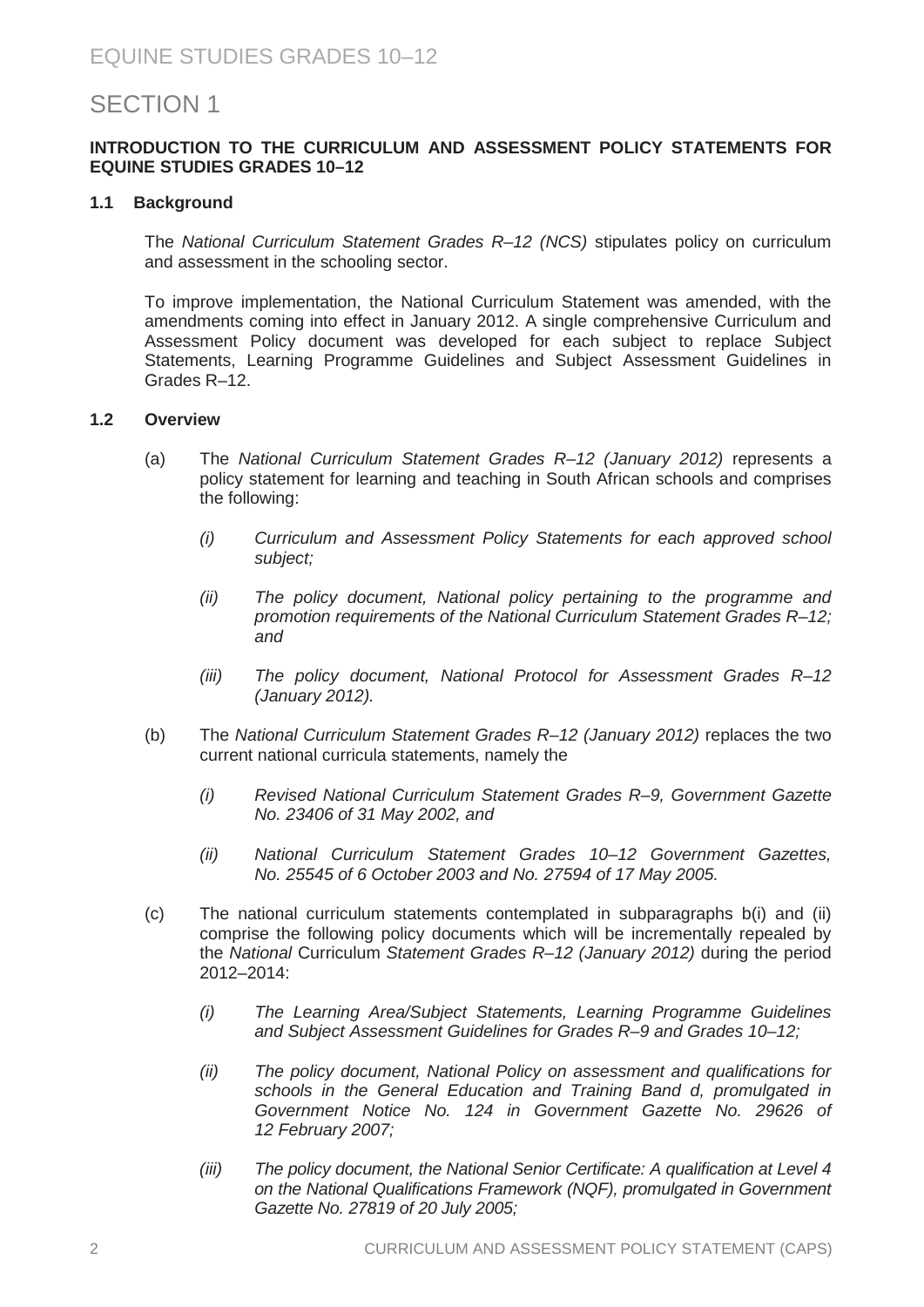- *(iv) The policy document, An addendum to the policy document, the National Senior Certificate: A qualification at Level 4 on the National Qualifications Framework (NQF), regarding learners with special needs, published in Government Gazette, No. 29466 of 11 December 2006, is incorporated in the policy document, National policy pertaining to the programme and promotion requirements of the National Curriculum Statement Grades R–12; and*
- *(v) The policy document, an addendum to the policy document, the National Senior Certificate: A qualification at Level 4 on the National Qualifications Framework (NQF), regarding the National Protocol for Assessment (Grades R–12), promulgated in Government Notice No. 1267 in Government Gazette No. 29467 of 11 December 2006.*
- (d) The policy document, *National policy pertaining to the programme and promotion requirements of the National Curriculum Statement Grades R–12*, and the sections on the Curriculum and Assessment Policy as contemplated in Chapters 2, 3 and 4 of this document constitute the norms and standards of the *National Curriculum Statement Grades R–12.* It will therefore, in terms of *section 6A* of the *South African Schools Act, 1996 (Act No. 84 of 1996,)* form the basis for the Minister of Basic Education to determine minimum outcomes and standards, as well as the processes and procedures for the assessment of learner achievement to be applicable to public and independent schools.

#### **1.3 General aims of the South African Curriculum**

- (a) The *National Curriculum Statement Grades R–12* gives expression to the knowledge, skills and values worth learning in South African schools. This curriculum aims to ensure that children acquire and apply knowledge and skills in ways that are meaningful to their own lives. In this regard, the curriculum promotes knowledge in local contexts, while being sensitive to global imperatives.
- (b) The National Curriculum Statement Grades R–12 serves the purposes of:
	- equipping learners, irrespective of their socio-economic background, race, gender, physical ability or intellectual ability, with the knowledge, skills and values necessary for self-fulfilment, and meaningful participation in society as citizens of a free country;
	- providing access to higher education;
	- facilitating the transition of learners from education institutions to the workplace; and
	- providing employers with a sufficient profile of a learner's competences.
- (c) The National Curriculum Statement Grades R–12 is based on the following principles:
	- Social transformation: ensuring that the educational imbalances of the past are redressed, and that equal educational opportunities are provided for all sections of the population;
	- Active and critical learning: encouraging an active and critical approach to learning, rather than rote and uncritical learning of given truths;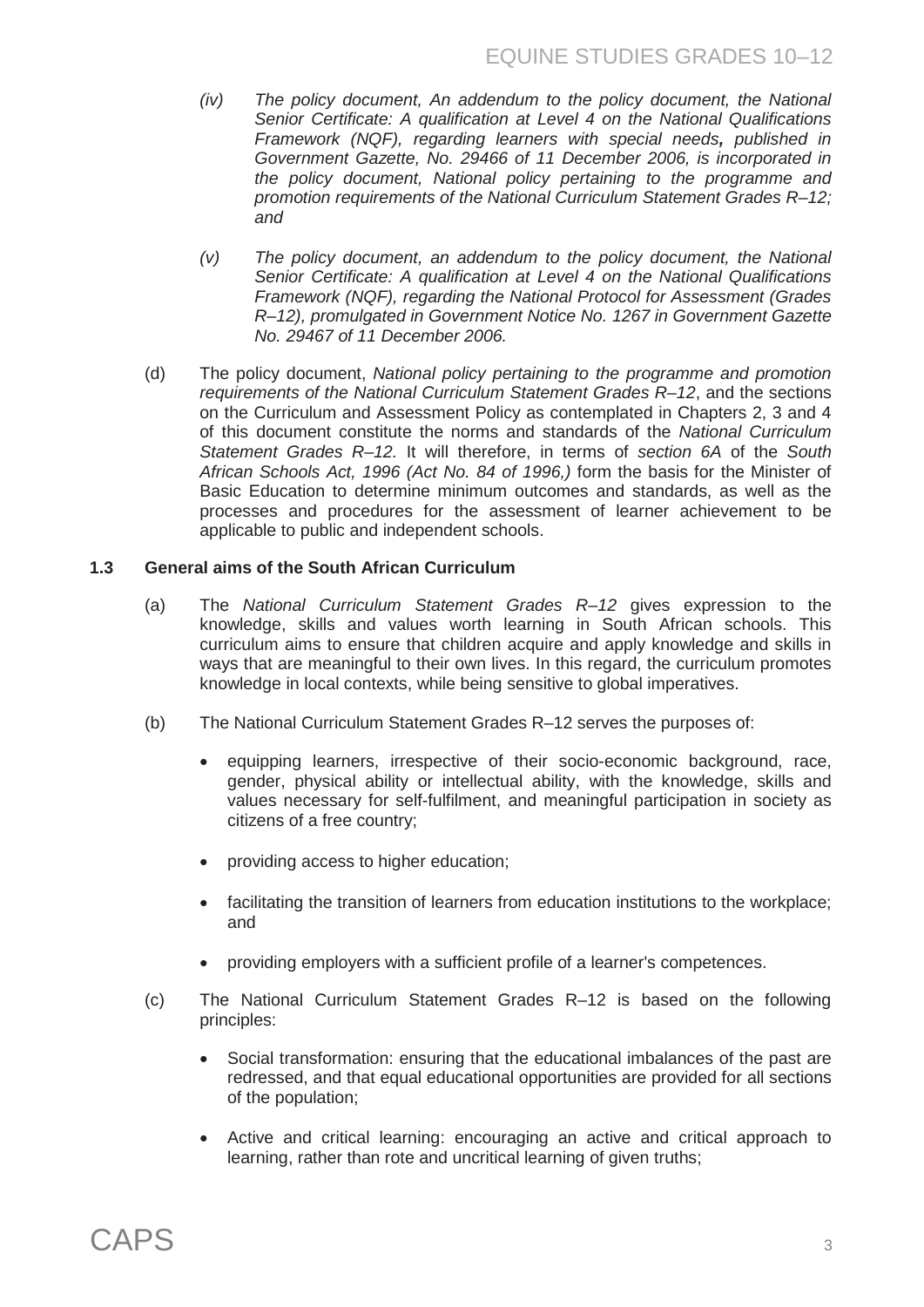- High knowledge and high skills: the minimum standards of knowledge and skills to be achieved at each grade are specified and set high, achievable standards in all subjects;
- Progression: content and context of each grade shows progression from simple to complex;
- Human rights, inclusivity, environmental and social justice: infusing the principles and practices of social and environmental justice and human rights as defined in the Constitution of the Republic of South Africa. The National Curriculum Statement Grades R–12 is sensitive to issues of diversity such as poverty, inequality, race, gender, language, age, disability and other factors;
- Valuing indigenous knowledge systems: acknowledging the rich history and heritage of this country as important contributors to nurturing the values contained in the Constitution; and
- Credibility, quality and efficiency: providing an education that is comparable in quality, breadth and depth to those of other countries.
- (d) The National Curriculum Statement Grades R–12 aims to produce learners that are able to:
	- identify and solve problems and make decisions using critical and creative thinking;
	- work effectively as individuals and with others as members of a team;
	- organise and manage themselves and their activities responsibly and effectively;
	- collect, analyse, organise and critically evaluate information;
	- communicate effectively using visual, symbolic and/or language skills in various modes;
	- use science and technology effectively and critically showing responsibility towards the environment and the health of others; and
	- demonstrate an understanding of the world as a set of related systems by recognising that problem solving contexts do not exist in isolation.
- (e) Inclusivity should become a central part of the organisation, planning and teaching at each school. This can only happen if all teachers have a sound understanding of how to recognise and address barriers to learning, and how to plan for diversity.

The key to managing inclusivity is ensuring that barriers are identified and addressed by all the relevant support structures within the school community, including teachers, District-Based Support Teams, Institutional-Level Support Teams, parents and Special Schools as Resource Centres. To address barriers in the classroom, teachers should use various curriculum differentiation strategies such as those included in the Department of Basic Education's *Guidelines for Inclusive Teaching and Learning* (2010).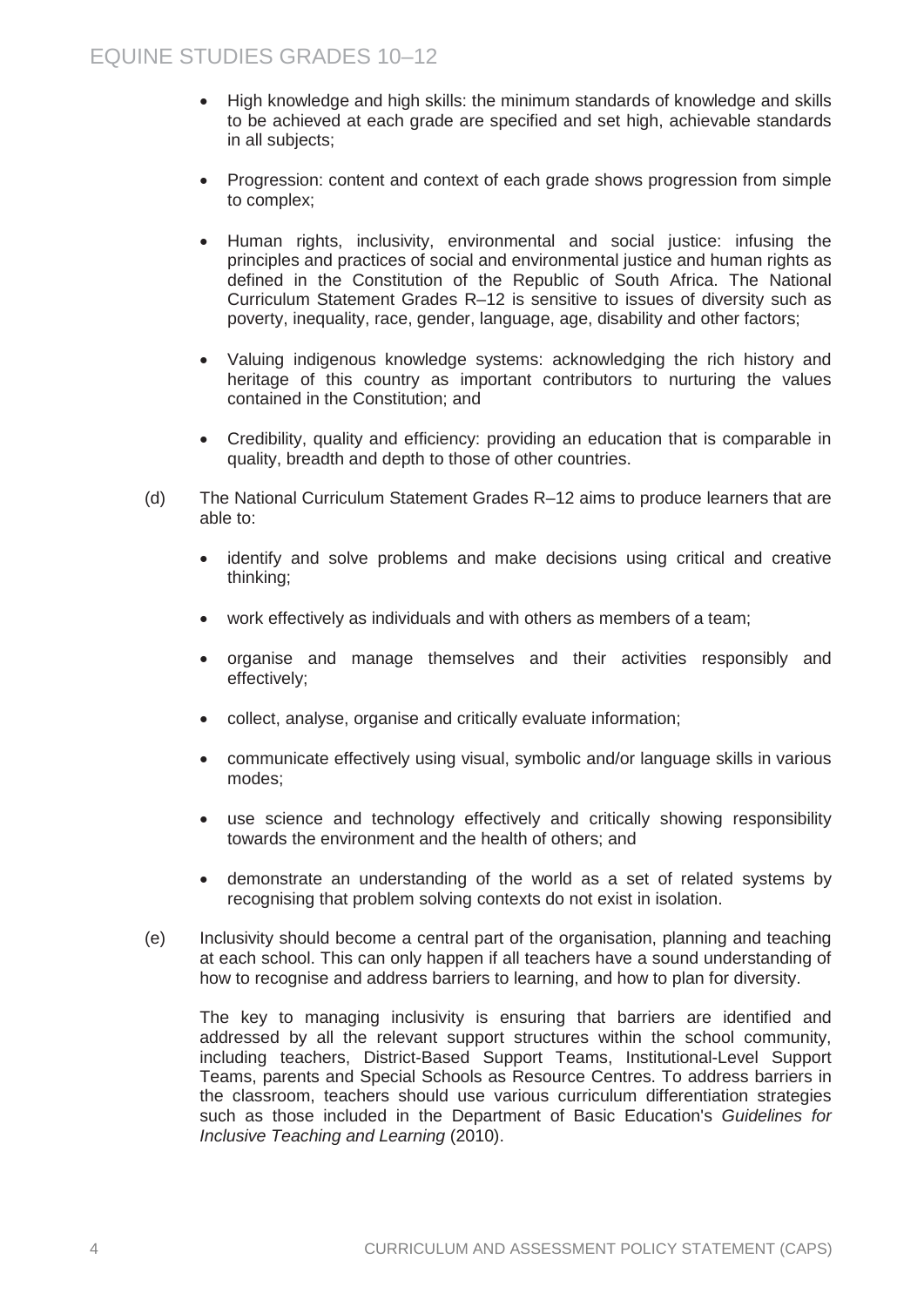#### **1.4 TIME ALLOCATION**

#### **1.4.1 Foundation Phase**

| <b>SUBJECT</b>                              | <b>GRADE R</b><br>(HOURS) | <b>GRADES 1-2</b><br>(HOURS) | <b>GRADE 3</b><br>(HOURS) |
|---------------------------------------------|---------------------------|------------------------------|---------------------------|
| Home Language                               | 10                        | 8/7                          | 8/7                       |
| <b>First Additional Language</b>            |                           | 2/3                          | 3/4                       |
| <b>Mathematics</b>                          | 7                         | 7                            | 7                         |
| <b>Life Skills</b>                          | 6                         | 6                            | 7                         |
| <b>Beginning Knowledge</b><br>٠             | (1)                       | (1)                          | (2)                       |
| Creative Arts<br>$\bullet$                  | (2)                       | (2)                          | (2)                       |
| <b>Physical Education</b><br>$\bullet$      | (2)                       | (2)                          | (2)                       |
| Personal and Social Well-being<br>$\bullet$ | (1)                       | (1)                          | (1)                       |
| <b>TOTAL</b>                                | 23                        | 23                           | 25                        |

(a) The instructional time in the Foundation Phase is as follows:

- (b) Instructional time for Grades R, 1 and 2 is 23 hours and for Grade 3 is 25 hours.
- (c) Ten hours are allocated for languages in Grades R–2 and 11 hours in Grade 3. A maximum of 8 hours and a minimum of 7 hours are allocated for Home Language and a minimum of 2 hours and a maximum of 3 hours for Additional Language in Grades 1–2. In Grade 3 a maximum of 8 hours and a minimum of  $\overline{7}$  hours are allocated for Home Language and a minimum of 3 hours and a maximum of 4 hours for First Additional Language.
- (d) In Life Skills Beginning Knowledge is allocated 1 hour in Grades R–2 and 2 hours as indicated by the hours in brackets for Grade 3.

#### **1.4.2 Intermediate Phase**

(a) The instructional time in the Intermediate Phase is as follows:

| <b>SUBJECT</b>                   | <b>HOURS</b> |
|----------------------------------|--------------|
| Home Language                    | 6            |
| <b>First Additional Language</b> | 5            |
| <b>Mathematics</b>               | 6            |
| Natural Sciences and Technology  | 3,5          |
| <b>Social Sciences</b>           | 3            |
| <b>Life Skills</b>               | 4            |
| <b>Creative Arts</b>             | (1,5)        |
| <b>Physical Education</b>        | (1)          |
| Personal and Social Well-being   | (1,5)        |
| TOTAL                            | 27,5         |

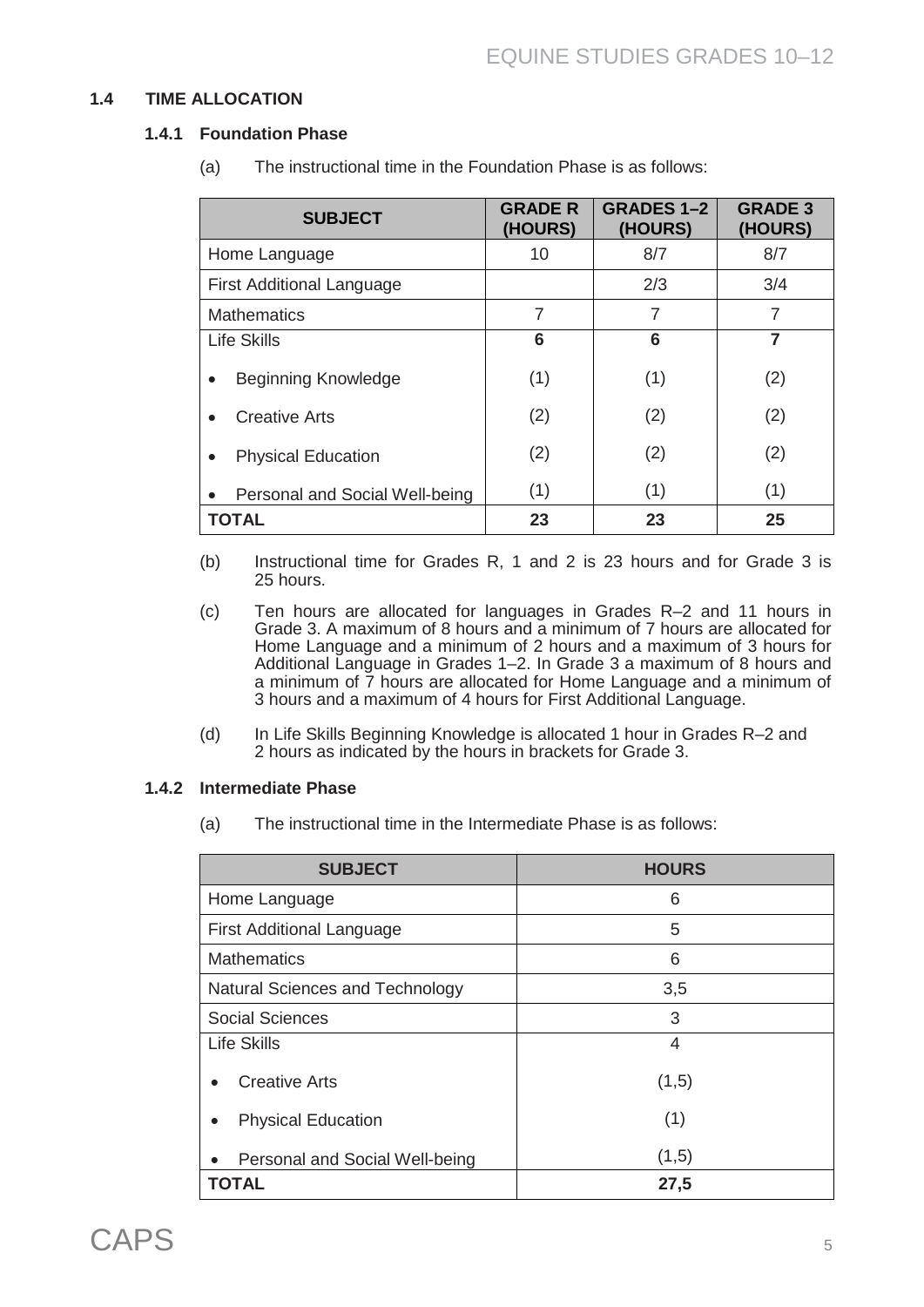#### **1.4.3 Senior Phase**

(a) The instructional time in the Senior Phase is as follows:

| <b>SUBJECT</b>                      | <b>HOURS</b>  |
|-------------------------------------|---------------|
| Home Language                       | 5             |
| <b>First Additional Language</b>    | 4             |
| <b>Mathematics</b>                  | 4,5           |
| <b>Natural Sciences</b>             | 3             |
| <b>Social Sciences</b>              | 3             |
| Technology                          | $\mathcal{P}$ |
| <b>Economic Management Sciences</b> | 2             |
| <b>Life Orientation</b>             | 2             |
| <b>Creative Arts</b>                | 2             |
| <b>TOTAL</b>                        | 27,5          |

#### **1.4.4 Grades 10–12**

(a) The instructional time in Grades 10–12 is as follows:

| <b>SUBJECT</b>                                                                                                                                                                                                                                                                                                                             | TIME ALLOCATION PER WEEK<br>(HOURS) |
|--------------------------------------------------------------------------------------------------------------------------------------------------------------------------------------------------------------------------------------------------------------------------------------------------------------------------------------------|-------------------------------------|
| Home Language                                                                                                                                                                                                                                                                                                                              | 4.5                                 |
| <b>First Additional Language</b>                                                                                                                                                                                                                                                                                                           | 4.5                                 |
| <b>Mathematics</b>                                                                                                                                                                                                                                                                                                                         | 4.5                                 |
| <b>Life Orientation</b>                                                                                                                                                                                                                                                                                                                    | $\mathbf{2}$                        |
| A minimum of any three subjects<br>selected from Group B Annexure B,<br>Tables B1-B8 of the policy document,<br>National policy pertaining to the<br>programme and promotion<br>requirements of the National<br>Curriculum Statement Grades R-12,<br>subject to the provisos stipulated in<br>paragraph 28 of the said policy<br>document. | $12(3 \times 4)$                    |
| TOTAL                                                                                                                                                                                                                                                                                                                                      | 27,5                                |

The allocated time per week may be utilised only for the minimum required NCS subjects as specified above, and may not be used for any additional subjects added to the list of minimum subjects. Should a learner wish to offer additional subjects, additional time must be allocated for the offering of these subjects.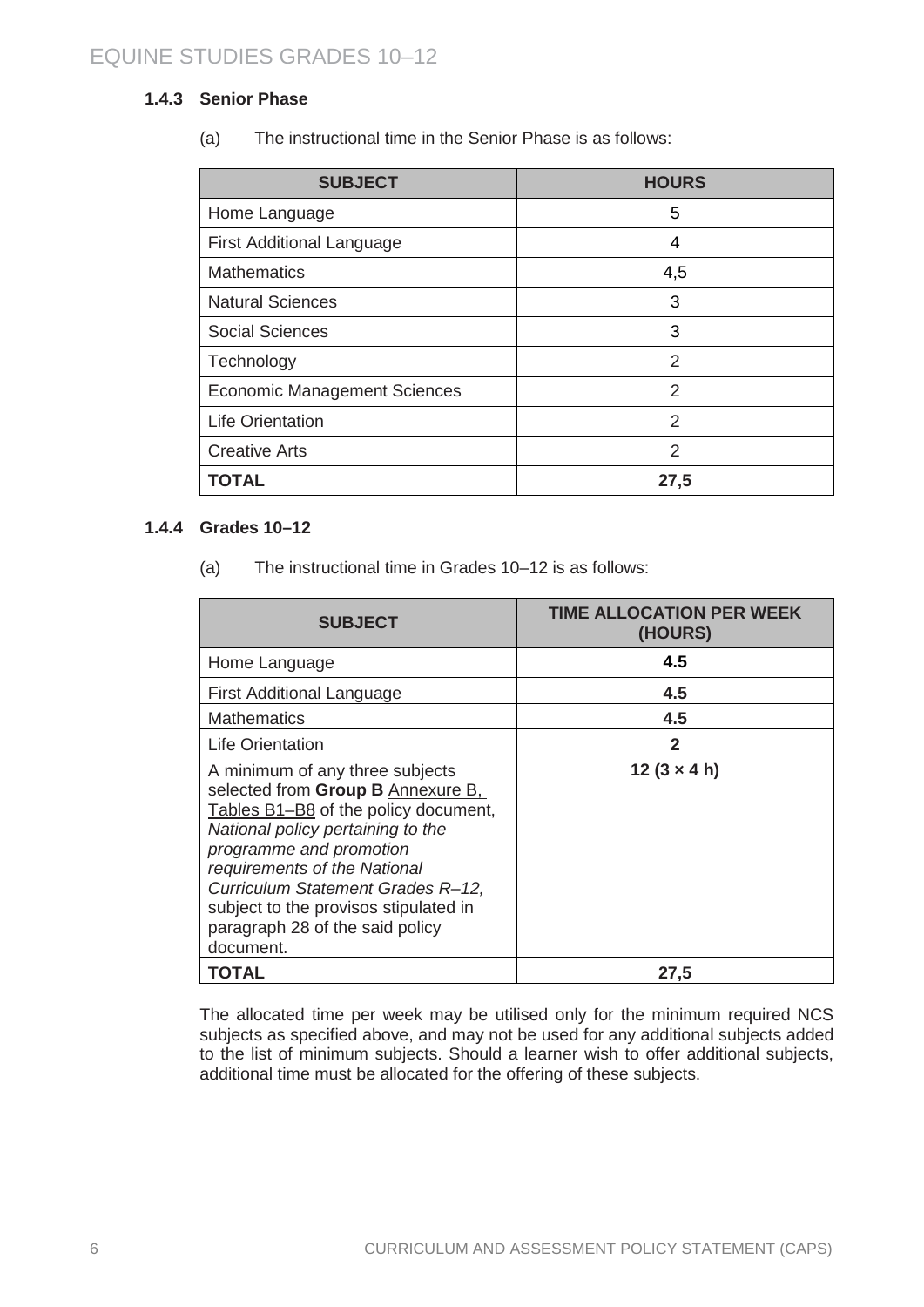# SECTION 2

#### **INTRODUCTION TO EQUINE STUDIES**

#### **2.1 THE PURPOSE OF EQUINE STUDIES**

Equine Studies is the study of the horse as a living organism as well as in its relationship to society. Equine Studies combines theory and practice, enabling learners to apply specific principles when working with horses in a variety of contexts and for a variety of purposes that have economic, aesthetic, social and/or cultural value.

Equine Studies will equip the learner with the skills and knowledge of horse care and management to internationally accepted standards and will introduce learners to the diverse, equine and equestrian industry in South Africa.

Equine Studies consists of the following:

#### • **Management skills**

Knowledge and skills regarding the planning, organising, guiding, controlling and evaluation of the factors of care and production in order to achieve sustainable equine and equestrian enterprises

#### • **Entrepreneurial skills**

Imparting entrepreneurial skills applicable to the equine industry to the next generation of equine and equestrian practitioners.

#### • **Equine production**

Equine genetic resources; breeding; specific feeding and planning of rations; equine health and welfare; production systems; production facilities; risk management; and financial aspects.

#### • **Scientific inquiry and problem-solving skills**

Equine Studies introduces the learner to the essential skills, arts and techniques of basic scientific research. The skills that learners develop and use in Equine Studies allow them to solve problems, think critically, make decisions, find answers and satisfy their curiosity. They are the focus of learning and assessment activities in the classroom. These skills cannot be developed in isolation. They are best developed within the context of an expanding framework of knowledge. Learners have been introduced to some of these skills in Natural Sciences in the General Education and Training band, but these skills need further development. In addition, new skills need to be developed.

The following concepts are embedded in Equine Studies:

- the horse is a living organism that requires care and management
- animal rights in accordance with South African legislation are applicable to the horse
- the horse has a historical relationship with man and society, has been influenced by society and has, in turn, influenced the development of society.

Equine Studies should take into account the historical context of the equine industry in South Africa and the need for sustainable equine activity and equity. The subject Equine Studies operates within the broader context of transformative legislation and policies such as those related to the environment, labour, sport and recreation, agriculture and other relevant provisions.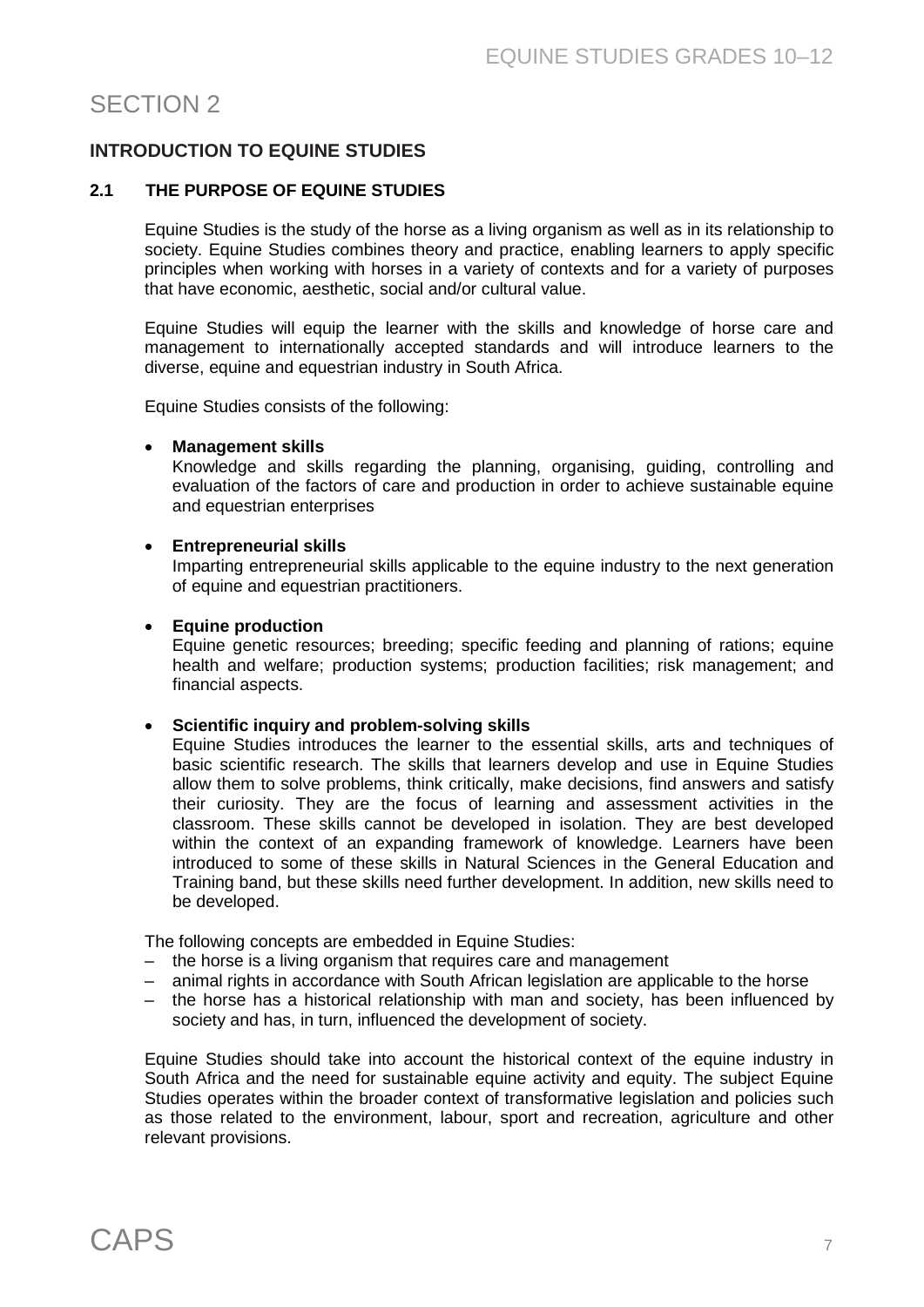#### **2.2 THE SPECIFIC AIMS OF EQUINE STUDIES**

Equine Studies aims to teach and prepare learners to:

- understand the social contribution of the subject, Equine Studies, with regard to the promotion of a culture of human rights, economic growth sustainability as a tool for change, improving the quality of life and providing solutions that are responsive to individual and community needs;
- foster a positive attitude towards a rural lifestyle associated with equine activity in general;
- give learners insight into the management of an equine enterprise and to be acquainted with the discipline of a well organised equine/equestrian stable yard;
- organise and manage activities responsibly and effectively collect, analyse, critically evaluate and present information;
- be exposed to techniques and skills specific to the care, management and riding of equines;
- communicate effectively using verbal, written, visual, graphical, electronic communication and mathematical skills as applied to Equine Studies;
- be competent, informed, and responsible citizens (knowledge and skills) in the field of life sciences (while managing the resources), caring for the environment, (attitudes and values) by addressing indigenous knowledge and social issues;
- creatively and critically think in an equine and equestrian environment amongst others, to develop and enhance entrepreneurial skills;
- identify and solve problems by exposure to the equine or equestrian environment;
- care for the environment, through the management of natural resources and the acceptable humane treatment of horses;
- acquire and utilise relevant technology in the equine or equestrian industry; and
- have access to and value lifelong learning, as well as have access to a variety of possible career opportunities in the equine and equestrian industry.

Through Equine Studies, learners can develop an understanding of the interrelationship of science, technology, indigenous knowledge, environment, and society. A study of concepts and processes in Equine Studies uses contributions from the past to inform the present, and therefore promotes construction of new knowledge. Exploring indigenous knowledge systems related to horses and to science exposes learners to different worldviews and allows them to appreciate, compare and evaluate different scientific perspectives.

#### **2.3 EQUINE STUDIES CAREER OPPORTUNITIES**

The subject opens the gateway to the world of work through equipping learners with the knowledge, skills, attitudes and values required in the equine and equestrian industry:

- Equine breeding enterprises
- Equestrian sports
- Horse racing
- Equine health care
- Equine transportation
- Equine nutrition
- Equestrian tourism
- Equestrian security and law enforcement
- Equestrian event management
- Equine/equestrian equipment manufacture
- Equine welfare
- Equine/Equestrian education services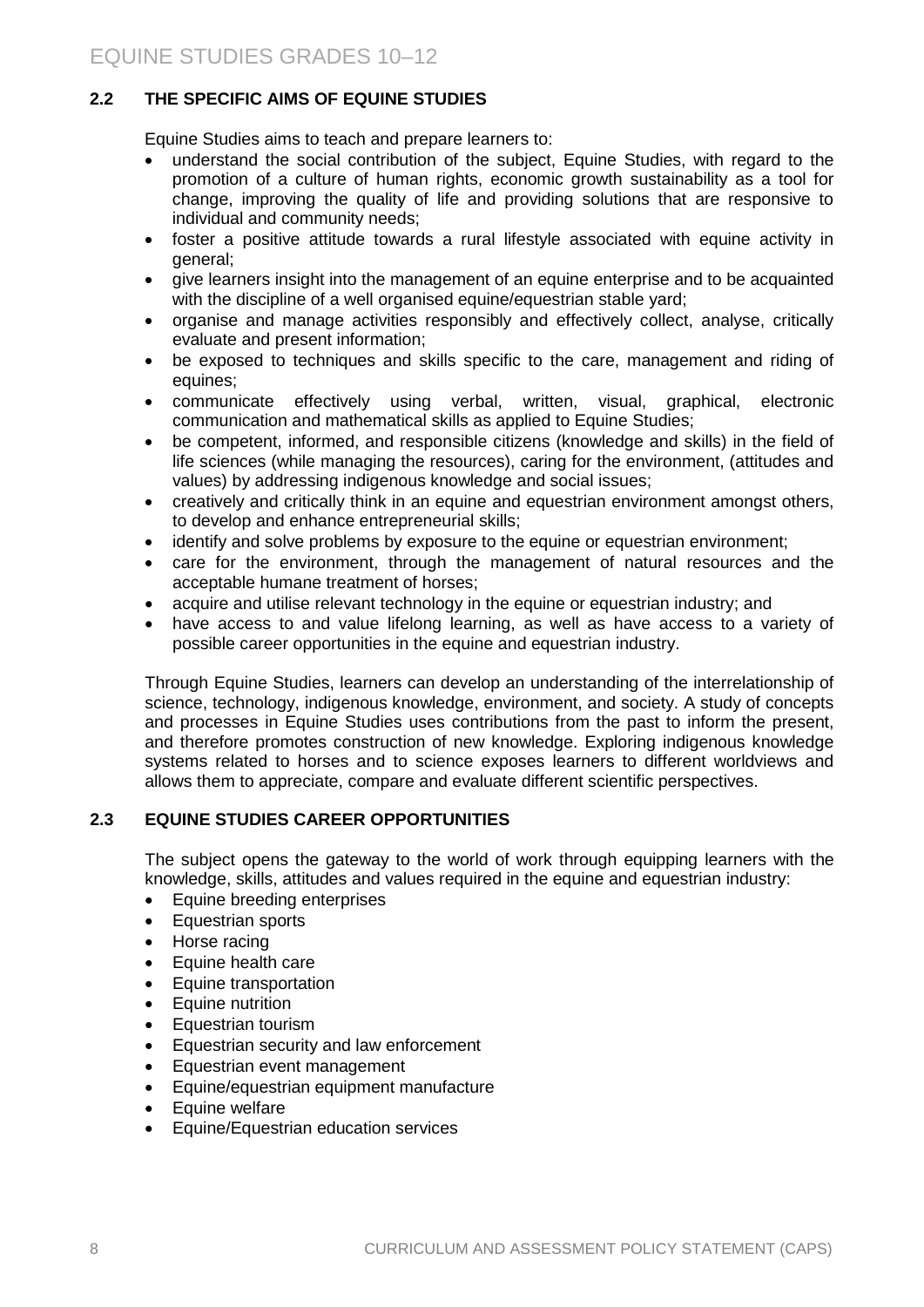# SECTION 3

### **CONTENT OVERVIEW**

|                                                       | Grade 10                                                                                                                                                | Grade 11                                                                                                                                                                    | Grade 12                                                                                                                                                      |
|-------------------------------------------------------|---------------------------------------------------------------------------------------------------------------------------------------------------------|-----------------------------------------------------------------------------------------------------------------------------------------------------------------------------|---------------------------------------------------------------------------------------------------------------------------------------------------------------|
| Topic 1                                               | Digestion<br>$\bullet$                                                                                                                                  | Digestion<br>$\bullet$                                                                                                                                                      | Digestion<br>$\bullet$                                                                                                                                        |
|                                                       | Feeding the horse<br>$\bullet$                                                                                                                          | Feeding the horse<br>$\bullet$                                                                                                                                              | Feeding the horse<br>$\bullet$                                                                                                                                |
| <b>Equine Nutrition</b>                               | Conditions of gastro intestinal system                                                                                                                  | Conditions of gastro intestinal system                                                                                                                                      | Conditions of gastro intestinal system<br>$\bullet$                                                                                                           |
|                                                       | <b>External structure</b><br>$\bullet$                                                                                                                  | <b>External structure</b><br>$\bullet$                                                                                                                                      | <b>External Structure</b><br>$\bullet$                                                                                                                        |
|                                                       | Conformation                                                                                                                                            | Conformation                                                                                                                                                                | Conformation                                                                                                                                                  |
|                                                       | <b>Functional Systems:</b>                                                                                                                              | <b>Functional Systems:</b><br>$\bullet$                                                                                                                                     | <b>Functional Systems:</b><br>$\bullet$                                                                                                                       |
| Topic 2<br><b>Equine Anatomy</b><br>and<br>Physiology | Skeletal system<br>Muscular system<br>Cardiovascular system<br>3.<br>Respiratory system<br>4.<br>Neuro and endocrine system<br>5.<br>Reproduction<br>6. | Skeletal system<br>Muscular system<br>Cardiovascular system<br>3<br>Respiratory system<br>4.<br>Neuro and endocrine system<br>5.<br>Urogenital system<br>6.<br>Reproduction | Skeletal system<br>Muscular system<br>2.<br>Cardiovascular system<br>3.<br>Respiratory system<br>4.<br>5.<br>Neuro and endocrine system<br>6.<br>Reproduction |
|                                                       | The equine foot<br>٠                                                                                                                                    | The equine foot<br>$\bullet$                                                                                                                                                | The equine foot<br>$\bullet$                                                                                                                                  |
|                                                       | History of the horses' development<br>$\bullet$                                                                                                         | <b>Parasites</b><br>$\bullet$                                                                                                                                               | <b>Dentition</b><br>$\bullet$                                                                                                                                 |
| Topic 3                                               | Common diseases                                                                                                                                         | <b>Common diseases</b><br>$\bullet$                                                                                                                                         | <b>Parasites</b>                                                                                                                                              |
|                                                       | Equine first aid<br>٠                                                                                                                                   | Welfare<br>$\bullet$                                                                                                                                                        | Common diseases<br>$\bullet$                                                                                                                                  |
| <b>Equine Health</b>                                  | Lameness<br>٠                                                                                                                                           | Equine first aid<br>$\bullet$                                                                                                                                               | Equine first aid<br>$\bullet$                                                                                                                                 |
| Care                                                  |                                                                                                                                                         | Castration<br>$\bullet$                                                                                                                                                     | Lameness                                                                                                                                                      |
|                                                       |                                                                                                                                                         | Lameness<br>$\bullet$                                                                                                                                                       | Reproduction<br>$\bullet$                                                                                                                                     |
| Topic 4                                               | Grooming and turnout<br>$\bullet$                                                                                                                       | Lunging<br>$\bullet$                                                                                                                                                        | Travel and trucking<br>$\bullet$                                                                                                                              |
|                                                       | <b>Blankets and boots</b><br>٠                                                                                                                          | Advanced tack<br>$\bullet$                                                                                                                                                  | Pasture management<br>$\bullet$                                                                                                                               |
| <b>Equine Stable</b>                                  | Tack<br>$\bullet$                                                                                                                                       | Stable vices<br>$\bullet$                                                                                                                                                   |                                                                                                                                                               |
| Yard                                                  | Yard management /daily routine<br>$\bullet$                                                                                                             | Horse psychology<br>$\bullet$                                                                                                                                               |                                                                                                                                                               |
| Management and                                        | <b>Risk Management</b><br>$\bullet$                                                                                                                     | Running a stable yard<br>$\bullet$                                                                                                                                          |                                                                                                                                                               |
| <b>Behaviour</b>                                      |                                                                                                                                                         | Risk management<br>$\bullet$                                                                                                                                                |                                                                                                                                                               |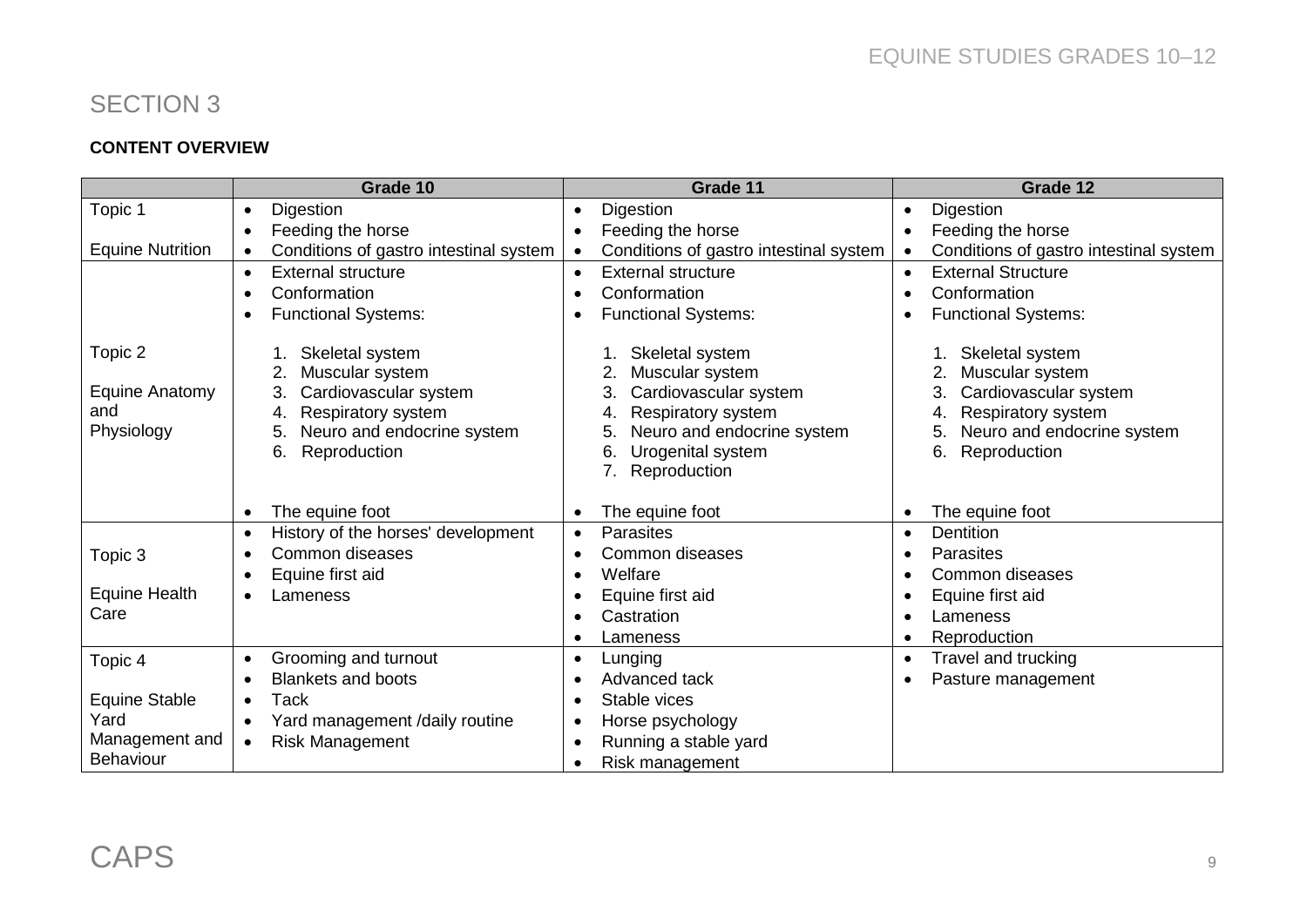|                             | Grade 10                                                                                                                                         | Grade 11                                                                                                                     | Grade 12                                                                                                                                                                  |
|-----------------------------|--------------------------------------------------------------------------------------------------------------------------------------------------|------------------------------------------------------------------------------------------------------------------------------|---------------------------------------------------------------------------------------------------------------------------------------------------------------------------|
| Topic 5A<br>Horsemanship    | Tack up a horse<br>Mount and dismount<br>Ride at 3 paces<br>Ride out of enclosed area<br><b>Road Safety</b><br>Maintain a log of personal riding | Compete in discipline of choice at<br>Novice level<br>Maintain a log of competition events<br>at Novice Level                | Compete in discipline of choice at a<br>level higher than Novice<br>Maintain a log of competition events<br>higher than novice level<br>Ride an unknown horse on the flat |
| Topic 5B<br>Horsemastership | Non-riding Practical Project<br>Compile a Portfolio of Evidence/Visual<br>Diary and log of activities totalling 160<br>hours                     | Non-riding Practical Project<br>Compile a Portfolio of Evidence/Visual<br>Diary and log of activities totalling 160<br>hours | Non-riding Practical Project<br>Compile a Portfolio of Evidence/Visual<br>Diary and log of activities totalling 160<br>hours                                              |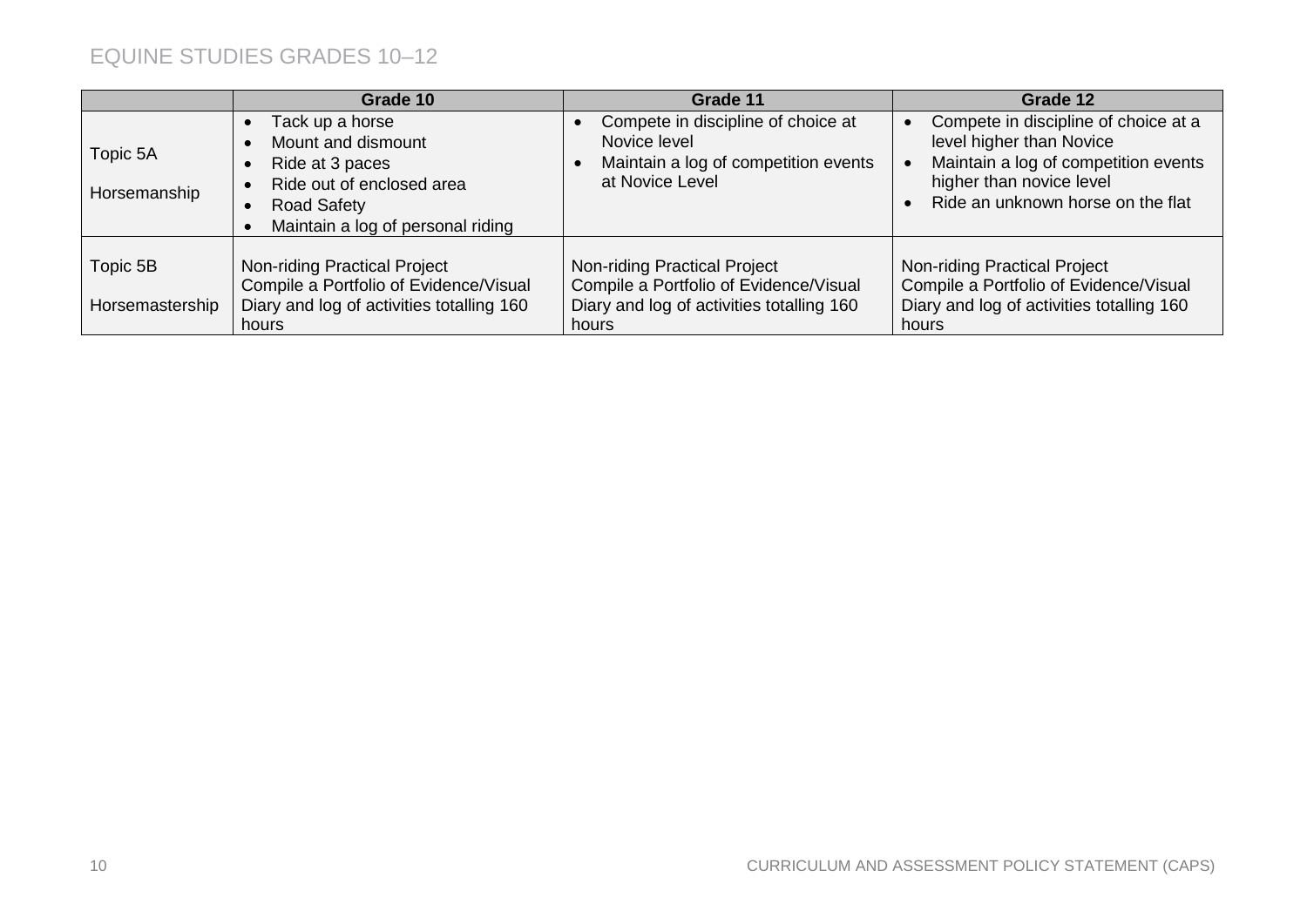# SECTION 4

### **ASSESSMENT IN EQUINE STUDIES**

#### **A. MEANS OF ASSESSMENT**

#### **Grade 12**

|                         | Paper 1 Theory                                         | 3 hours | $[200]$ |
|-------------------------|--------------------------------------------------------|---------|---------|
|                         | Paper 2 Practical (either Riding or Non-Riding option) |         | [100]   |
| School-Based Assessment |                                                        | [100]   |         |

**400 marks**

#### **B. REQUIREMENTS OF ASSESSMENT**

#### **1. EXAMINATION**

| <b>Theory</b><br>Paper     | <b>Equine Studies</b>                                                                                                                                                                                  |               |                  |          |           |            |
|----------------------------|--------------------------------------------------------------------------------------------------------------------------------------------------------------------------------------------------------|---------------|------------------|----------|-----------|------------|
| Time:                      | 3 hours                                                                                                                                                                                                |               | Total Marks: 200 |          |           |            |
| <b>Structure</b>           | Assesses fundamental understanding of the role of Equine Nutrition; Anatomy,                                                                                                                           |               |                  |          |           |            |
| of the                     | Physiology, Health Care, Behaviour and Stable Yard Management for the well-                                                                                                                            |               |                  |          |           |            |
| paper:                     | being and performance of an equine.                                                                                                                                                                    |               |                  |          |           |            |
|                            | The paper consists of three Sections.<br>Section A: Short questions 70 marks<br>Section B: Longer Response Type questions 100 marks<br>Section C: Case Study 30 marks<br>All questions are compulsory. |               |                  |          |           |            |
| Weighting                  | 40%<br>60%                                                                                                                                                                                             |               |                  |          |           |            |
| οf<br>Cognitive<br>Levels: | 30%                                                                                                                                                                                                    | 20%           | 10%              | 10%      | 15%       | 15%        |
|                            | Knowledge                                                                                                                                                                                              | Comprehension | Application      | Analysis | Synthesis | Evaluation |

| <b>Practical</b><br><b>Paper</b> | <b>Horsemanship (Riding Option)</b>                                                                                                                                                                                                               |                                                                                                                                                                                                                                                                                                                                                                                 |  |
|----------------------------------|---------------------------------------------------------------------------------------------------------------------------------------------------------------------------------------------------------------------------------------------------|---------------------------------------------------------------------------------------------------------------------------------------------------------------------------------------------------------------------------------------------------------------------------------------------------------------------------------------------------------------------------------|--|
| Time:                            | 3 hours                                                                                                                                                                                                                                           | Total Marks: 100                                                                                                                                                                                                                                                                                                                                                                |  |
| <b>Structure</b>                 | Assesses practical riding proficiency on an unknown horse and a practical<br>ridden demonstration of the elected competition discipline. Orally assesses<br>the requirements of horse care and management for the competition horse<br>and rider. |                                                                                                                                                                                                                                                                                                                                                                                 |  |
| of the<br>paper:                 | events via either printed log records or DVD evidence.                                                                                                                                                                                            | A ridden test will be assessed for competency on an unknown horse in<br>walk, trot and canter, change of pace and lateral movements and a<br>demonstration on a known horse of a competition discipline. Six oral<br>questions are asked on the tack, nutrition, training and health relating to<br>the competition horse. The rider submits a competition log of participatory |  |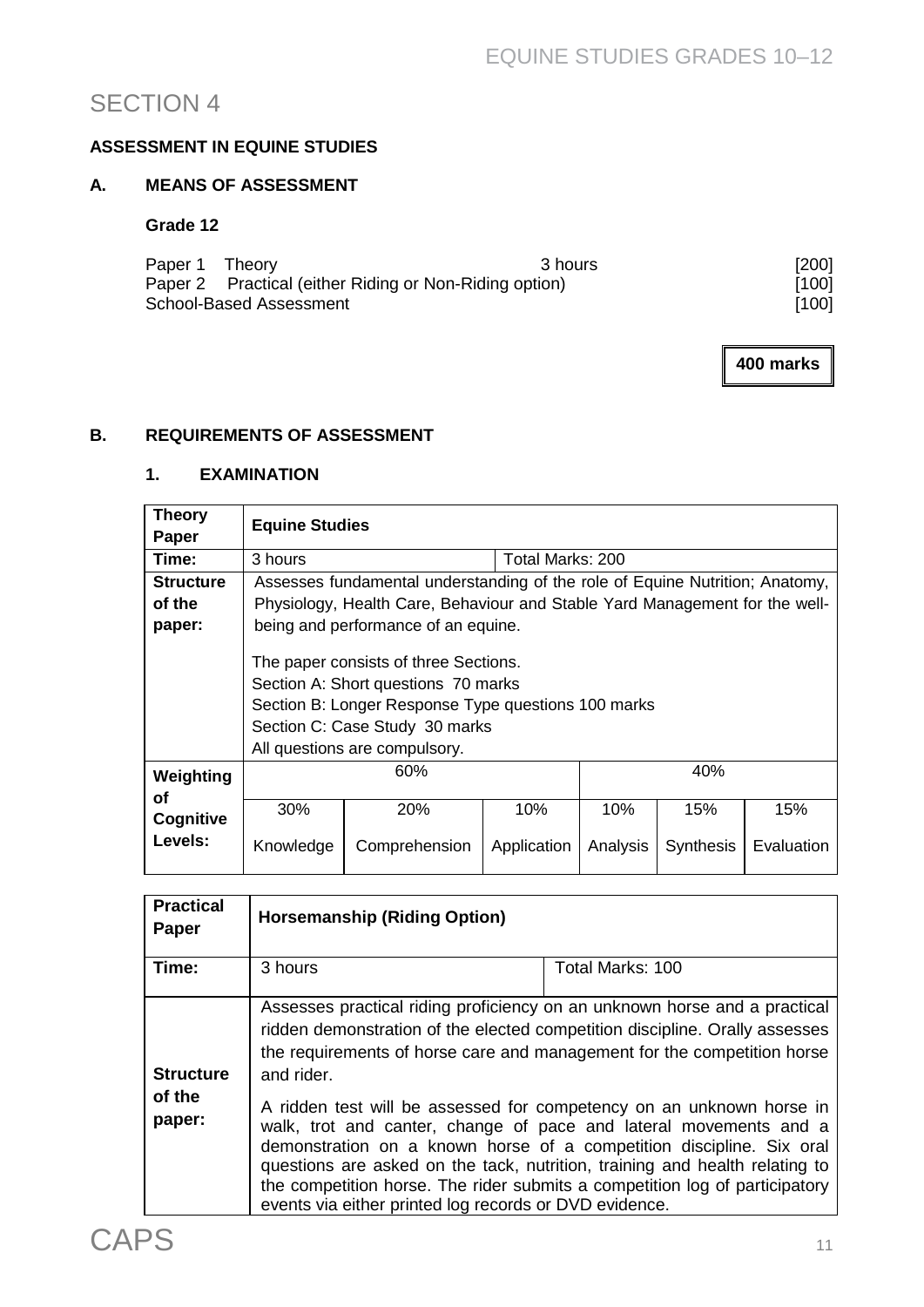| <b>Practical</b><br><b>Paper</b>                                                                                                                                 | <b>Horsemastership (Non-Riding Option)</b>                                                                                                                                                                                                                                                                                                                                                                                                                        |                  |  |
|------------------------------------------------------------------------------------------------------------------------------------------------------------------|-------------------------------------------------------------------------------------------------------------------------------------------------------------------------------------------------------------------------------------------------------------------------------------------------------------------------------------------------------------------------------------------------------------------------------------------------------------------|------------------|--|
| Time:                                                                                                                                                            | 1 hour 30 minutes                                                                                                                                                                                                                                                                                                                                                                                                                                                 | Total Marks: 100 |  |
| Assesses the ability to understand and apply knowledge of the complexities<br>of horse care and management in one non-riding vocation in the Equine<br>Industry. |                                                                                                                                                                                                                                                                                                                                                                                                                                                                   |                  |  |
| <b>Structure</b><br>of the<br>paper:                                                                                                                             | A formal, oral presentation of the Non-Riding Practical Project will be<br>assessed. The presentation must include a motivation for the choice of<br>vocation, the aim(s) of the project; research findings; practical activities<br>undertaken; recommendations and reflections. Supporting documentation<br>must be provided in the form of a Portfolio of Evidence/Visual Diary,<br>including a completed log of 160 hours and all completed assessment tools. |                  |  |

# **2. SCHOOL-BASED ASSESSMENT (SBA)**

All of the following SBA items must be done individually by learners. Each task must be set in a different topic.

| <b>SBA Item</b>                | Weighting |
|--------------------------------|-----------|
| <b>Preliminary Examination</b> | 25%       |
| Controlled test 1              | 15%       |
| Controlled test 2              | 15%       |
| Research task                  | 20%       |
| Case Study                     | 15%       |
| <b>Practical Task</b>          | 10%       |
| <b>TOTAL</b>                   | 100       |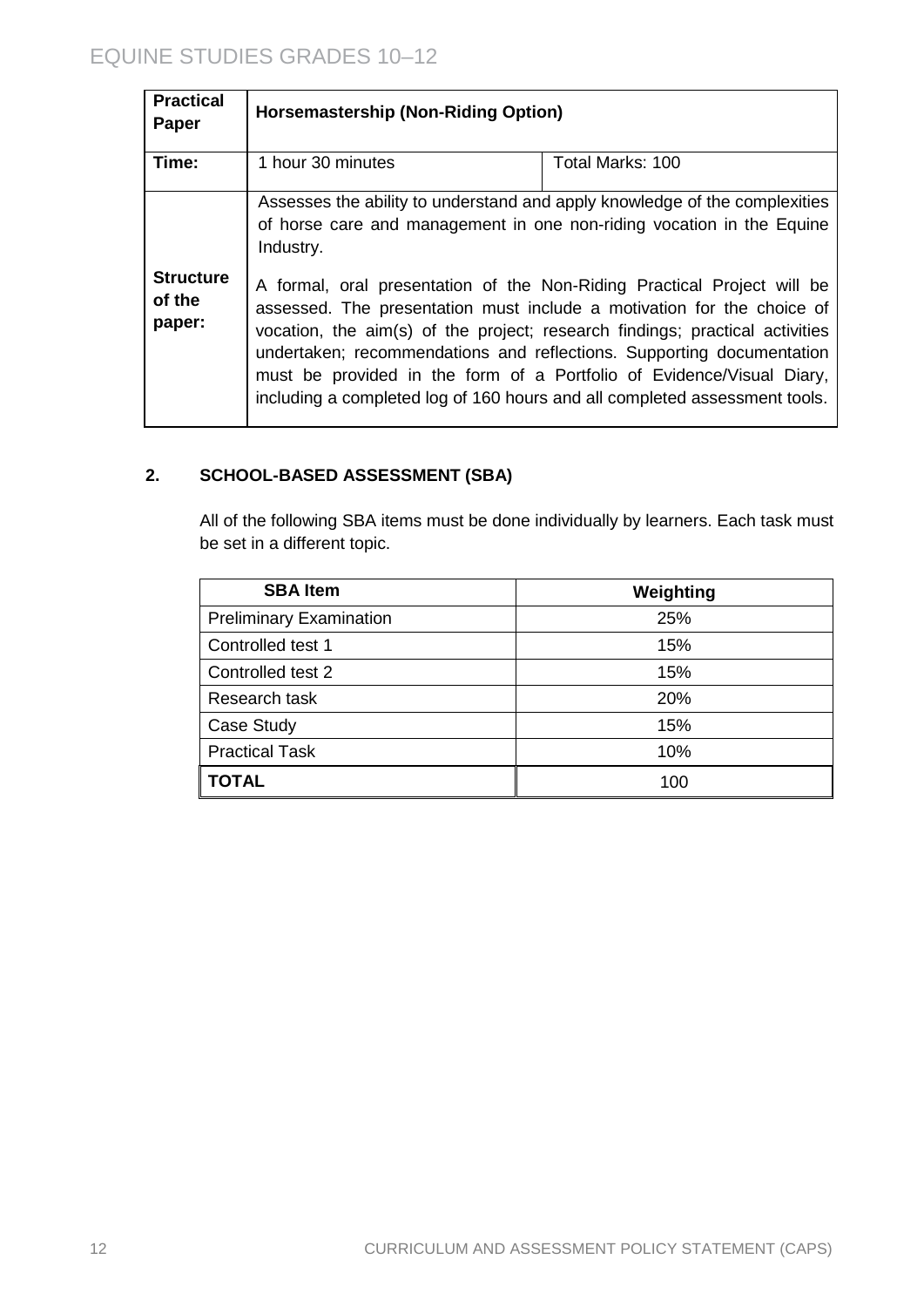#### **C. INTERPRETATION OF REQUIREMENTS**

#### **1. EXAMINATION**

#### **1.1 Practical: Horsemanship (riding)**

Learners are required to:

- demonstrate effective handling and safety techniques when tacking up a horse in the stable; mounting; altering stirrups; and dismounting.
- demonstrate practical riding on an unknown horse, executing basic school movements on the flat including leg yielding and shoulder in;
- ride their own or a known horse, at the learner's nominated competition discipline, at a level higher than novice in simulated competition requirements. For example: Dressage riders will be asked to ride Elementary Dressage Test number 1; Show jumpers will jump a gymnastic and a course of show jumps at a height of 1 m; Flat race jockeys will be assessed on the Equicise™ and talking the examiner through their ride in an official horserace; Endurance riders will be evaluated via video evidence of their ride preparations at a sanctioned event.
- answer practical questions orally on topics relating to tack, nutrition, training and health care of the competition horse.
- maintain a riding log of their participation in at least 4 competitions in their nominated discipline during their grade 12 year. These records must be signed by the supervisor/mentor or discipline secretary and the learner, and verified by the teacher.

#### **1.2 Practical: Horsemastership (non-riding)**

Learners are required to:

- select one non-riding vocation in Equine Industry fields, such as Equine Welfare, Complimentary Health Care, Nutrition, Veterinary and paraveterinary, Stable Yard Management, Dentistry, Farriery or Breeding.
- complete a Practical Project in the chosen vocation, comprising 160 hours of activities. The activities must include secondary research (via books, magazine, internet etc.), primary research (via observations, interviews, investigations etc.), practical activities performed in real-life settings under supervised conditions, and reflections on experiences and own performance. If the school does not have the proper facilities for these activities, facilities nearby should be identified and used to complete the Project. The learners should work with Professional Body registered practitioners in their chosen vocation.
- submit a Project Proposal to the Internal Moderator for approval by the end of October of their Grade 11 year (see Appendix F).
- submit a Portfolio of Evidence/Visual Diary comprising evidence of all activities, including a log record for the 160 hours (see Appendix E), photographs and/or video clips, and all completed assessment tools. The hours logged include time spent doing supervised tasks, gathering, processing and presenting information, and reflecting.
- make a formal oral presentation to the Teacher and Internal Moderator via PowerPoint and/or DVD. The presentation must include a motivation for the choice of vocation, the aim(s) of the Project; research findings; practical activities undertaken; recommendations and self-reflections.
- answer questions orally during and/or after the presentation.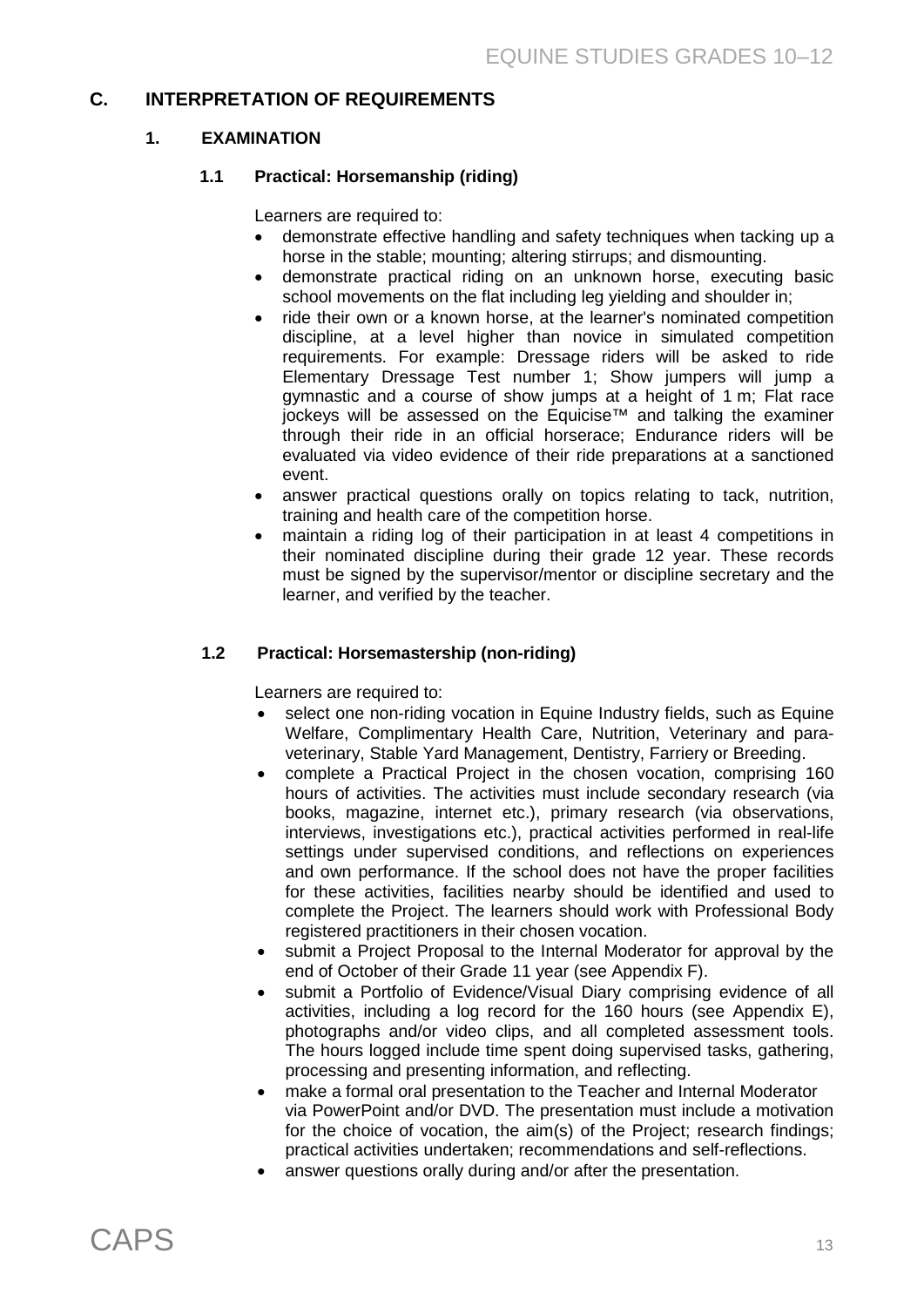The assessment of the activities must include appropriate and comprehensive checklists, memoranda and rubrics. The use of external assessors/supervisors must be approved by the teacher who should conduct on-site verification.

The roles of the Teacher, Learner, School and Professional Practitioners in the Project must be clearly spelt out and relevant agreements signed where appropriate.

#### **2. THE ASSESSMENT SYLLABUS**

The purpose of this Assessment Syllabus is to assist IEB teachers in reaching a common understanding of the scope of the topics and therefore support schools in planning their teaching, learning and assessment programmes consistently, as well as to make the IEB examination and SBA requirements at grade 12 explicit for teachers, assessors and moderators.

The document is not meant to be a teaching syllabus. Individual teachers and schools are not restricted to the contents of the Assessment Syllabus; they are free to expand on these in their own curriculum delivery. The teaching and learning programme should be rich, stimulating and challenging, while assessment is focused on the assessment requirements of the subject, in its contribution to the qualification.

**The Grade 10 and 11 assessment syllabi are included for information and guidance, but only the Grade 12 assessment syllabus is mandatory. However Equine Studies is a THREE year course and therefore learners should have an understanding of all terminology and concepts from previous grades where this forms the basis of work in the next grade(s)**.

The Assessment Syllabus comprises the following topics. Topics 1–4 are compulsory. Learners choose either Topic 5A or 5B.

- 1. Equine Nutrition
- 2. Equine Anatomy and Physiology
- 3. Equine Health Care
- 4. Equine Stable Yard Management
- 5. A. Horsemanship (Riding)
	- OR
	- B. Horsemastership (Non-Riding)

The Assessment Syllabus follows after the SBA requirements.

#### **3. SCHOOL-BASED ASSESSMENT**

#### **3.1 Preliminary Examination/Trial Paper (25 marks out of 100)**

This component must come from the last major summative assessment to have taken place before the Final NSC Examination period. The examination should mimic the external examination in its design, rigour and format.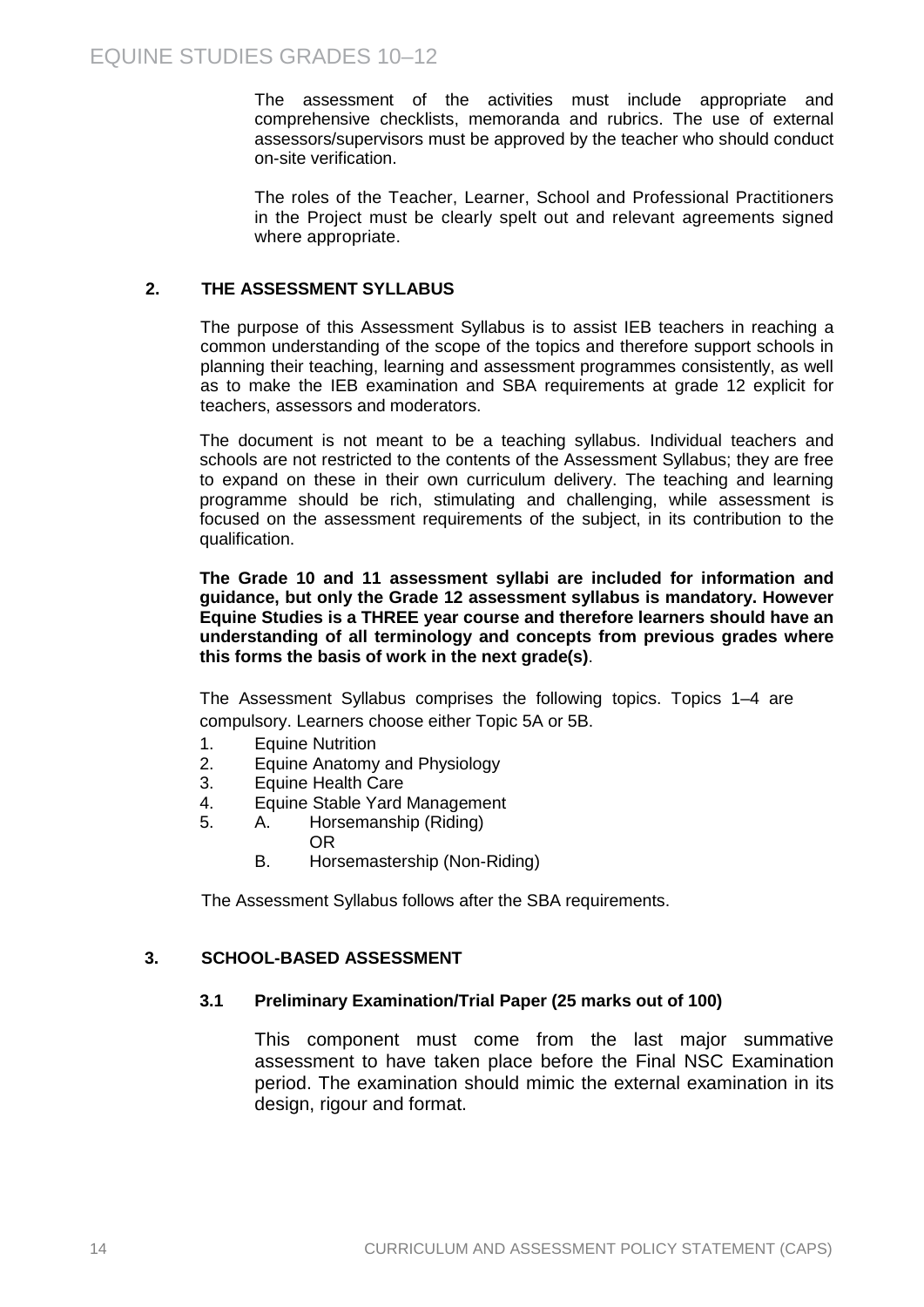#### **3.2 Controlled Tests (two tests: each to count 15 out of 100)**

Controlled tests are written by the entire grade (preferably at the same time). These should count at least 50 marks each and must assess deeply within one Topic or across Topics. 60% of the marks should relate to lower order thinking skills (knowledge, comprehension and application) and 40% to higher order thinking skills (analysis, synthesis and evaluation).

#### **3.3 Tasks**

All tasks must be done individually by learners and each task must be set on a different topic in Equine Studies.

#### **(i) Research Task (20 marks out of 100)**

This task involves the gathering, processing and presenting of information related to a topic or research question from topics 1 to 4 in the Grade 12 Assessment Syllabus. The research may be primary or secondary or mixed. Primary research involves the learners collecting their own data via experiments, observations, own data via experiments, questionnaires or interviews; analysing and interpreting their data; and discussing their findings. Secondary research involves learners analysing and discussing the findings of others. Mixed research comprises a combination of both primary and secondary research. The findings may be presented in the form of a written or oral report. Teachers need to be vigilant regarding plagiarism and correct referencing methods. Teachers should assess the process undertaken by learners as well as the final report.

#### **(ii) Case Study (15 marks each out of 100)**

This task involves the study of a published real-life situation related to horses. Learners are required to analyse the provided case and present their interpretations and solutions, supported by reasoning and assumptions. The task must be completed under controlled conditions, in either one or two lessons, and count at least 50 marks.

#### **(iii) Practical Task (10 marks each out of 100)**

This task must be a practical activity done by the learner in a real-life setting. It must be set by the teacher and completed under controlled conditions by all learners at the same time. It may not be an activity that is done as part of the requirements for the riding and non-riding option (5A or 5B). If the school does not have the proper facilities, facilities nearby should be identified and used to complete the activity.

The assessment of the activity must include appropriate tools e.g. checklist, memorandum or rubric.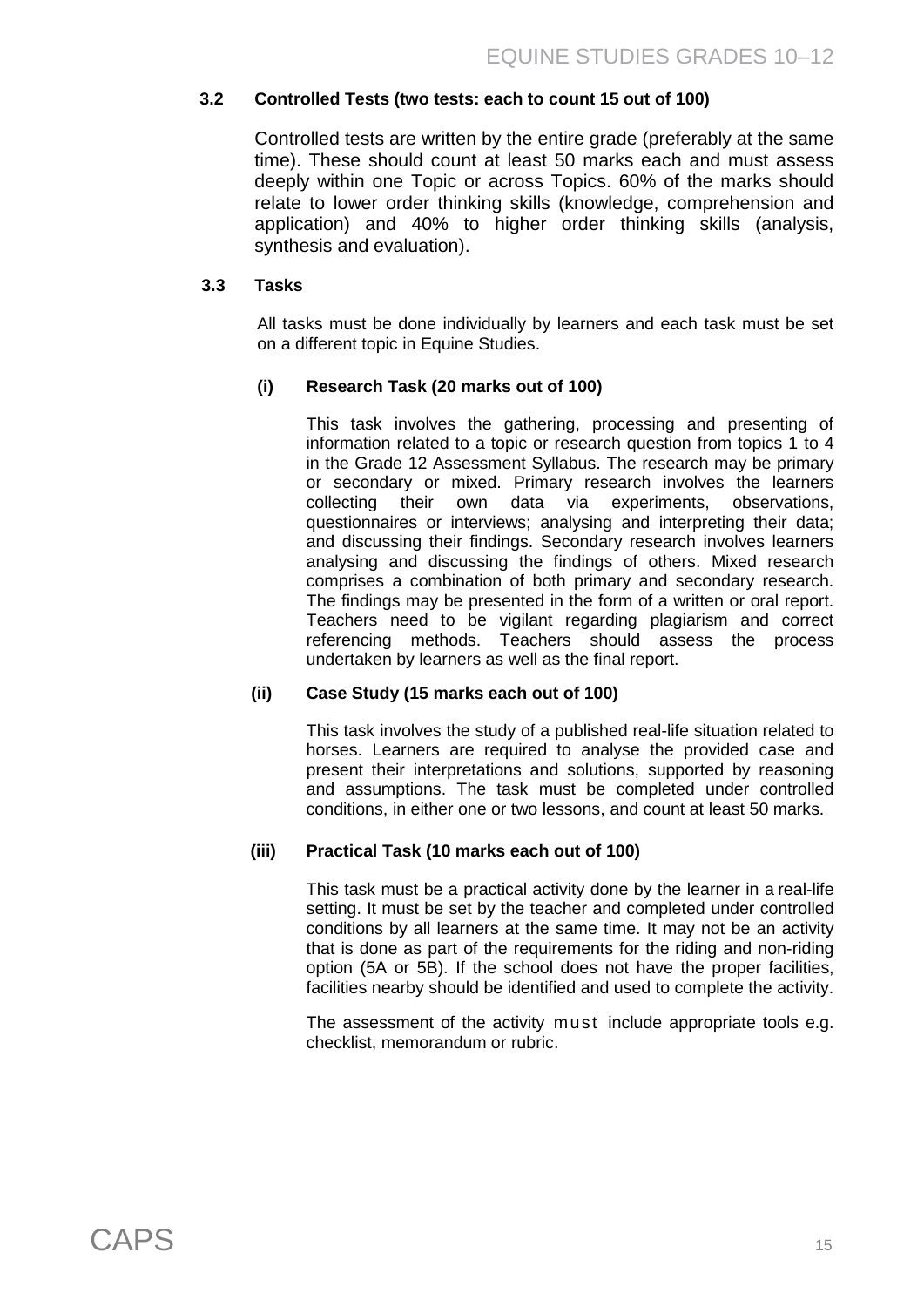#### **Moderation at School Level**

It is expected that moderation of the assessment process has taken place at school level to ensure that assessment is valid, fair and reliable. This includes moderation of assessments before they are done by learners, moderation of the marking of the learner evidence by the teacher/assessor and checking of the calculations of learners' results. Evidence of this having taken place must be included in both the Teacher's and Learner's Files.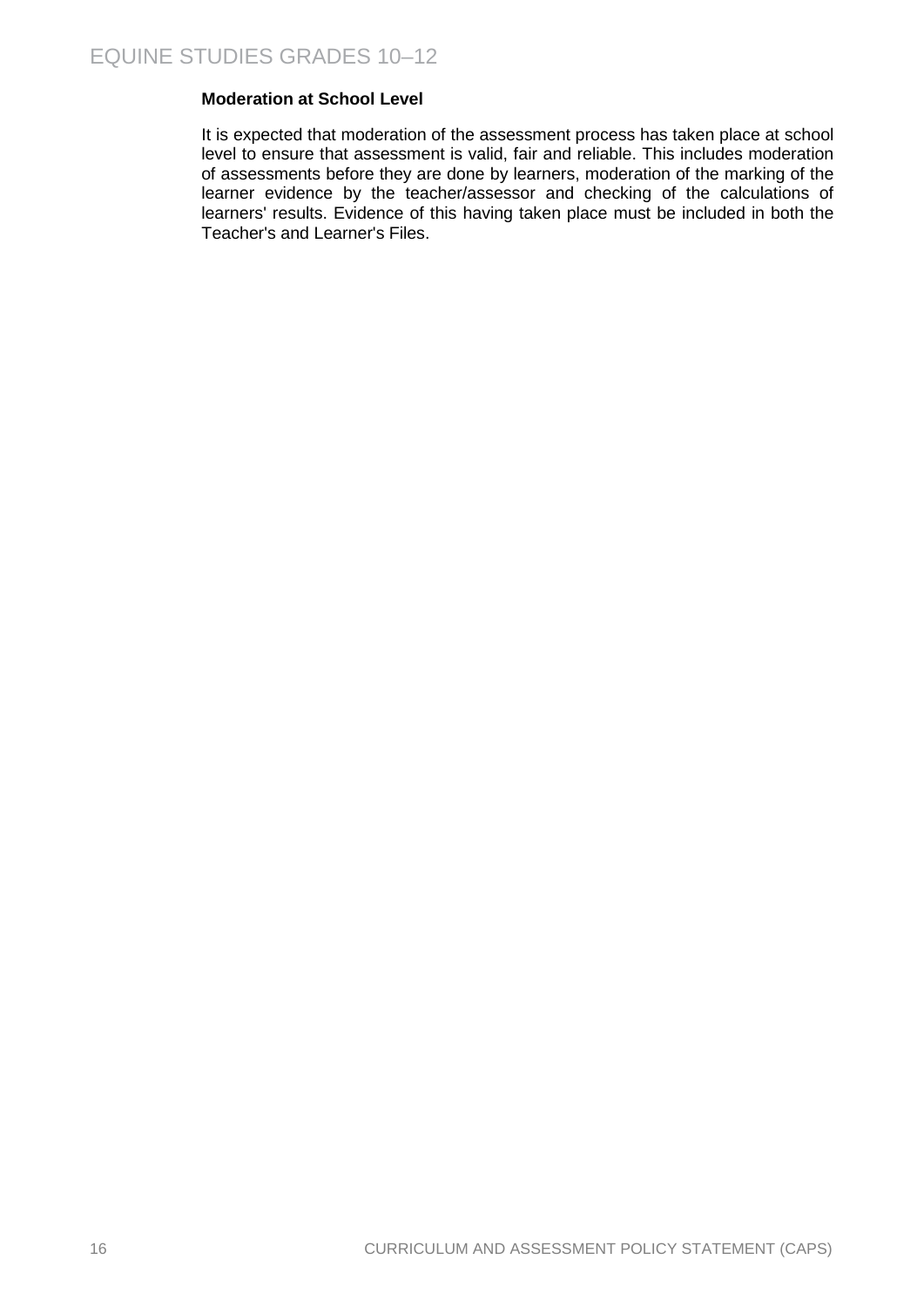#### **EQUINE STUDIES ASSESSMENT SYLLABUS**

| <b>TOPIC 1: Equine Nutrition</b>                                                                                                                                                                                                                                                                                                                                                                                                                                                                                                                             |                                                                                                                                                                                                                                                                                                                                                                                                                                                                                |                                                                                                                                                                                                                                                                                                                                                                                                                                                                                                                                                                                                      |
|--------------------------------------------------------------------------------------------------------------------------------------------------------------------------------------------------------------------------------------------------------------------------------------------------------------------------------------------------------------------------------------------------------------------------------------------------------------------------------------------------------------------------------------------------------------|--------------------------------------------------------------------------------------------------------------------------------------------------------------------------------------------------------------------------------------------------------------------------------------------------------------------------------------------------------------------------------------------------------------------------------------------------------------------------------|------------------------------------------------------------------------------------------------------------------------------------------------------------------------------------------------------------------------------------------------------------------------------------------------------------------------------------------------------------------------------------------------------------------------------------------------------------------------------------------------------------------------------------------------------------------------------------------------------|
| Grade 10                                                                                                                                                                                                                                                                                                                                                                                                                                                                                                                                                     | Grade 11                                                                                                                                                                                                                                                                                                                                                                                                                                                                       | Grade 12                                                                                                                                                                                                                                                                                                                                                                                                                                                                                                                                                                                             |
| <b>Digestion</b><br>Show a basic understanding of the digestive<br>$\bullet$<br>system:<br>Anatomy overview<br>$\qquad \qquad -$<br>Define Trickle feeder<br>Define Hindgut fermenter<br><b>Feeding the horse</b><br>Know 11 Golden rules of feeding<br>$\bullet$<br>Recognise feed quality<br>$\bullet$<br>Understand the condition score<br>Henneke system<br>Identify different feed types<br>$\bullet$<br>Grain (maize, oats, barley, bran)<br>Roughage (erragrostis, teff, lucern, oat<br>hay)<br>Supplements e.g. molasses, salt lick,<br>electrolytes | <b>Digestion</b><br>Understand digestive anatomy from ingestion<br>to excretion<br>Explain the anatomical factors that would<br>$\bullet$<br>negatively influence the quality of nutrition<br>the horse would take in<br>Quidding<br>Condition of teeth<br><b>Feeding the horse</b><br>Explain the purpose of the golden rules of<br>feeding<br>Understand the six classes of nutrients<br>$\bullet$<br>Protein<br>Carbohydrates<br>Fats<br><b>Vitamins</b><br><b>Minerals</b> | <b>Digestion</b><br>Understand digestion and absorption of feed,<br>$e.g.$ :<br>Mechanical, acid, enzyme and bacterial<br>$\qquad \qquad -$<br>digestion<br>Where digestion occurs<br>Where breakdown products are absorbed<br>Explain the importance of gut microbes,<br>$\bullet$<br>roughage, prebiotics and probiotics.<br>Understand detailed anatomy:<br>$\bullet$<br>Function, size, physiology<br>Peristalsis<br>Describe function and physiology of<br>$\bullet$<br>accessory organs:<br>Pancreas: exocrine and endocrine<br>function<br>Liver function<br>Bile: horse has no gall bladder. |
| <b>Conditions of gastro intestinal system</b><br>Define colic<br>Understand types of colic<br>Tympanic/gaseous<br>Obstructive<br>Compacted<br>Sand<br>Verminosus<br>Foal<br>Physiological                                                                                                                                                                                                                                                                                                                                                                    | Water<br><b>Conditions of gastro intestinal system</b><br>Explain causes of colic<br>$\bullet$<br>Describe signs and symptoms of colic<br>Know care protocols<br>$\bullet$                                                                                                                                                                                                                                                                                                     | <b>Feeding the horse</b><br>Analyse and prepare feeding plans according<br>to the following requirements for purpose<br>Age, environment, type and volume of<br>work, breed<br>Explain and identify<br>$\bullet$<br>concentrate to roughage ratio<br>Ca: P ratio<br>Percentage protein required<br>Feeding relevance to Henneke condition<br>score method                                                                                                                                                                                                                                            |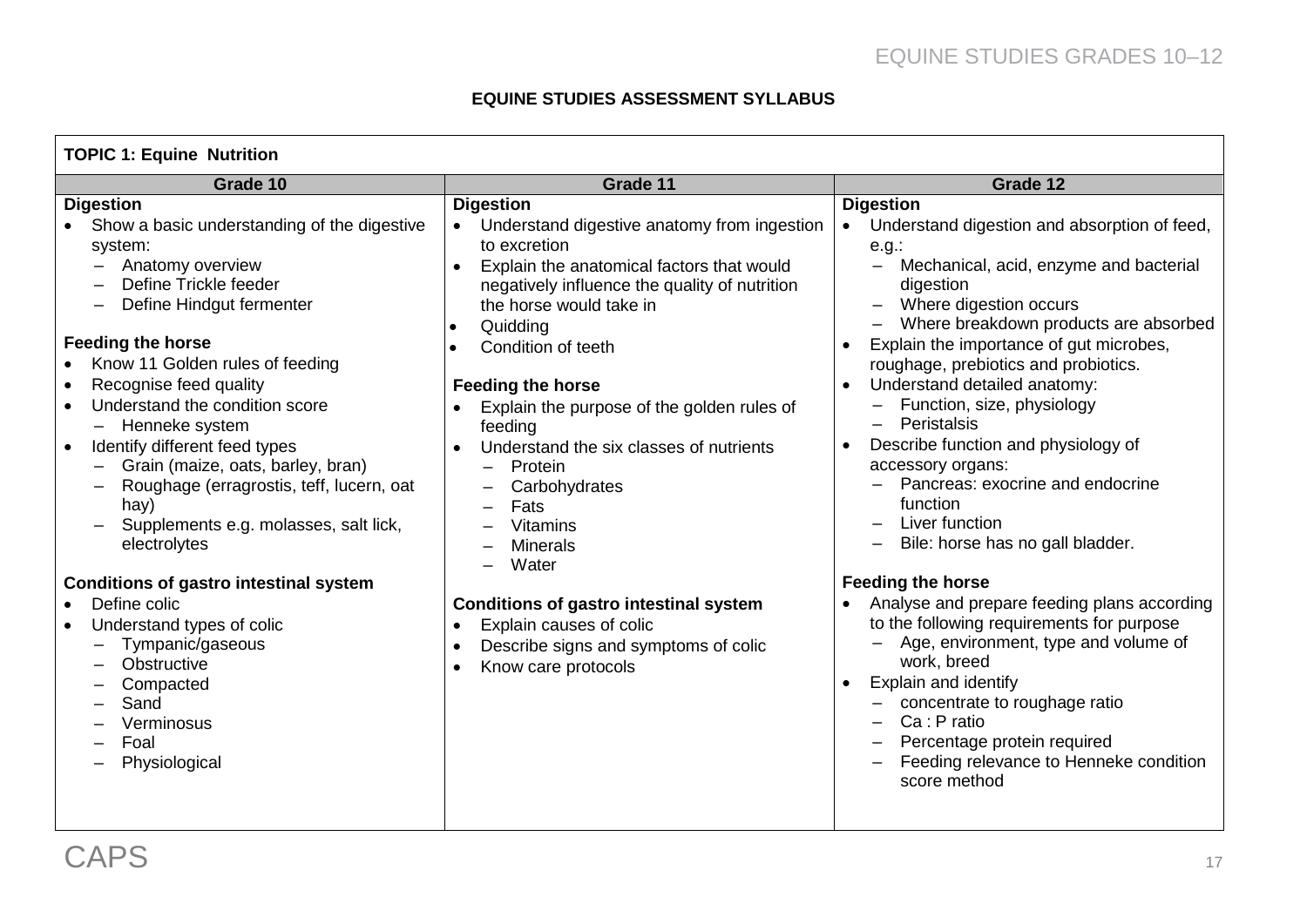|  | Understand specific feeding requirements<br>protocols for purpose e.g.<br><b>Exertional Rhabdomyolysis</b><br>$\overline{\phantom{0}}$<br>laminitis<br>$\qquad \qquad$<br>starvation<br>$\equiv$<br>obesity<br>$\qquad \qquad -$<br>pregnancy<br>$\qquad \qquad -$<br>colic<br>$\overline{\phantom{0}}$<br>respiratory conditions<br>$\equiv$<br>box rest<br>$\equiv$ |
|--|-----------------------------------------------------------------------------------------------------------------------------------------------------------------------------------------------------------------------------------------------------------------------------------------------------------------------------------------------------------------------|
|  | <b>Conditions of gastro intestinal system</b><br>Demonstrate an in depth understanding of<br>the following conditions:<br>Colic<br>$\overline{\phantom{0}}$<br><b>Ulcers</b><br>—<br>Choke<br>$\qquad \qquad$<br>Millers disease<br>$\overline{\phantom{0}}$                                                                                                          |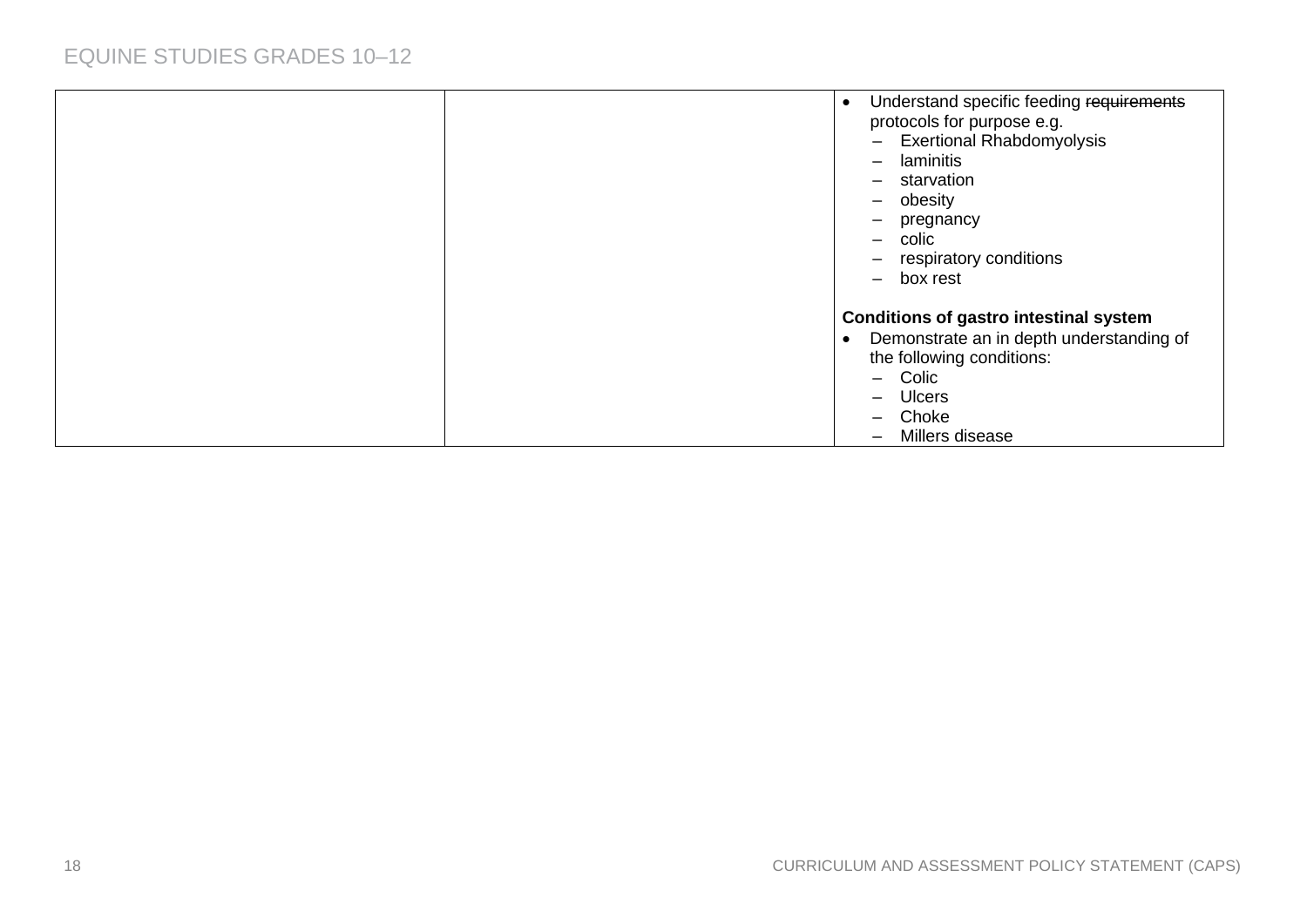# **TOPIC 2: Equine Anatomy and Physiology**

| Grade 10                                                                                                                                                                                                                                                                                                                                                                                                                                                                                                                                                                                                                                                                                                                                                                                                                                                                                    | Grade 11                                                                                                                                                                                                                                                                                                                                                                                                                                                                                                                                                                                                                                                                                                                                                                                                                                      | Grade 12                                                                                                                                                                                                                                                                                                                                                                                                                                                                                                                                                                                                                                                                                                                                                                                                                   |
|---------------------------------------------------------------------------------------------------------------------------------------------------------------------------------------------------------------------------------------------------------------------------------------------------------------------------------------------------------------------------------------------------------------------------------------------------------------------------------------------------------------------------------------------------------------------------------------------------------------------------------------------------------------------------------------------------------------------------------------------------------------------------------------------------------------------------------------------------------------------------------------------|-----------------------------------------------------------------------------------------------------------------------------------------------------------------------------------------------------------------------------------------------------------------------------------------------------------------------------------------------------------------------------------------------------------------------------------------------------------------------------------------------------------------------------------------------------------------------------------------------------------------------------------------------------------------------------------------------------------------------------------------------------------------------------------------------------------------------------------------------|----------------------------------------------------------------------------------------------------------------------------------------------------------------------------------------------------------------------------------------------------------------------------------------------------------------------------------------------------------------------------------------------------------------------------------------------------------------------------------------------------------------------------------------------------------------------------------------------------------------------------------------------------------------------------------------------------------------------------------------------------------------------------------------------------------------------------|
| <b>External structure</b>                                                                                                                                                                                                                                                                                                                                                                                                                                                                                                                                                                                                                                                                                                                                                                                                                                                                   | <b>External structure</b>                                                                                                                                                                                                                                                                                                                                                                                                                                                                                                                                                                                                                                                                                                                                                                                                                     | <b>Conformation</b>                                                                                                                                                                                                                                                                                                                                                                                                                                                                                                                                                                                                                                                                                                                                                                                                        |
| Know points of the horse<br><b>Conformation</b><br>Understand how to assess conformation<br>Understand the principals of correct<br>conformation<br>The equine hoof and foot<br>Know the basic anatomy<br>Demonstrate the accepted procedure for<br>picking up both hind and front feet<br><b>Functional Systems:</b><br><b>Skeletal system</b><br>1.<br>Describe the basic structure, function<br>and type of bones<br>Know axial and appendicular skeletons<br>2.<br><b>Muscular system</b><br>Describe basic smooth, cardiac and<br>$\bullet$<br>skeletal muscle<br>3.<br><b>Cardiovascular system</b><br>Understand the structure and function<br>of this system<br><b>Respiratory system</b><br>4.<br>Understand the structure and function<br>of this system<br>Neuro and endocrine system<br>Understand the structure of the central,<br>peripheral and Autonomic nervous<br>systems | Demonstrate knowledge of scientific<br>anatomical terminology e.g.<br>Anterior, posterior<br>Cranial, caudal<br>Rostral caudal<br>Medial, lateral<br>Proximal, distal<br>Deep, superficial<br>Dorsal, ventral<br>Flexion, extension<br>Palmar, plantar<br>Adduction, abduction<br>Describe identification methods for horses e.g.<br>Passport, picture, microchip, DNA and<br>blood typing, tattoo, hot branding and<br>freeze marking<br>Demonstrate common knowledge of breeds,<br>$\bullet$<br>types, colours and markings<br><b>Conformation</b><br>Recognise common structural faults<br>$\bullet$<br>The equine foot<br>Understand the daily care of the hoof and<br>foot<br>Demonstrate a basic understanding of<br>$\bullet$<br>farriery techniques and equipment<br>Be able to debate "barefoot" versus shod<br>$\bullet$<br>hooves. | Understand the relationship of conformation<br>defects to potential limb unsoundnesses<br>Identify and understand the other forms of<br>unsoundnesses, e.g.<br>Wind<br>Limb<br>Heart<br>Sight<br>The equine foot<br>Understand anatomy, diseases, injuries and<br>undesirable conditions of the hoof and foot<br>e.g. thrush, white line disease, abscesses,<br>laminitis, sidebone, navicular, nail bind, nail<br>prick, corns, dropped sole, contracted heels,<br>long toe low heel syndrome, flat feet, sheared<br>heels<br>Demonstrate knowledge of care and<br>management of diseases, injuries and<br>undesirable conditions of the foot<br>Describe a balanced foot<br>Describe the function of the frog, sole and<br>heels<br>Describe "break-over"<br>Discuss conditions that would require<br>corrective shoeing |
| CAPS                                                                                                                                                                                                                                                                                                                                                                                                                                                                                                                                                                                                                                                                                                                                                                                                                                                                                        |                                                                                                                                                                                                                                                                                                                                                                                                                                                                                                                                                                                                                                                                                                                                                                                                                                               | 1 <sup>c</sup>                                                                                                                                                                                                                                                                                                                                                                                                                                                                                                                                                                                                                                                                                                                                                                                                             |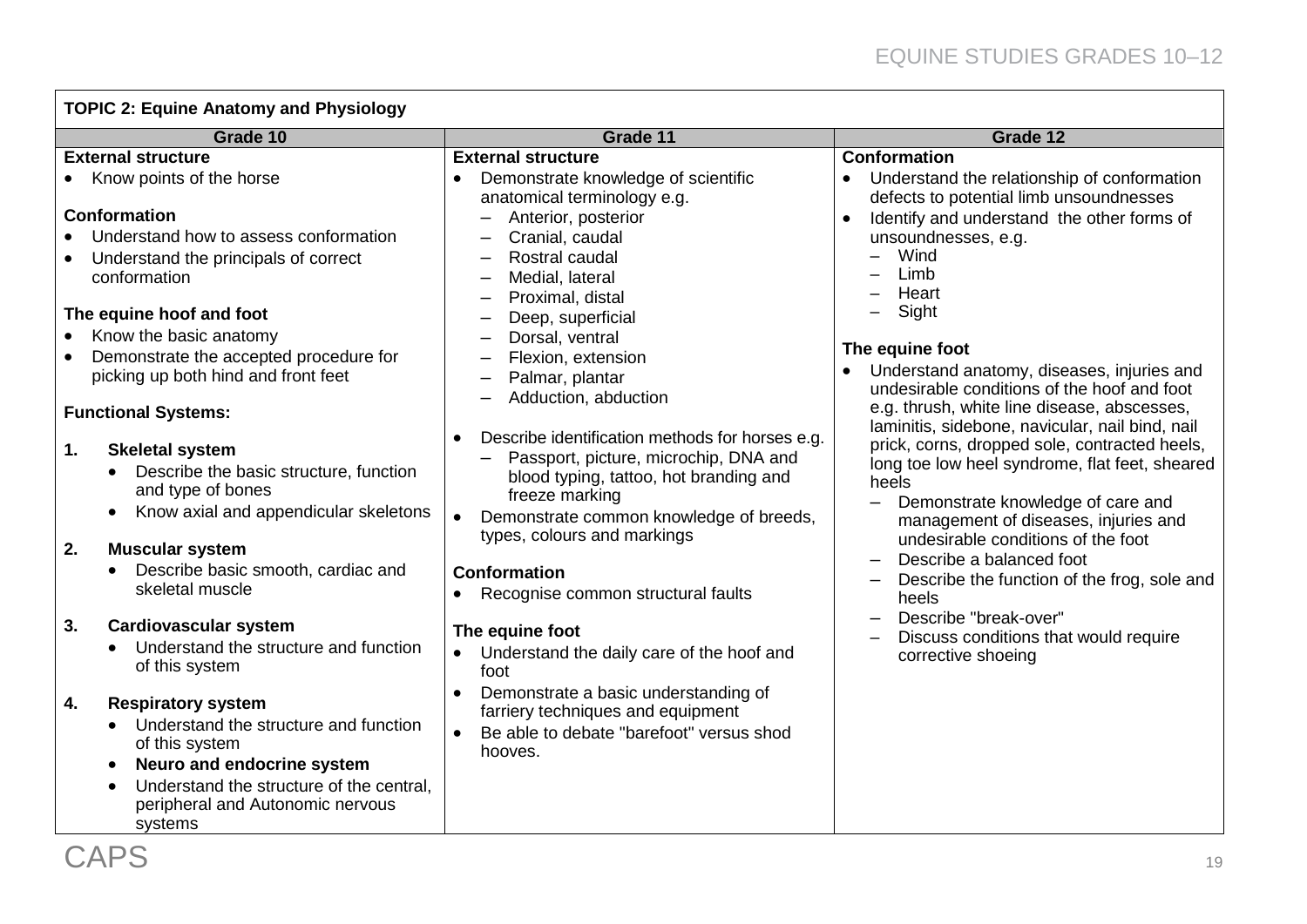| 6.<br><b>Reproduction</b>                                                                                                                                                                                                                                                                                 | <b>Functional Systems</b>                                                                                                                                                                                                                                                                                                                                                                                                                                                                                                                                                                                                                                                                                                                                                                                                                                                                                                                                                  | <b>Functional Systems</b>                                                                                                                                                                                                                                                                                                                                                                                                                                                                                                                                                                                                                                                                                                                                                                                                                                                                                                                                                                                                                                     |
|-----------------------------------------------------------------------------------------------------------------------------------------------------------------------------------------------------------------------------------------------------------------------------------------------------------|----------------------------------------------------------------------------------------------------------------------------------------------------------------------------------------------------------------------------------------------------------------------------------------------------------------------------------------------------------------------------------------------------------------------------------------------------------------------------------------------------------------------------------------------------------------------------------------------------------------------------------------------------------------------------------------------------------------------------------------------------------------------------------------------------------------------------------------------------------------------------------------------------------------------------------------------------------------------------|---------------------------------------------------------------------------------------------------------------------------------------------------------------------------------------------------------------------------------------------------------------------------------------------------------------------------------------------------------------------------------------------------------------------------------------------------------------------------------------------------------------------------------------------------------------------------------------------------------------------------------------------------------------------------------------------------------------------------------------------------------------------------------------------------------------------------------------------------------------------------------------------------------------------------------------------------------------------------------------------------------------------------------------------------------------|
| Basic anatomy of the stallion and mare<br>$\bullet$<br>Perineal conformation<br>Gelding<br>$\bullet$<br>Understand gelding procedure,<br>$\bullet$<br>Post-operative care of the gelded horse<br>$\bullet$<br>Understand complications of gelding,<br>$\bullet$<br>e.g.<br>cryptorchidism/rig<br>bleeding | 1.<br><b>Skeletal system</b><br>Understand the structure and function<br>of synovial joints<br>Understand the structure and function<br>$\bullet$<br>of tendons and ligaments<br>Understand bone growth and repair<br>$\bullet$<br>2.<br><b>Muscular system</b><br>Understand the basic structure of<br>muscles fibres<br>Compare Slow versus fast twitch<br>(high and low oxidative)<br><b>Cardiovascular system</b><br>3.<br>Describe the structure of the heart and<br>the cardiac cycle<br>Describe thermoregulation, (sweating,<br>anhydrosis, adaptation)<br><b>Respiratory system</b><br>4.<br>Describe ventilation during exercise<br>(respiratory locomotary coupling)<br>5.<br>Neuro and endocrine system<br>Demonstrate knowledge of the five<br>senses in the equine<br>6.<br><b>Urogenital system</b><br>Demonstrate a basic understanding of<br>the structure and function of kidneys,<br>bladder, reproductive tract<br>Recognise early signs renal failure | <b>Skeletal</b><br>1.<br>Demonstrate knowledge and<br>anatomical position of undesirable<br>conditions of bone and joints, e.g.<br>Splints, shin splints, ringbone,<br>bone spavin, kissing spine, side<br>bone<br>Osteochondritis dissecans and<br>degenerative joint disease<br>Discuss undesirable bursal and<br>synovial enlargements e.g.<br>Windgalls, thoroughpin, Curbs, bog<br>spavin, capped elbow, capped<br>hock, carpitis<br>2.<br><b>Muscular</b><br>Identify basic major muscles, e.g.<br>$\bullet$<br>Trapezius, gluteal, brachiocephalic,<br>triceps, splenius, latissimus dorsi,<br>longissimus dorsi<br>Understand exertional rhabdomyolysis<br>$\bullet$<br>and, muscle atrophy<br>Identify the major tendons and<br>$\bullet$<br>ligaments below the knee, e.g.<br>Superficial digital flexor tendon<br>Deep digital flexor tendon<br>Common digital extensor tendon<br><b>Suspensory ligament</b><br>Check ligaments (proximal and<br>distal)<br>Describe care, management and<br>recovery prognosis of tendon and<br>ligament injuries |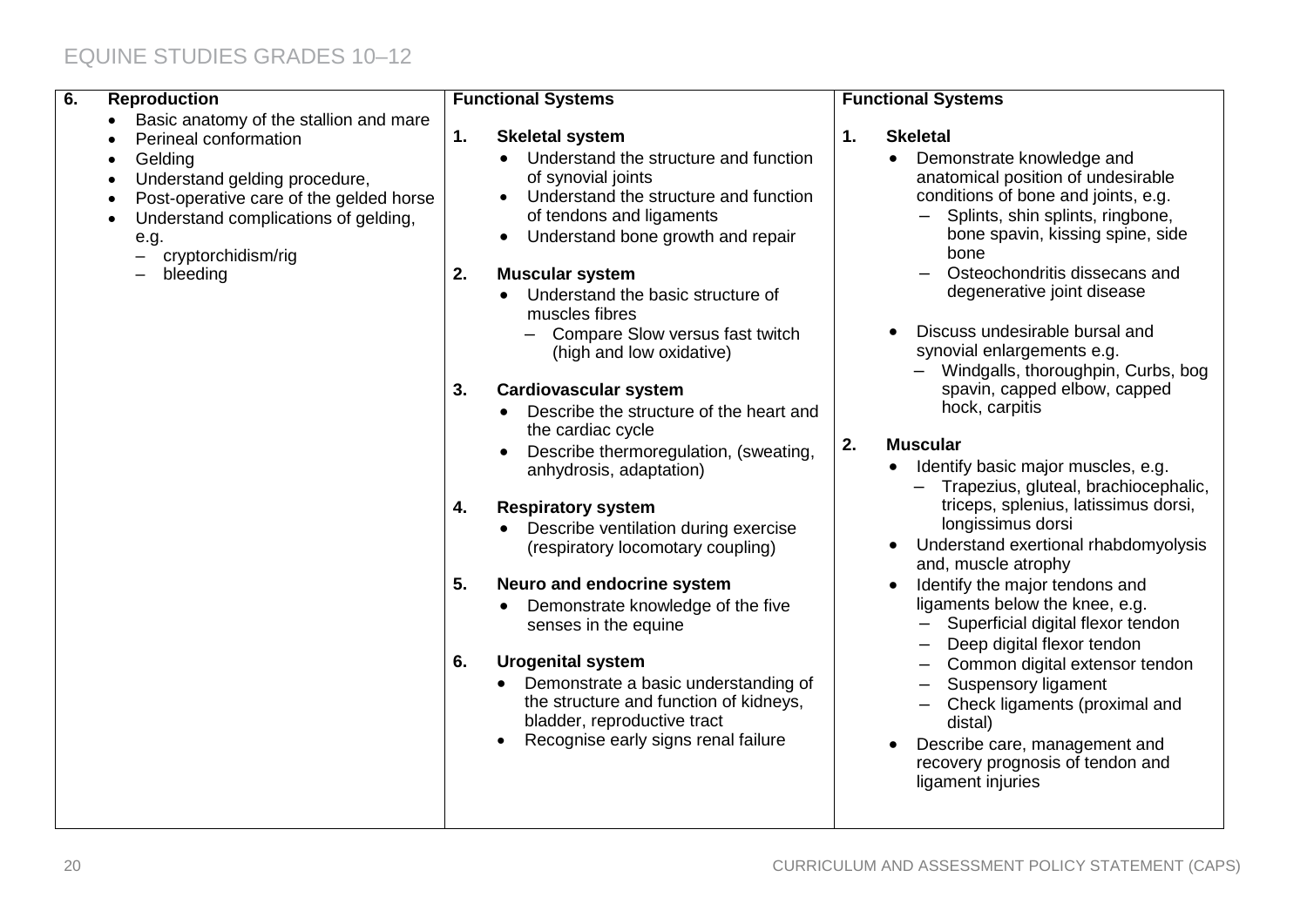| 7. | <b>Reproduction</b><br><b>Gestation length</b><br>Teasing and breeding methods<br>Parturition<br>Indicators of readiness<br>Three stages of parturition<br>Dystocia<br>Red bag<br>Post parturition haemorrhage | $\overline{3}$ . | Cardiovascular<br>Demonstrate knowledge of the effects<br>$\bullet$<br>of both exercise and rest on the normal<br>heart, relating to performance and<br>fitness<br>Blood flow, pulse rate, diastolic and<br>systolic<br>Demonstrate knowledge of the possible<br>defects of the heart that would affect<br>exercise, performance and fitness<br>Murmur and Mitral valve<br>insufficiencies<br>Coronary events<br>Understand the anatomy and<br>function of the lymphatic system<br>Describe defects of the lymphatic<br>system e.g.                                                              |
|----|----------------------------------------------------------------------------------------------------------------------------------------------------------------------------------------------------------------|------------------|--------------------------------------------------------------------------------------------------------------------------------------------------------------------------------------------------------------------------------------------------------------------------------------------------------------------------------------------------------------------------------------------------------------------------------------------------------------------------------------------------------------------------------------------------------------------------------------------------|
|    |                                                                                                                                                                                                                | 4.               | Stocking up/filled legs,<br>Lymphangitis<br><b>Respiratory</b><br>Demonstrate knowledge of the<br>anatomy of the lung and the process of<br>gaseous exchange<br>Describe basic anaerobic and aerobic<br>cellular respiration.<br>Describe the relationship between<br>muscle fibre type, exercise for purpose<br>and cellular respiration<br>Recognise respiratory distress<br>Understand undesirable conditions and<br>remedies for them<br>Roaring/laryngeal hemiplegia,<br>Dorsal displacement of the soft<br>palate, Recurrent Airway Disease,<br>Exercise induced pulmonary<br>haemorrhage. |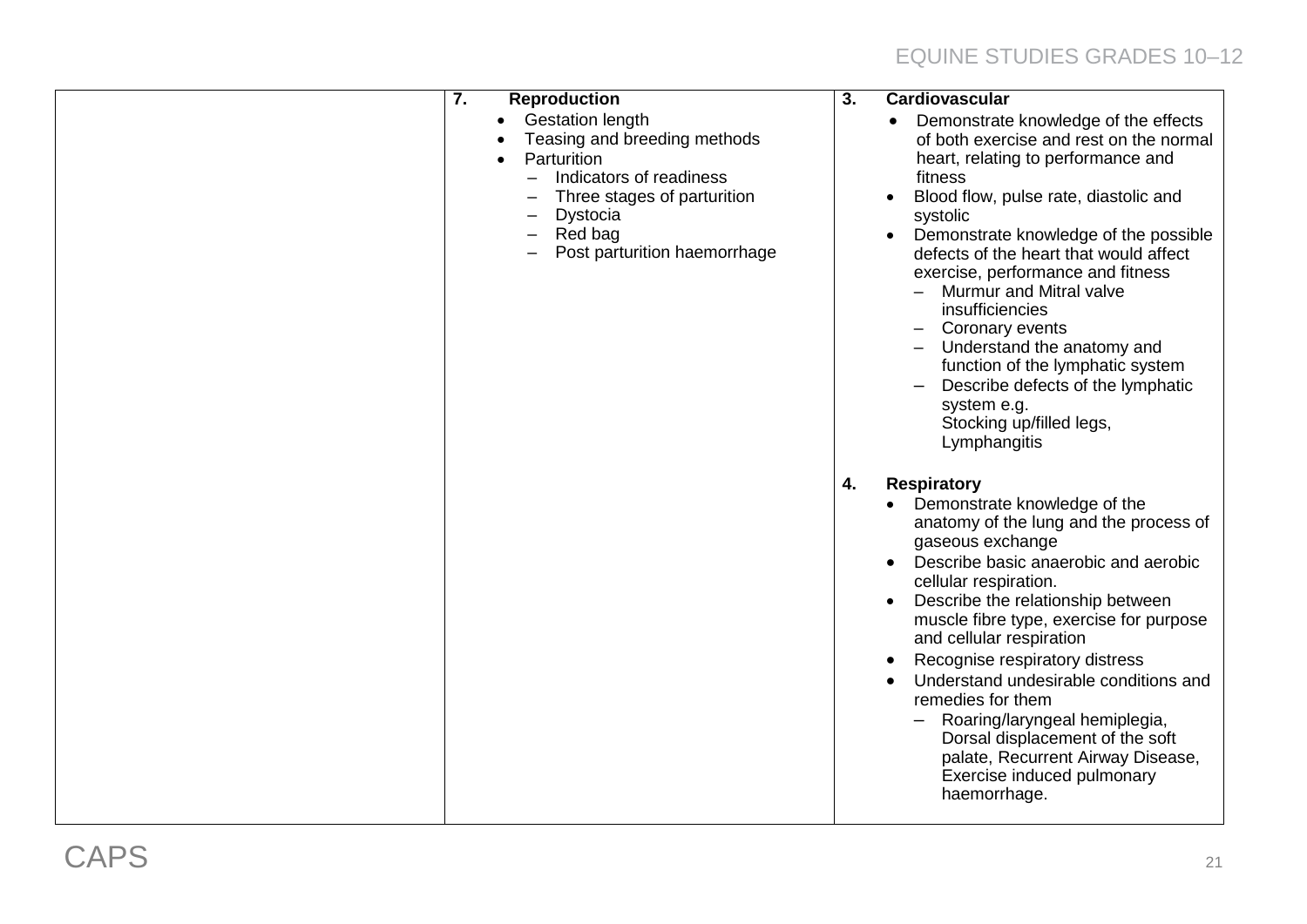| 5. | Neuro and endocrine system<br>Understand undesirable conditions e.g.<br>$\bullet$<br>$-$ Cushing's<br>Wobbler<br>$\overline{\phantom{0}}$                                                                                                                                                                                                                                                  |
|----|--------------------------------------------------------------------------------------------------------------------------------------------------------------------------------------------------------------------------------------------------------------------------------------------------------------------------------------------------------------------------------------------|
| 6. | Neuro and endocrine system<br>Mare<br>$\bullet$<br>- Physiology (mares hormonal cycle)<br>Stallion<br>$\bullet$<br>- Physiology (stallion hormonal cycle)<br>The Foal after birth<br>$\bullet$<br>- Identify the healthy foal<br>Recognise unhealthy conditions<br>Failure of passive transfer<br>$\circ$<br>Dummy foal<br>$\circ$<br>Retained placenta<br>$\circ$<br>Joint ill<br>$\circ$ |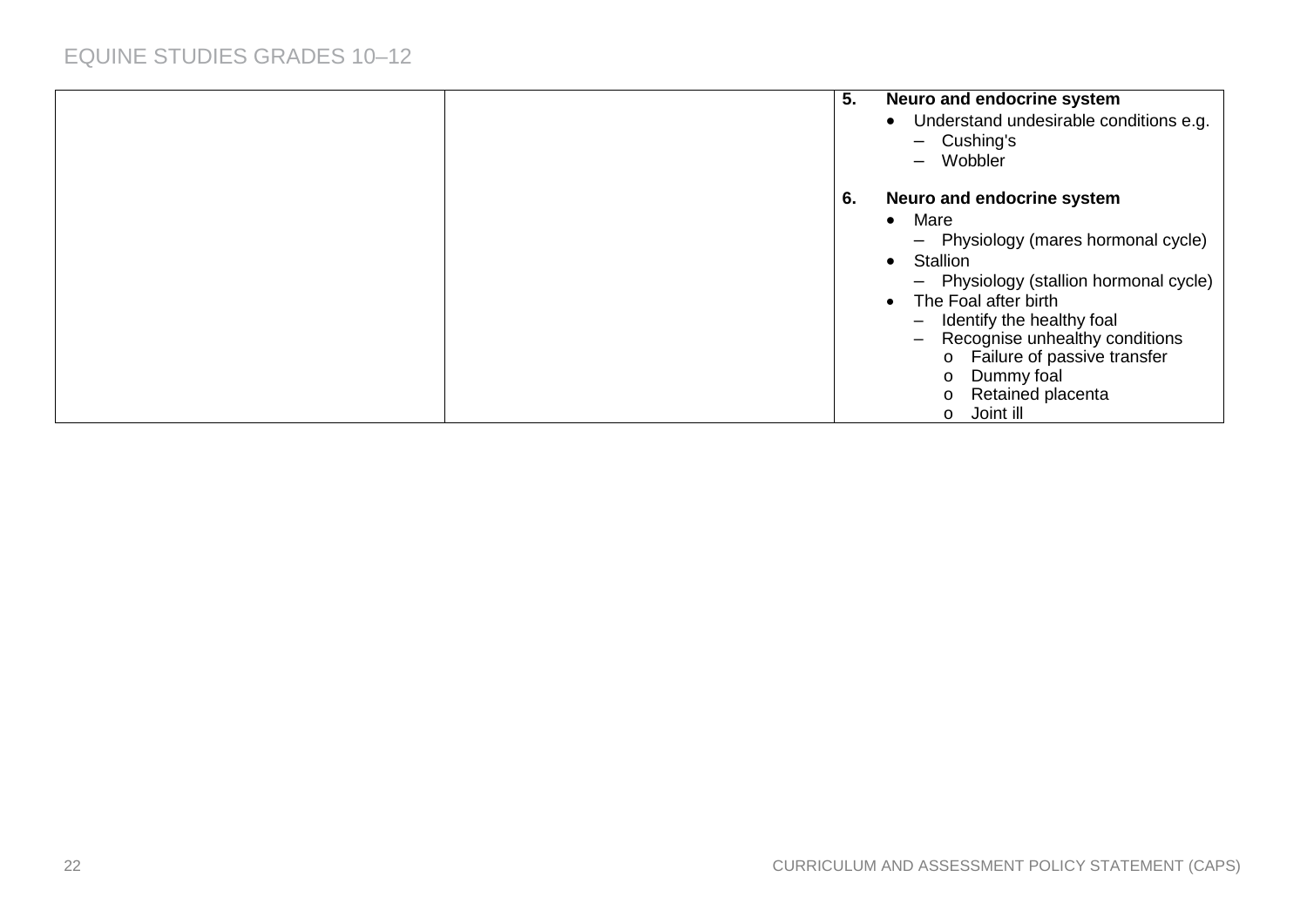| <b>TOPIC 3: Equine Health Care</b> |  |  |  |
|------------------------------------|--|--|--|
|------------------------------------|--|--|--|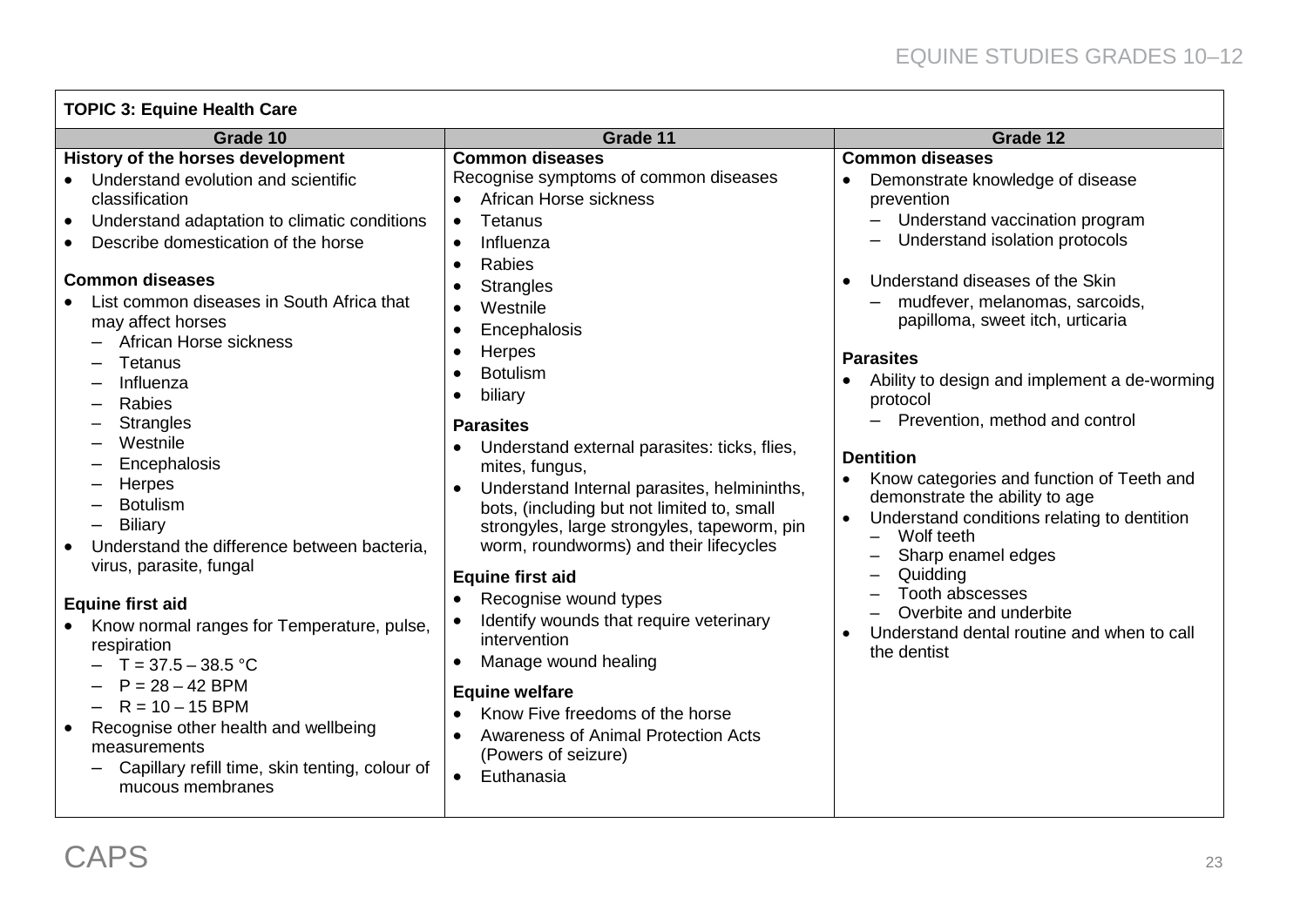| State the signs of ill health, e.g.<br>$\bullet$<br>Discharge from eyes and nose<br>$\overline{\phantom{m}}$<br>Ears - parasite infestation<br>-<br>Excessive drinking and urination<br>-<br>Appearance of coat<br>—<br>General body language<br>$\qquad \qquad -$<br>Signs of dehydration<br>$\qquad \qquad -$<br>Signs of worm infestation<br>$\overline{\phantom{0}}$ |  |
|--------------------------------------------------------------------------------------------------------------------------------------------------------------------------------------------------------------------------------------------------------------------------------------------------------------------------------------------------------------------------|--|
| <b>Limb unsoundness</b><br>Define lameness of limb<br>Explain movement (paces/footfall sequence)                                                                                                                                                                                                                                                                         |  |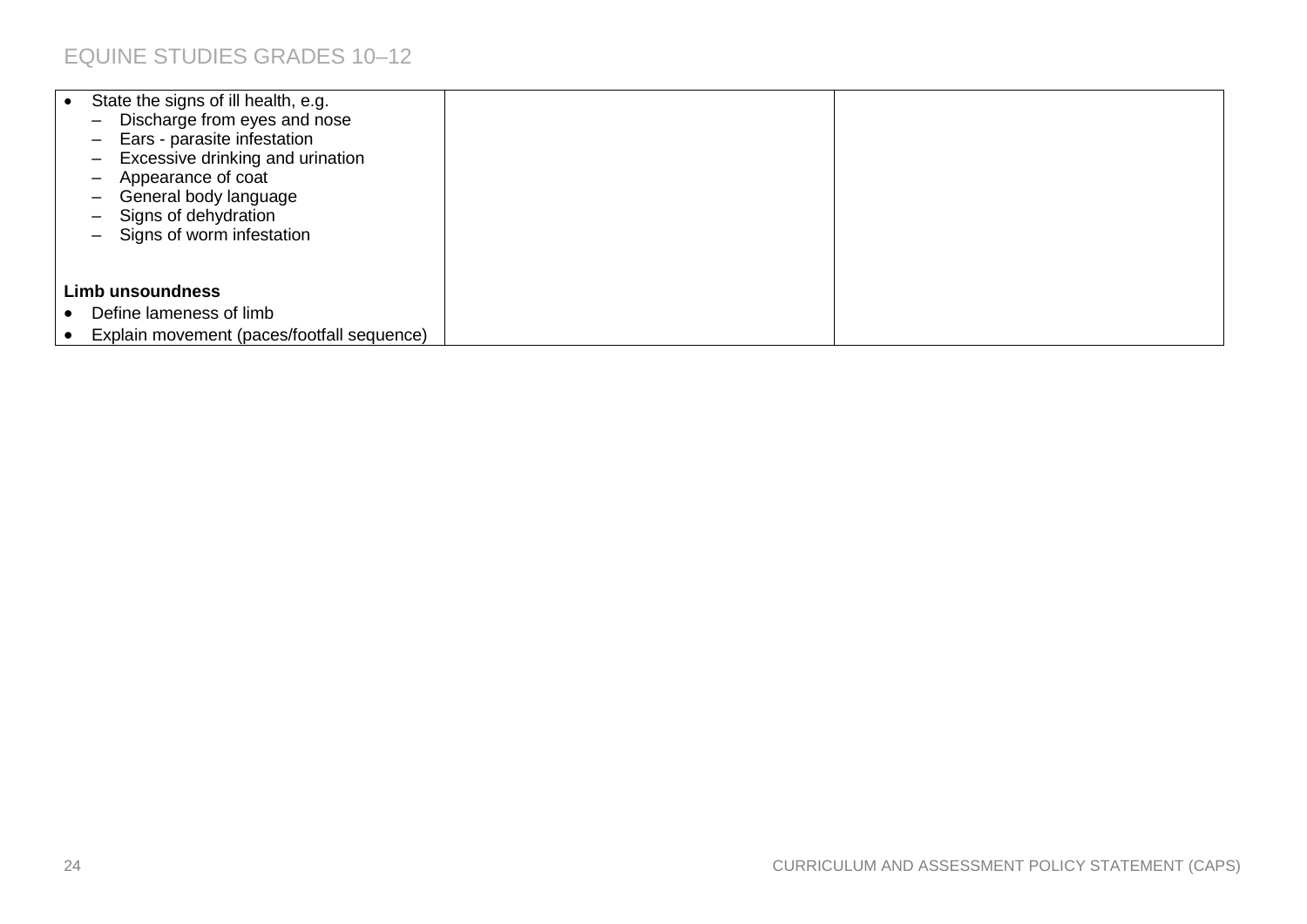| <b>TOPIC 4: Equine Stable Yard Management</b> |  |
|-----------------------------------------------|--|
|-----------------------------------------------|--|

| Grade 10                                                                                                                                                                                                                                                                                                                                                                                                                                                            | Grade 11                                                                                                                                                                                                                                                                                                                                                                                                                                                                                                                                            | Grade 12                                                                                                                                                                                                                                                                                                                                                                                                                        |
|---------------------------------------------------------------------------------------------------------------------------------------------------------------------------------------------------------------------------------------------------------------------------------------------------------------------------------------------------------------------------------------------------------------------------------------------------------------------|-----------------------------------------------------------------------------------------------------------------------------------------------------------------------------------------------------------------------------------------------------------------------------------------------------------------------------------------------------------------------------------------------------------------------------------------------------------------------------------------------------------------------------------------------------|---------------------------------------------------------------------------------------------------------------------------------------------------------------------------------------------------------------------------------------------------------------------------------------------------------------------------------------------------------------------------------------------------------------------------------|
| <b>Grooming and turnout</b>                                                                                                                                                                                                                                                                                                                                                                                                                                         | Lunging                                                                                                                                                                                                                                                                                                                                                                                                                                                                                                                                             | <b>Travel and trucking</b>                                                                                                                                                                                                                                                                                                                                                                                                      |
| Know grooming equipment and demonstrate<br>their use<br>Demonstrate Plaiting (manes and tails)<br>Describe trimming and clipping techniques<br>Describe trimming and clipping types                                                                                                                                                                                                                                                                                 | Demonstrate lunging a trained horse without<br>$\bullet$<br>gadgets with a lunging cavesson<br><b>Advanced tack</b><br>Identify types and demonstrate fit of bits and<br>bridles other than snaffles.                                                                                                                                                                                                                                                                                                                                               | Know AHS movement restrictions and<br>$\bullet$<br>legislation<br>Demonstrate knowledge of practical travel<br>requirements (feeding and watering, loading<br>e.g. single horse in double birth, difficult to                                                                                                                                                                                                                   |
| <b>Blankets and boots</b>                                                                                                                                                                                                                                                                                                                                                                                                                                           | Identify types of saddles other than general                                                                                                                                                                                                                                                                                                                                                                                                                                                                                                        | load, protective wear)<br>Know vehicle checks and license                                                                                                                                                                                                                                                                                                                                                                       |
| Identify types and demonstrate fit of both<br>blankets and boots                                                                                                                                                                                                                                                                                                                                                                                                    | purpose saddle<br><b>Stable vices</b>                                                                                                                                                                                                                                                                                                                                                                                                                                                                                                               | requirements<br>Understand travel sickness                                                                                                                                                                                                                                                                                                                                                                                      |
| <b>Tack</b><br>Identify types and general use<br>Demonstrate fit of snaffle bit, bridle and<br>general purpose saddle<br><b>Yard management</b><br>Describe a basic daily stable yard routine<br>Describe manure management and disposal<br>Describe stable yard, paddock and arena<br>design<br><b>Risk Management</b><br>Know how to analyse safe working conditions<br>around a stable yard, e.g.<br>Tidy yard<br>Appropriate clothing<br>Appropriate facilities | Understand and explain the cause and<br>prevention of stable vices e.g.<br>box walking, weaving, kicking, biting,<br>wood chewing, wind sucking, crib biting,<br>rug tearing<br><b>Horse psychology</b><br>Understand the herd nature and hierarchy of<br>$\bullet$<br>horses<br>Understand horse body language<br><b>Yard management</b><br>Manage general health, hygiene and vermin<br>$\bullet$<br>control for a stable yard<br><b>Risk management</b><br>Understand how to develop emergency<br>plans e.g.<br>Fire<br>Flood<br>Human first aid | <b>Pasture management</b><br>Understand rotation of pastures and handling<br>manure on pasture<br>Identify the following veld plants toxic to<br>equines in South Africa and give one<br>example of their toxic effect<br>Senicio<br><b>Brakenfern</b><br>Datura<br>Monkey rope<br>Thorn apple<br>Mienie-Mienie bean<br>Blue green algae<br>Honey bush<br>Name maintenance items to checks for in the<br>yard paddock and arena |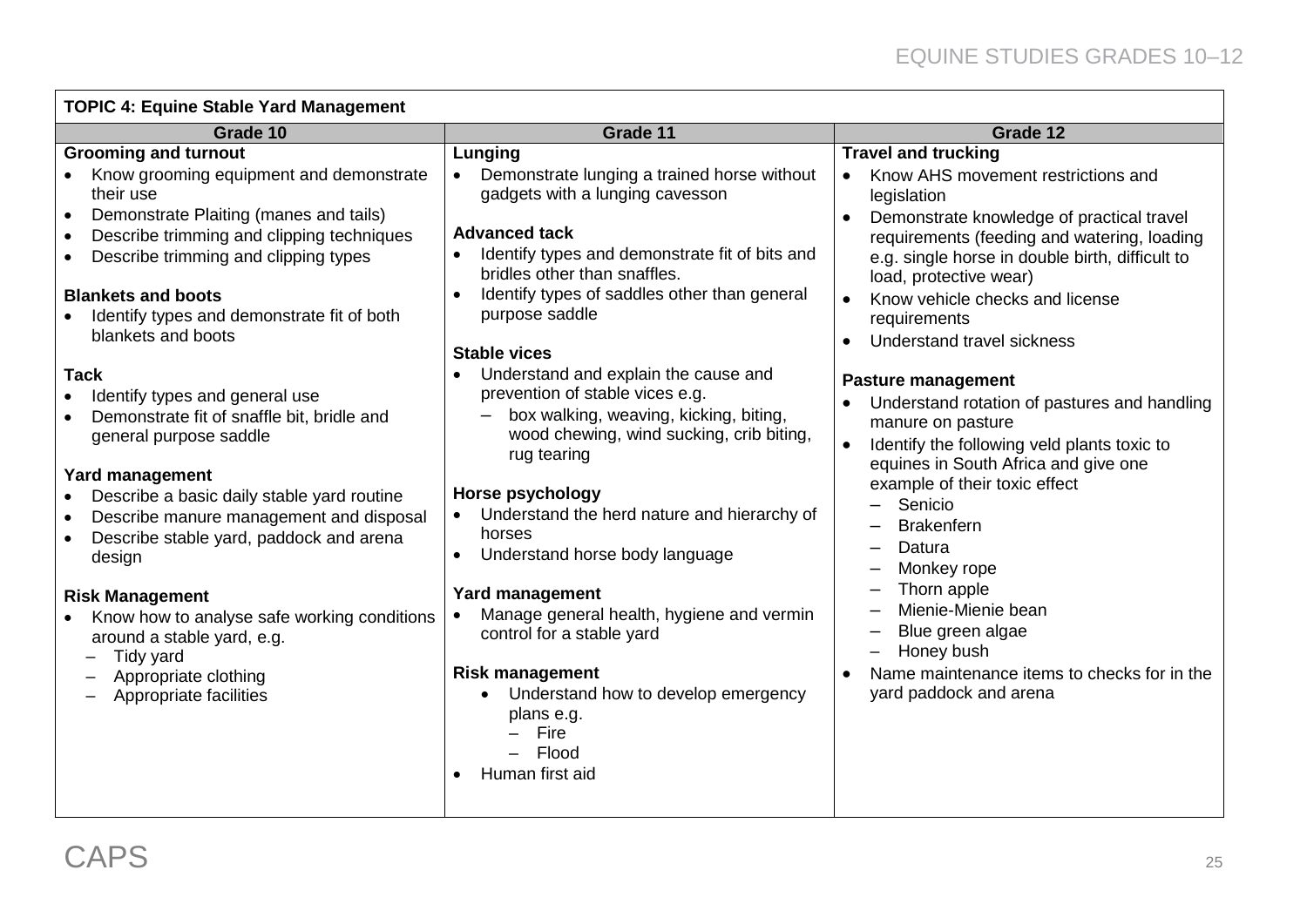| <b>Yard management</b>                                                                                                                       |
|----------------------------------------------------------------------------------------------------------------------------------------------|
| Know where to source relevant compliance<br>$\bullet$<br>regulations/legislation for running a stable yard<br>Occupational health and safety |
| regulations (OHS)<br>Labour regulations<br>$\qquad \qquad \blacksquare$                                                                      |
| Tax regulations, income tax, PAYE, VAT,<br>record keeping                                                                                    |
| Insurance requirements (COIDA -<br>workman's compensation, UIF, public<br>liability, personal accident)<br><b>Municipal regulations</b>      |
| Demonstrate the need for record keeping<br>$\bullet$                                                                                         |
| with regards to                                                                                                                              |
| Vaccination schedules                                                                                                                        |
| Dentist visits                                                                                                                               |
| <b>Farrier visits</b>                                                                                                                        |
| Worming protocol<br>Incident register                                                                                                        |
| Diet and supplement records                                                                                                                  |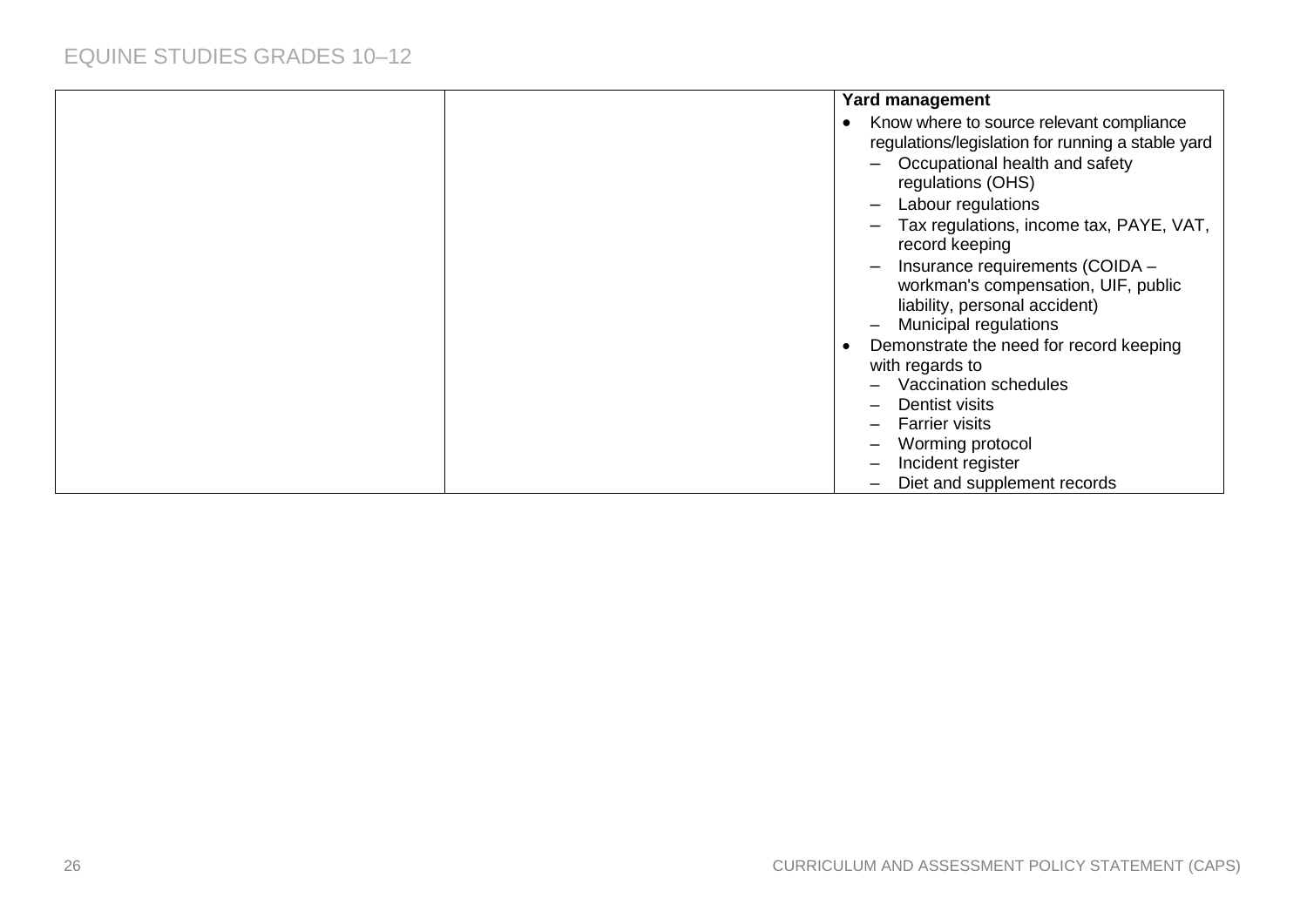| <b>TOPIC 5A: Horsemanship (Riding proficiency)</b>                                                                                                                                                                                                                                                                                      |                                                                                                                                                                                                                                                                                                            |                                                                                                                                                                                                                                                                                                                                                                                                                                                                                                                               |  |  |  |  |  |  |
|-----------------------------------------------------------------------------------------------------------------------------------------------------------------------------------------------------------------------------------------------------------------------------------------------------------------------------------------|------------------------------------------------------------------------------------------------------------------------------------------------------------------------------------------------------------------------------------------------------------------------------------------------------------|-------------------------------------------------------------------------------------------------------------------------------------------------------------------------------------------------------------------------------------------------------------------------------------------------------------------------------------------------------------------------------------------------------------------------------------------------------------------------------------------------------------------------------|--|--|--|--|--|--|
| Grade 10                                                                                                                                                                                                                                                                                                                                | Grade 11                                                                                                                                                                                                                                                                                                   | Grade 12                                                                                                                                                                                                                                                                                                                                                                                                                                                                                                                      |  |  |  |  |  |  |
| <b>Demonstrate</b><br>Fitting a saddle, bridle and ancillary tack to<br>a horse for riding<br>Mounting and dismounting<br>Walk, trot and canter on a known horse in<br>an arena with and without stirrups.<br>Knowledge of riding out of enclosed spaces<br>in company<br>Knowledge of road safety<br>Maintain a log of personal riding | Rider and mount/s are presented riding<br>ready by learner<br>Demonstrate riding in a recognised<br>competition discipline of choice at novice<br>level<br>Maintain a verified log of competition riding,<br>in the discipline of choice, in at least four<br>competitive events at novice level or higher | Rider and mount/s are presented riding<br>ready by learner<br>Demonstrate riding in a recognised<br>competition discipline of choice at level<br>higher than novice<br>Maintain a verified log of competition riding,<br>in the discipline of choice, in at least four<br>competitive events higher than novice level<br>Demonstrate the ability to handle and ride at<br>least two unknown horses on the flat<br>Demonstrate the ability to discuss nutrition,<br>training, tack, health and rules relevant to<br>discipline |  |  |  |  |  |  |

 $\mathsf{r}$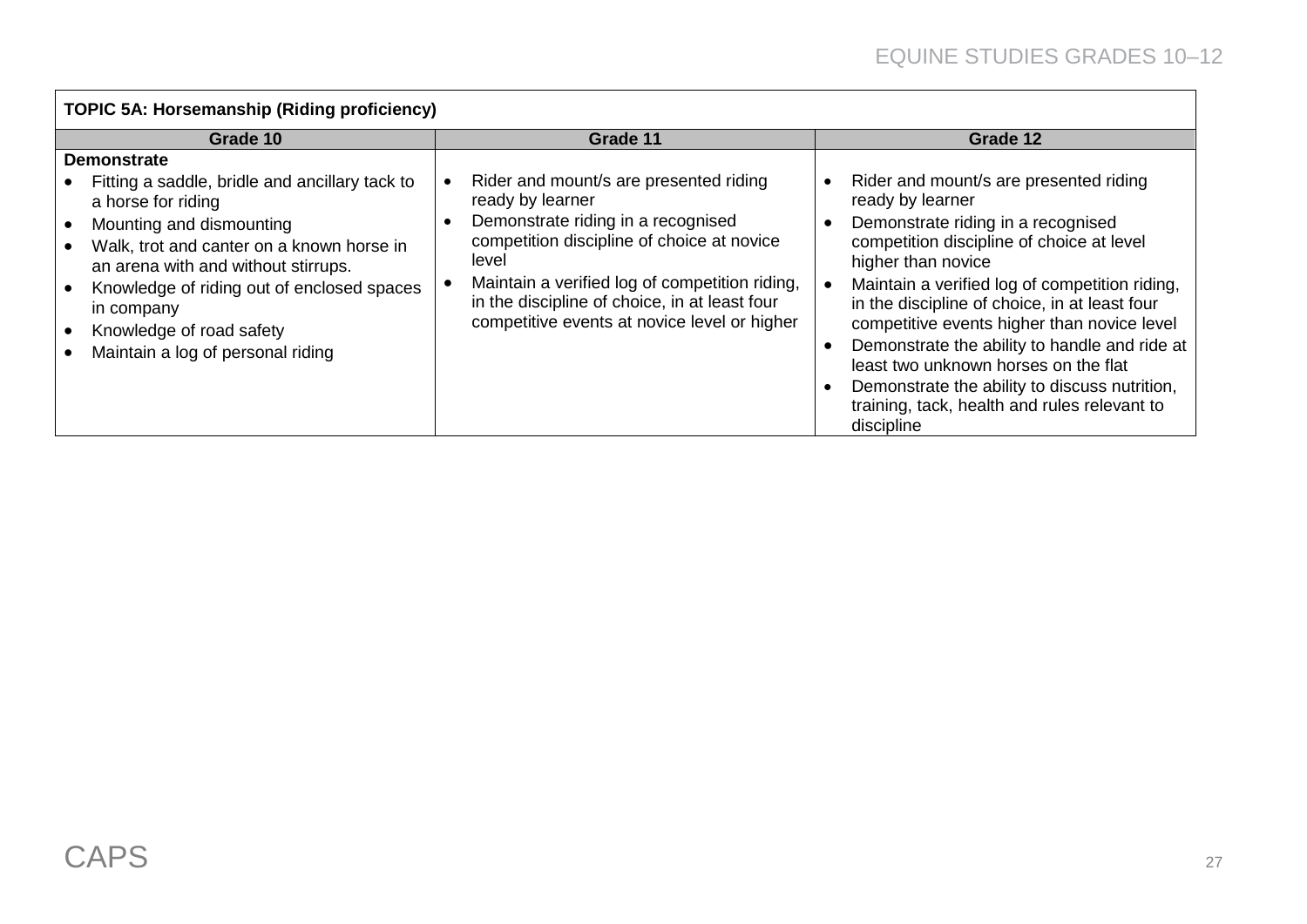| <b>TOPIC 5B: Horsemastership (Non-Riding)</b>                                                                                                                                                                                                                                                                                                                                                                                                                                                                                                                                                                                                                                                                                                                                                                              |                                                                                                                                                                                                                                                                                                                                                                                                                                                                                                                                                                                                                                                                                                                                                                                                                                                                                                                                                                                                                                                                                                                                                                                                                                                                                                                                                                                                                              |                                                                                                                                                                                                                                                                                                                                                                                                                                                                                                                                                                                                                                                                                                                                                                                                                                                                                                                                                                                                                                                                                                                                                                                                                                                                                                                                                                                                                                                                                                   |  |  |  |  |  |  |
|----------------------------------------------------------------------------------------------------------------------------------------------------------------------------------------------------------------------------------------------------------------------------------------------------------------------------------------------------------------------------------------------------------------------------------------------------------------------------------------------------------------------------------------------------------------------------------------------------------------------------------------------------------------------------------------------------------------------------------------------------------------------------------------------------------------------------|------------------------------------------------------------------------------------------------------------------------------------------------------------------------------------------------------------------------------------------------------------------------------------------------------------------------------------------------------------------------------------------------------------------------------------------------------------------------------------------------------------------------------------------------------------------------------------------------------------------------------------------------------------------------------------------------------------------------------------------------------------------------------------------------------------------------------------------------------------------------------------------------------------------------------------------------------------------------------------------------------------------------------------------------------------------------------------------------------------------------------------------------------------------------------------------------------------------------------------------------------------------------------------------------------------------------------------------------------------------------------------------------------------------------------|---------------------------------------------------------------------------------------------------------------------------------------------------------------------------------------------------------------------------------------------------------------------------------------------------------------------------------------------------------------------------------------------------------------------------------------------------------------------------------------------------------------------------------------------------------------------------------------------------------------------------------------------------------------------------------------------------------------------------------------------------------------------------------------------------------------------------------------------------------------------------------------------------------------------------------------------------------------------------------------------------------------------------------------------------------------------------------------------------------------------------------------------------------------------------------------------------------------------------------------------------------------------------------------------------------------------------------------------------------------------------------------------------------------------------------------------------------------------------------------------------|--|--|--|--|--|--|
| Grade 10                                                                                                                                                                                                                                                                                                                                                                                                                                                                                                                                                                                                                                                                                                                                                                                                                   | Grade 11                                                                                                                                                                                                                                                                                                                                                                                                                                                                                                                                                                                                                                                                                                                                                                                                                                                                                                                                                                                                                                                                                                                                                                                                                                                                                                                                                                                                                     | Grade 12                                                                                                                                                                                                                                                                                                                                                                                                                                                                                                                                                                                                                                                                                                                                                                                                                                                                                                                                                                                                                                                                                                                                                                                                                                                                                                                                                                                                                                                                                          |  |  |  |  |  |  |
| Three vocations from the Equine Industry fields<br>below are chosen by the learner at the start of<br>grade 10.<br><b>Equine Welfare</b><br>$\bullet$<br><b>Equine Physiotherapy</b><br><b>Equine Farriery</b><br>٠<br><b>Equine Dentistry</b><br>$\bullet$<br>Complementary equine therapies<br>$\bullet$<br>Equine Veterinary/para-veterinary practices<br>$\bullet$<br>Equine Breeding<br>$\bullet$<br><b>Equine Nutrition</b><br>$\bullet$<br><b>Stable Yard Management</b><br>$\bullet$<br>Investigate each vocation as a career<br>$\bullet$<br>choice by conducting: secondary research<br>(via books, magazine, internet etc.); primary<br>research (via observations, interviews,<br>investigations etc.); practical activities<br>performed in real-life settings; and self-<br>reflection on research findings. | One vocation from the Equine Industry fields<br>below is chosen by the learner at the start of<br>grade 11.<br><b>Equine Welfare</b><br><b>Equine Physiotherapy</b><br><b>Equine Farriery</b><br><b>Equine Dentistry</b><br>Complementary equine therapies<br>$\bullet$<br>Equine Veterinary/para-veterinary practices<br><b>Equine Breeding</b><br>$\bullet$<br><b>Equine Nutrition</b><br>$\bullet$<br>Stable Yard Management<br>Complete a Practical Project in the chosen<br>vocation, comprising 160 hours of activities.<br>The activities must include secondary<br>research (via books, magazine, internet<br>etc.), primary research (via observations,<br>interviews, investigations etc.), practical<br>activities performed in real-life settings<br>under supervised conditions, and reflections<br>on experiences and own performance. The<br>learners should work with Professional Body<br>registered practitioners in their chosen<br>vocation.<br>Submit a Portfolio of Evidence/Visual Diary<br>comprising evidence of all activities,<br>including a log record for the 160 hours (see<br>Appendix E), photographs and/or video<br>clips, and all completed assessment tools.<br>The hours logged include time spent doing<br>supervised tasks, gathering, processing and<br>presenting information, and reflecting.<br>Make a formal oral presentation to the<br>Teacher via PowerPoint and/or DVD. The | One vocation from the Equine Industry fields<br>below is chosen by the learner during the<br>course of grade 11. The vocation may not be<br>the same as that chosen for grade 11.<br><b>Equine Welfare</b><br><b>Equine Physiotherapy</b><br><b>Equine Farriery</b><br>٠<br><b>Equine Dentistry</b><br>$\bullet$<br>Complementary equine therapies<br>$\bullet$<br>Equine Veterinary/para-veterinary practices<br>$\bullet$<br><b>Equine Breeding</b><br>$\bullet$<br><b>Equine Nutrition</b><br>$\bullet$<br><b>Stable Yard Management</b><br>$\bullet$<br>Complete a Practical Project in the chosen<br>vocation, comprising 160 hours of activities.<br>The activities must include secondary<br>research (via books, magazine, internet<br>etc.), primary research (via observations,<br>interviews, investigations etc.), practical<br>activities performed in real-life settings<br>under supervised conditions, and reflections<br>on experiences and own performance. The<br>learners should work with Professional Body<br>registered practitioners in their chosen<br>vocation.<br>Submit a Project Proposal to the Internal<br>Moderator: Equine Studies for approval by<br>the end of October of the Grade 11 year<br>(see Appendix F).<br>$\bullet$<br>Submit a Portfolio of Evidence/Visual Diary<br>comprising evidence of all activities,<br>including a log record for the 160 hours (see<br>Appendix E), photographs and/or video<br>clips, and all completed assessment tools. |  |  |  |  |  |  |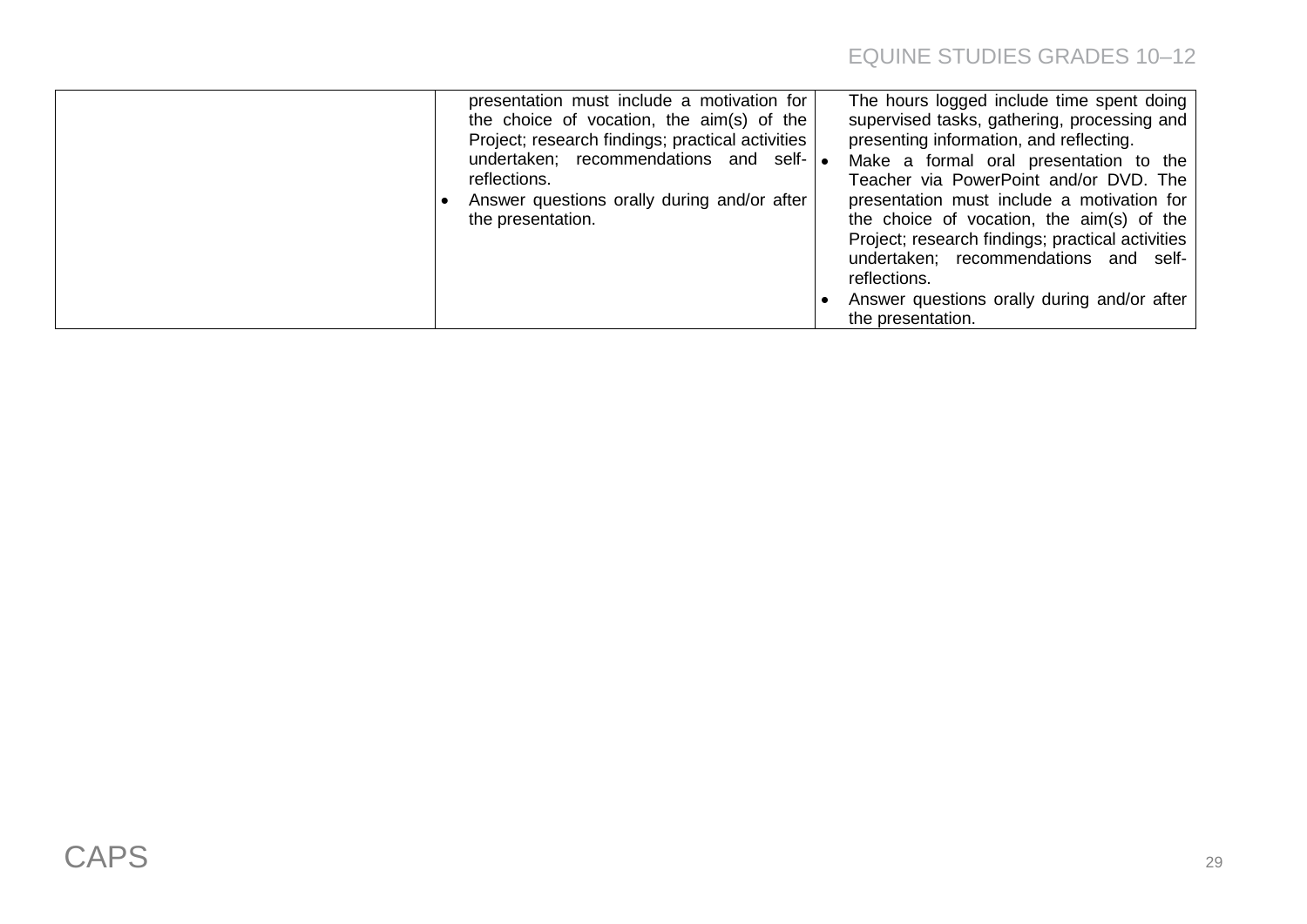#### **D. ADMINISTRATIVE DOCUMENTS AND APPENDICES**

#### 1. **ADMINISTRATIVE DOCUMENTATION FOR SBA**

- 1.1 Teacher's SBA File Cover Sheet
- 1.2 Candidate's SBA File Cover Sheet
- 1.3 Teacher's Record of SBA Marks
- 1.4 SBA Rank-Order Sheet
- 1.5 Regional and National Moderation Tool
- 1.6 Final Moderation Feedback Form to IEB
- 1.7 Example of Letter of Authenticity
- 1.8 Example of Declaration of Omissions

#### 2. **APPENDICES**

- 2.1 Appendix A: Example of Design Grid
- 2.2 Appendix B: Bloom's Taxonomy of Cognitive Demand
- 2.3 Appendix C: Equestrian Competition Disciplines
- 2.4 Appendix D: Horsemanship Log Record
- 2.5 Appendix E: Horsemastership Log Record
- 2.6 Appendix F: Suggested Template for Horsemastership Project Proposal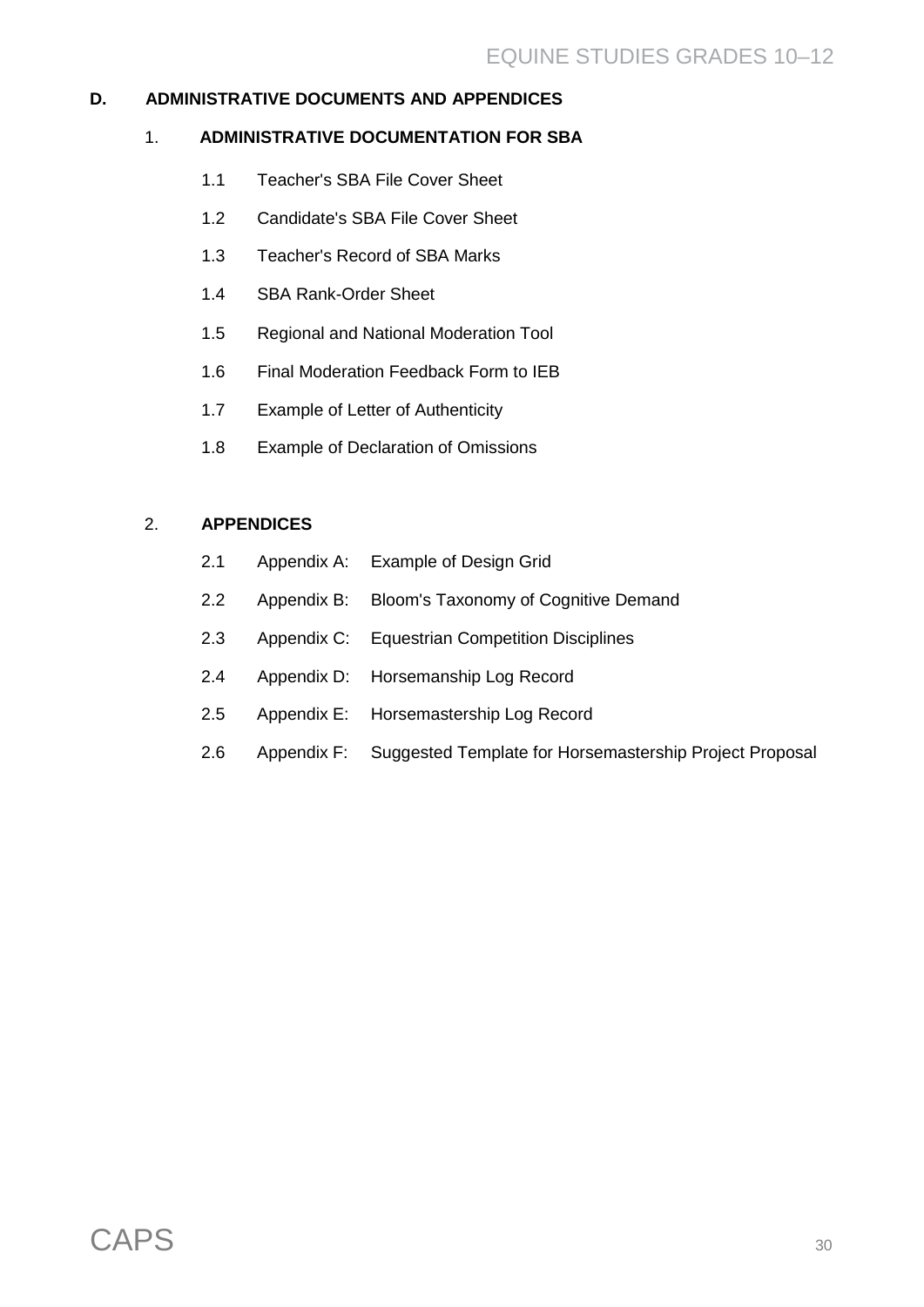#### 1.1 TEACHER'S SBA FILE COVER SHEET



#### **NATIONAL SENIOR CERTIFICATE EXAMINATION EQUINE STUDIES COVER SHEET FOR TEACHER'S FILE**

School:

Teacher's Name:

|   | <b>SUPPORTING DOCUMENTATION</b>                                                                                                                | Evidence provided |
|---|------------------------------------------------------------------------------------------------------------------------------------------------|-------------------|
| 1 | Teacher's Record of SBA Marks                                                                                                                  |                   |
| 2 | Rank Order List for ALL Learners in the grade                                                                                                  |                   |
| 3 | Evidence of School (or External if one person department) Moderation                                                                           |                   |
|   | <b>EVIDENCE OF SBA ITEMS</b><br>This Section must contain:                                                                                     |                   |
|   | All assessments done by learners.<br>Design grids for the exams and tests<br>Marking Guidelines for each assessment (Memoranda, Rubrics, etc.) |                   |

| <b>Preliminary Examination</b> |  |
|--------------------------------|--|
| <b>Controlled Test 1</b>       |  |
| <b>Controlled Test 2</b>       |  |
| <b>Research Task</b>           |  |
| Case Study                     |  |
| <b>Practical Task</b>          |  |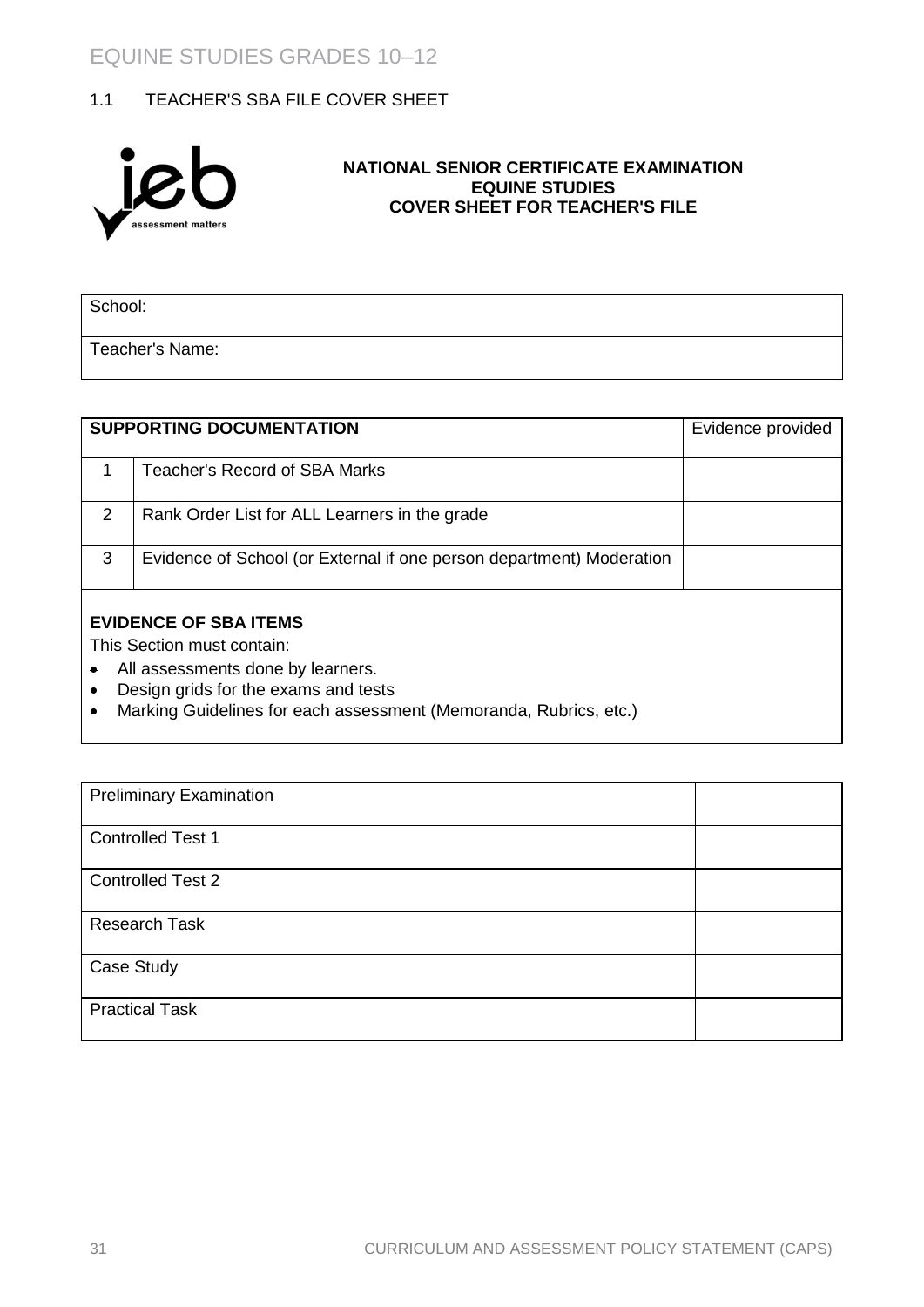#### 1.2 CANDIDATE'S SBA FILE COVER SHEET



#### **NATIONAL SENIOR CERTIFICATE EXAMINATION EQUINE STUDIES COVER SHEET FOR LEARNER'S FILE**

(To be filled in by the candidate and controlled by the teacher)

Centre Number **Candidate's Examination number** 

|                |                          |             |                    | <b>Weighted Final</b> |
|----------------|--------------------------|-------------|--------------------|-----------------------|
| <b>No</b>      | Item                     | <b>Date</b> | <b>Raw Score</b>   | <b>Mark</b>           |
| $\mathbf{1}$   | <b>Prelim Exam</b>       |             |                    | /25                   |
| 2              | <b>Controlled Test 1</b> |             |                    | /15                   |
|                | <b>Controlled Test 2</b> |             |                    | /15                   |
| $\overline{4}$ | <b>Research Task</b>     |             |                    | /20                   |
| 5              | <b>Case Study</b>        |             |                    | /15                   |
| 6              | <b>Practical Task</b>    |             |                    | /10                   |
|                |                          |             | <b>Total (100)</b> |                       |

**Educator signature: \_\_\_\_\_\_\_\_\_\_\_\_\_\_\_\_\_\_\_\_ Learner signature: \_\_\_\_\_\_\_\_\_\_\_\_\_\_\_\_\_\_\_\_**

**Date: \_\_\_\_\_\_\_\_\_\_\_\_\_\_\_\_ Date: \_\_\_\_\_\_\_\_\_\_\_\_\_\_\_\_\_**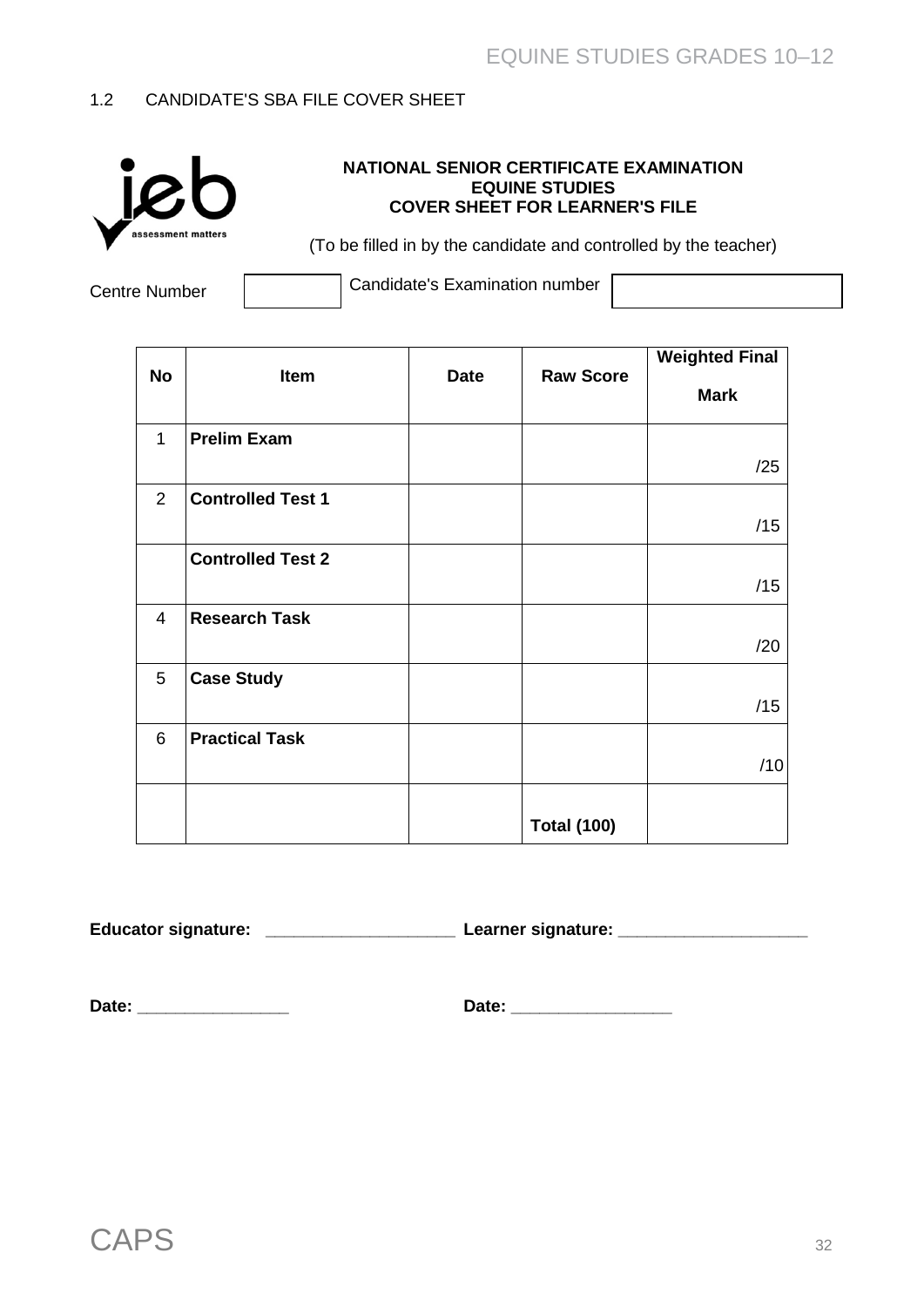#### 1.3 TEACHER'S RECORD OF SBA MARKS



#### **NATIONAL SENIOR CERTIFICATE EXAMINATION EQUINE STUDIES TEACHER'S RECORD OF SBA MARKS**

| <b>EXAM NO.</b> | <b>NAME</b> | <b>PRELIMINARY</b><br><b>EXAMINATION</b> | <b>CONTROLLED TESTS</b> |    |    |    | <b>RESEARCH TASK</b> | <b>CASE</b><br><b>STUDY</b> | <b>PRACTICAL TASK</b> | <b>TOTAL</b> |
|-----------------|-------------|------------------------------------------|-------------------------|----|----|----|----------------------|-----------------------------|-----------------------|--------------|
|                 |             | 25                                       | 15                      | 15 | 20 | 15 | 10                   | 100                         |                       |              |
|                 |             |                                          |                         |    |    |    |                      |                             |                       |              |
|                 |             |                                          |                         |    |    |    |                      |                             |                       |              |
|                 |             |                                          |                         |    |    |    |                      |                             |                       |              |
|                 |             |                                          |                         |    |    |    |                      |                             |                       |              |
|                 |             |                                          |                         |    |    |    |                      |                             |                       |              |
|                 |             |                                          |                         |    |    |    |                      |                             |                       |              |
|                 |             |                                          |                         |    |    |    |                      |                             |                       |              |
|                 |             |                                          |                         |    |    |    |                      |                             |                       |              |
|                 |             |                                          |                         |    |    |    |                      |                             |                       |              |

Signature of Teacher: \_\_\_\_\_\_\_\_\_\_\_\_\_\_\_\_\_\_\_\_\_\_\_\_ Date: \_\_\_\_\_\_\_\_\_\_\_\_\_\_\_\_\_\_\_\_\_\_\_\_\_\_

Signature of Principal: \_\_\_\_\_\_\_\_\_\_\_\_\_\_\_\_\_\_ Date: \_\_\_\_\_\_\_\_\_\_\_\_\_\_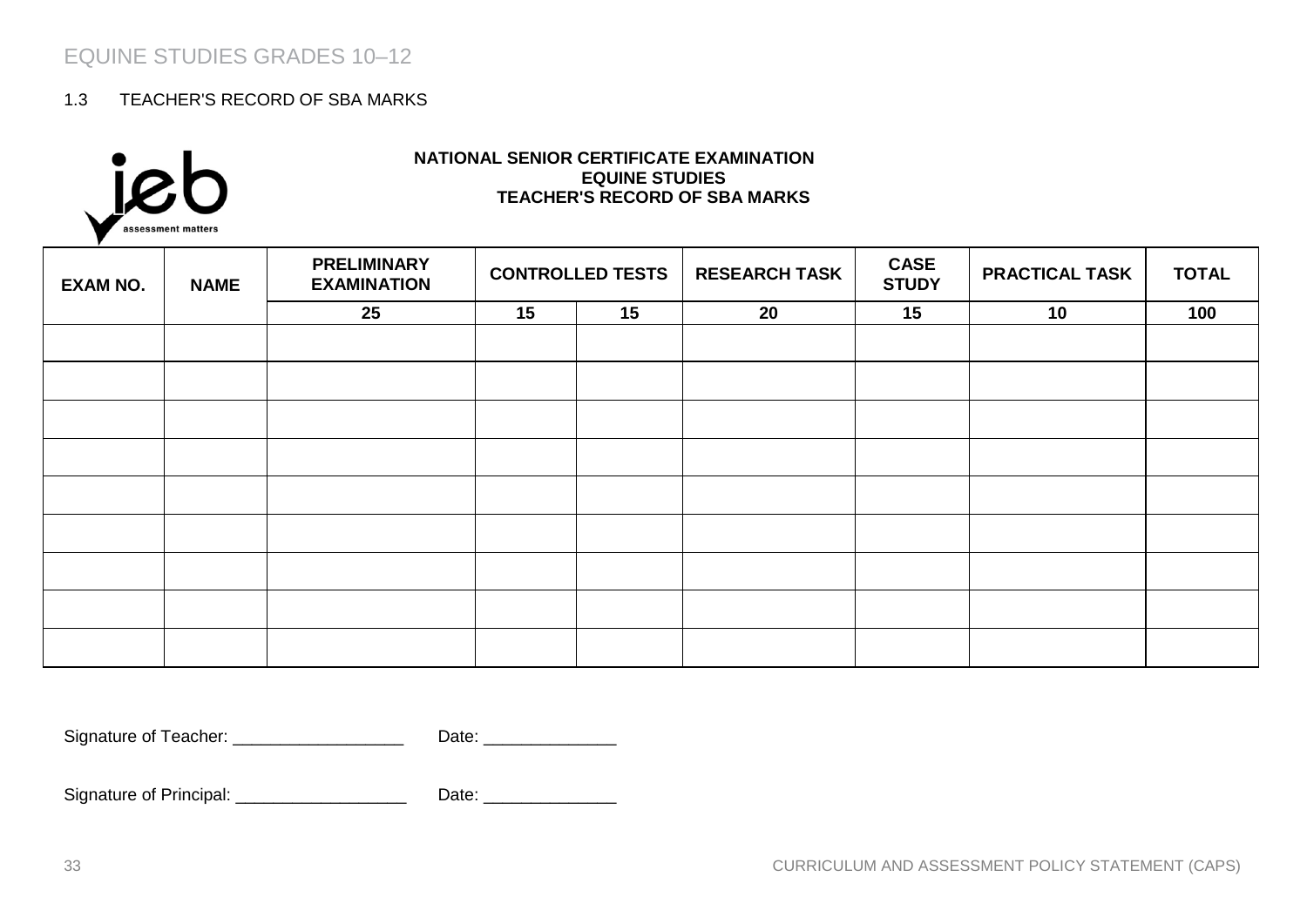#### 1.4 SBA RANK-ORDER SHEET



#### **NATIONAL SENIOR CERTIFICATE EXAMINATION EQUINE STUDIES SBA RANK ORDER LIST**

| <b>ENTRE NO</b> |  |  |
|-----------------|--|--|
|                 |  |  |

#### **CANDIDATES LISTED IN RANK ORDER OF MARKS (HIGHEST TO LOWEST)**

#### **EXAMINATION NUMBER MARK –** 100



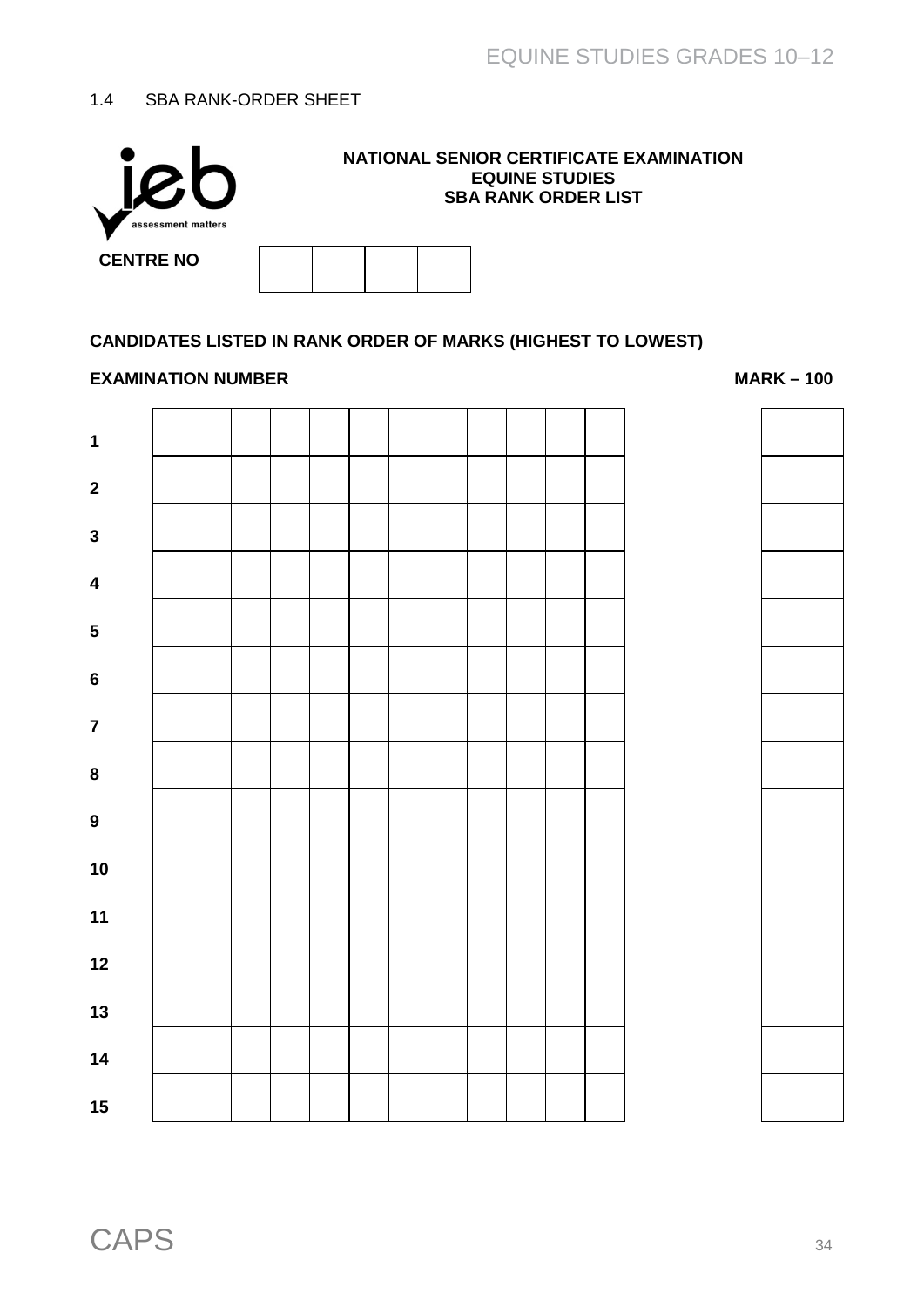#### 1.5 REGIONAL AND NATIONAL MODERATION TOOL



#### **NATIONAL SENIOR CERTIFICATE EXAMINATION EQUINE STUDIES NATIONAL MODERATION TOOL**

| <b>SCHOOL</b>         | <b>DATE</b>       |
|-----------------------|-------------------|
| <b>TEACHER'S NAME</b> | <b>CENTRE NO:</b> |
| <b>MODERATOR</b>      |                   |

| Compliance | <b>Completed</b><br><b>Teacher's SBA</b><br><b>Cover Sheet</b><br>included | <b>IEB Selection List</b><br>included<br>(if applicable) | <b>Mark Schedule</b><br>completed correctly<br>and signed by the<br><b>Principal</b> | <b>Completed Rank</b><br><b>Order List included</b>      | Proof of<br>School/External<br><b>Moderation provided</b>      | <b>Irregularities clearly</b><br>documented (if<br>applicable) |
|------------|----------------------------------------------------------------------------|----------------------------------------------------------|--------------------------------------------------------------------------------------|----------------------------------------------------------|----------------------------------------------------------------|----------------------------------------------------------------|
|            | This row applies to<br><b>Learner's SBA only</b>                           | Suitable file used                                       | <b>Completed and</b><br>correct Learner's<br><b>SBA Cover Sheet</b><br>included      | <b>Declaration of</b><br><b>Authenticity</b><br>provided | Declaration of<br><b>Omissions provided</b><br>(if applicable) |                                                                |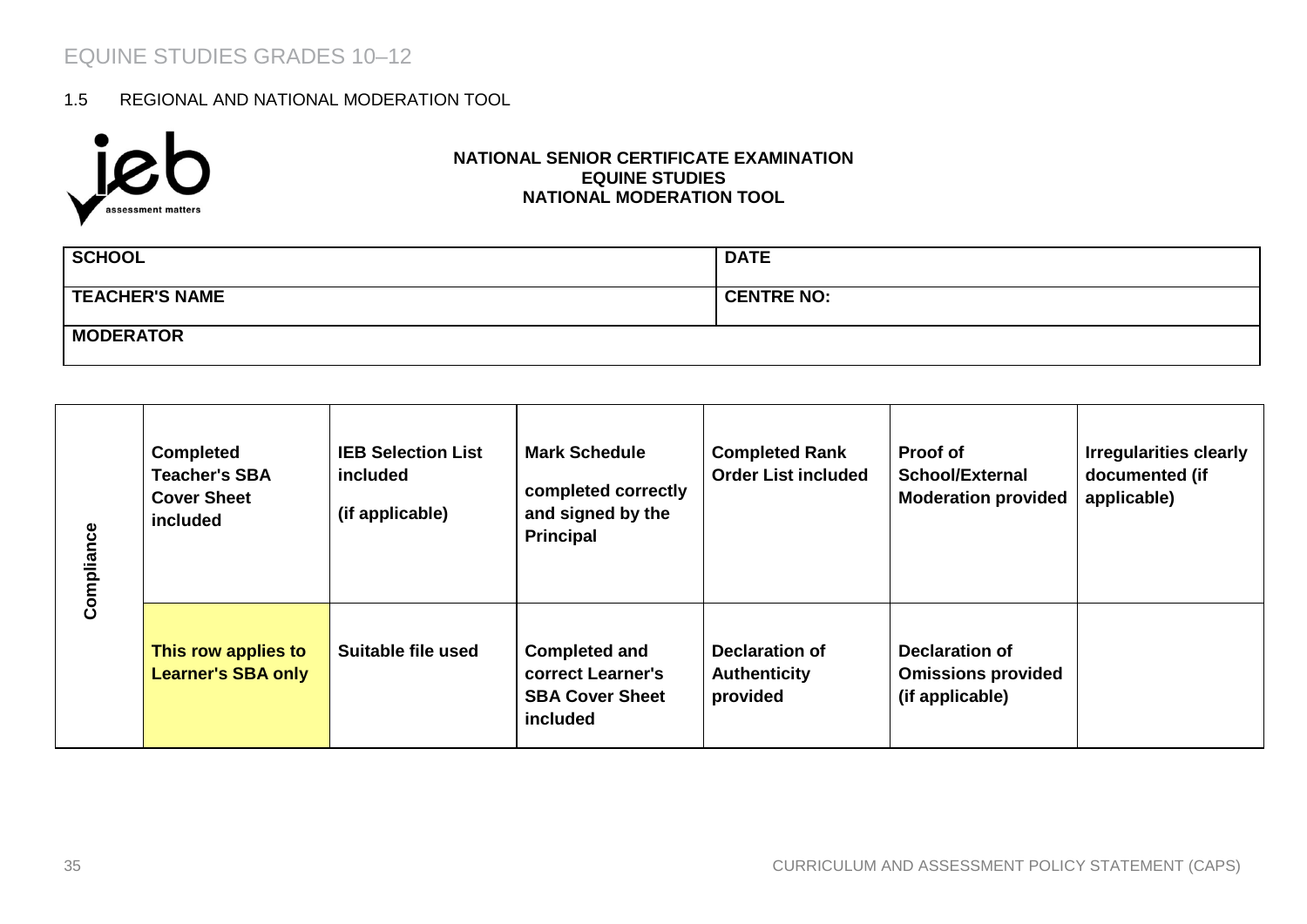|         | <b>Rating Scale</b>        |                                                       |                            |                                     |                                                |                                                           |                                         |                                                                                                                                     |
|---------|----------------------------|-------------------------------------------------------|----------------------------|-------------------------------------|------------------------------------------------|-----------------------------------------------------------|-----------------------------------------|-------------------------------------------------------------------------------------------------------------------------------------|
|         |                            |                                                       |                            |                                     |                                                |                                                           |                                         | 1. Does not meet the requirements at all. 2. Some important omissions. 3. Some minor omissions.<br>4. Meets the requirements fully. |
| Quality | Evidence of                | instructions/<br>question papers<br>provided<br>Clear | Task of required<br>rigour | Completed Grid<br>to justify design | Appropriate and<br>clear Marking<br>Guidelines | assessment<br>against marking<br>Consistent<br>auidelines | Constructive<br>feedback to<br>learners | <b>Comments with regards to compliance with SAGs</b>                                                                                |
|         | Preliminary<br>Examination |                                                       |                            |                                     |                                                |                                                           |                                         |                                                                                                                                     |
|         | <b>Controlled Test 1</b>   |                                                       |                            |                                     |                                                |                                                           |                                         |                                                                                                                                     |
|         | <b>Controlled Test 2</b>   |                                                       |                            |                                     |                                                |                                                           |                                         |                                                                                                                                     |
|         | Research Task              |                                                       |                            |                                     |                                                |                                                           |                                         |                                                                                                                                     |
|         | Case Study                 |                                                       |                            |                                     |                                                |                                                           |                                         |                                                                                                                                     |
|         | <b>Practical Task</b>      |                                                       |                            |                                     |                                                |                                                           |                                         |                                                                                                                                     |

**Moderator's Signature: \_\_\_\_\_\_\_\_\_\_\_\_\_\_\_\_\_\_\_\_\_\_\_\_\_\_\_\_\_\_\_\_\_\_\_ Date: \_\_\_\_\_\_\_\_\_\_\_\_\_\_\_\_**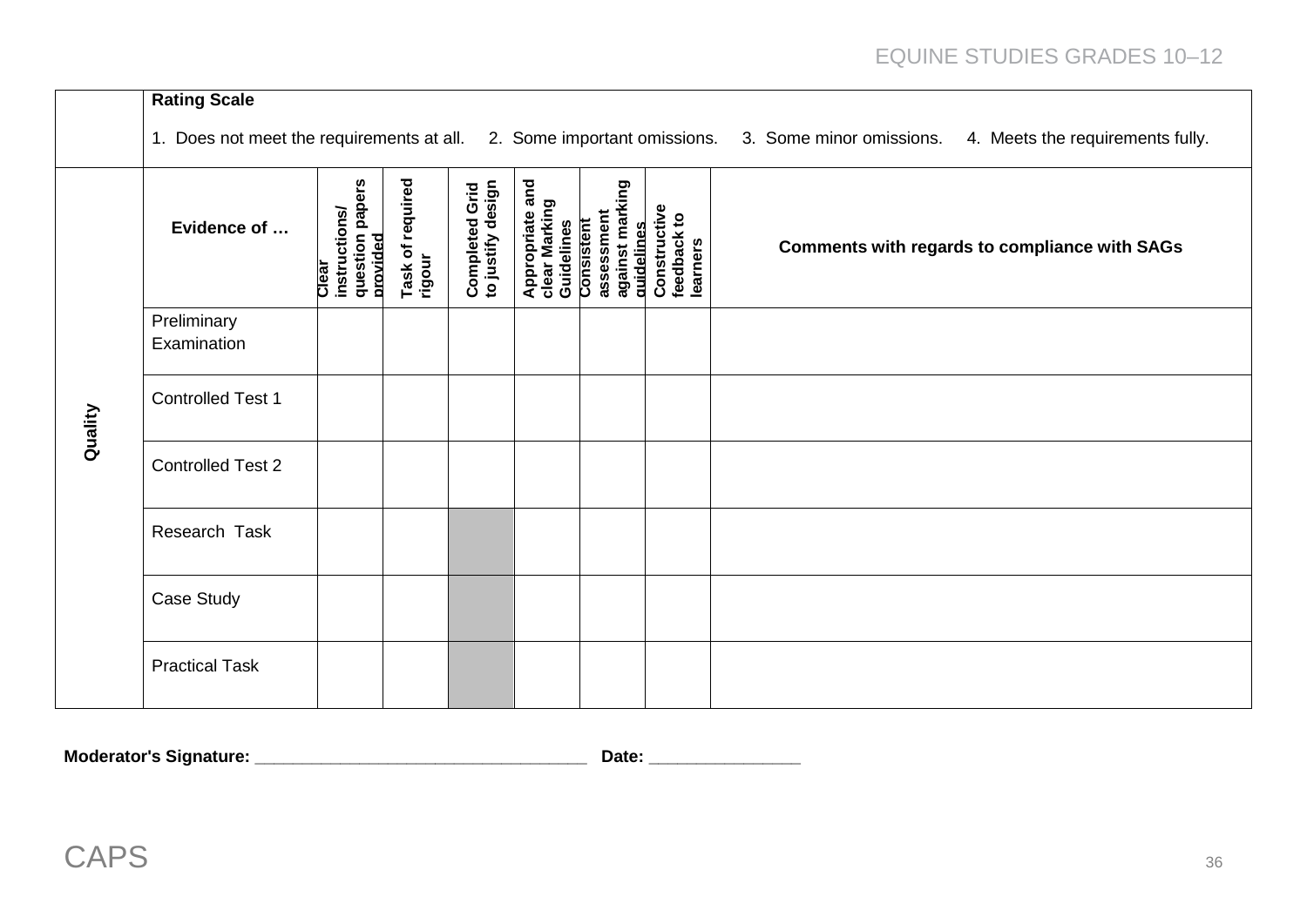#### 1.6 FINAL MODERATION FEEDBACK FORM TO IEB



#### **NATIONAL SENIOR CERTIFICATE EXAMINATION EQUINE STUDIES FINAL MODERATION FEEDBACK FORM**

To be completed and retained by the IEB

**Examination Centre Number: \_\_\_\_\_\_\_\_\_\_\_\_\_\_\_\_\_**

*The candidates required to submit Learner Files for moderation (candidates supplied by IEB)*

| <b>Examination number</b> | <b>School</b><br>Mark (%) | <b>Moderated</b><br>Mark (%) |
|---------------------------|---------------------------|------------------------------|
|                           |                           |                              |
|                           |                           |                              |
|                           |                           |                              |
|                           |                           |                              |
|                           |                           |                              |
|                           |                           |                              |
|                           |                           |                              |
|                           |                           |                              |
|                           |                           |                              |
|                           |                           |                              |

#### *Comments:*

*Recommendations:*

| SBA MARKS SHOULD BE ACCEPTED WITHOUT ALTERATION | Yes   | No |  |
|-------------------------------------------------|-------|----|--|
| Change recommended by moderator:                |       |    |  |
|                                                 |       |    |  |
| Change to be implemented:                       |       |    |  |
|                                                 |       |    |  |
| <b>SBA Moderator's signature</b>                | Date: |    |  |
|                                                 |       |    |  |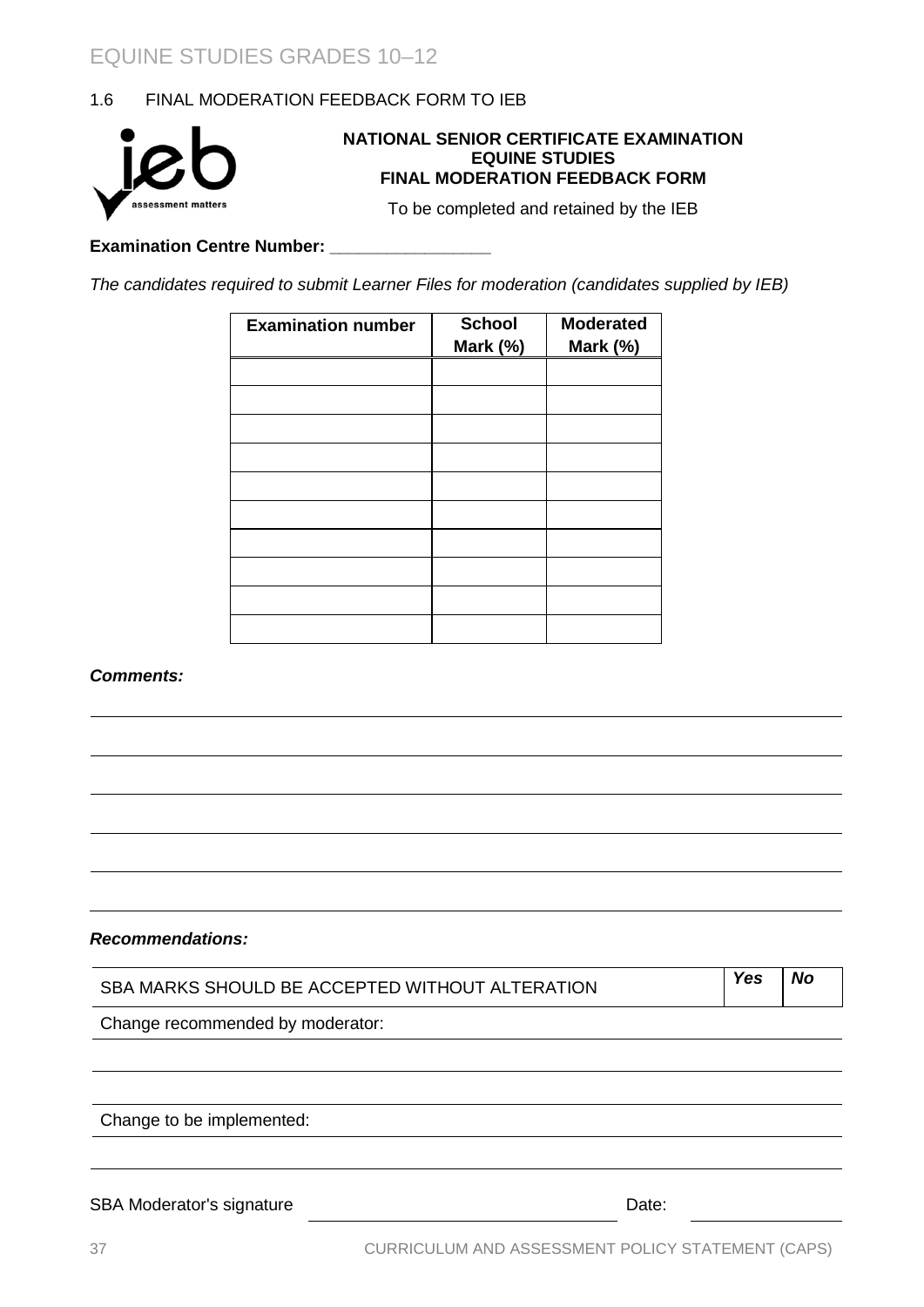# 1.7 EXAMPLE OF LETTER OF AUTHENTICITY

#### **NATIONAL SENIOR CERTIFICATE EXAMINATION EQUINE STUDIES LETTER OF AUTHENTICITY**

# School Letterhead

# **DECLARATION BY THE CANDIDATE**

I hereby declare that all the work contained in this SBA is my own, original work and that if I have made use of any source, I have acknowledged this.

\_\_\_\_\_\_\_\_\_\_\_\_\_\_\_\_\_\_\_\_\_\_\_\_\_\_\_\_\_\_\_\_\_\_ \_\_\_\_\_\_\_\_\_\_\_\_\_\_\_\_\_\_\_\_\_

LEARNER NAME **DATE** 

I agree that, if it is determined by the competent authorities that I have engaged in any fraudulent activities whatsoever in connection with the contents of my SBA, I shall forfeit completely the marks gained for this assessment.

 $\overline{\phantom{a}}$  , and the contract of the contract of the contract of the contract of the contract of the contract of the contract of the contract of the contract of the contract of the contract of the contract of the contrac

LEARNER NAME **DATE** 

# **DECLARATION BY THE CANDIDATE'S TEACHER**

As far as I know, the above statement by the candidate is true and I accept that the work offered is his/hers.

\_\_\_\_\_\_\_\_\_\_\_\_\_\_\_\_\_\_\_\_\_\_\_\_\_\_\_\_\_\_\_\_\_\_ \_\_\_\_\_\_\_\_\_\_\_\_\_\_\_\_\_\_\_\_\_

TEACHER DATE DESCRIPTION OF THE SERVICE SERVICE SERVICE SERVICE SERVICE SERVICE SERVICE SERVICE SERVICE SERVICE

assessment matters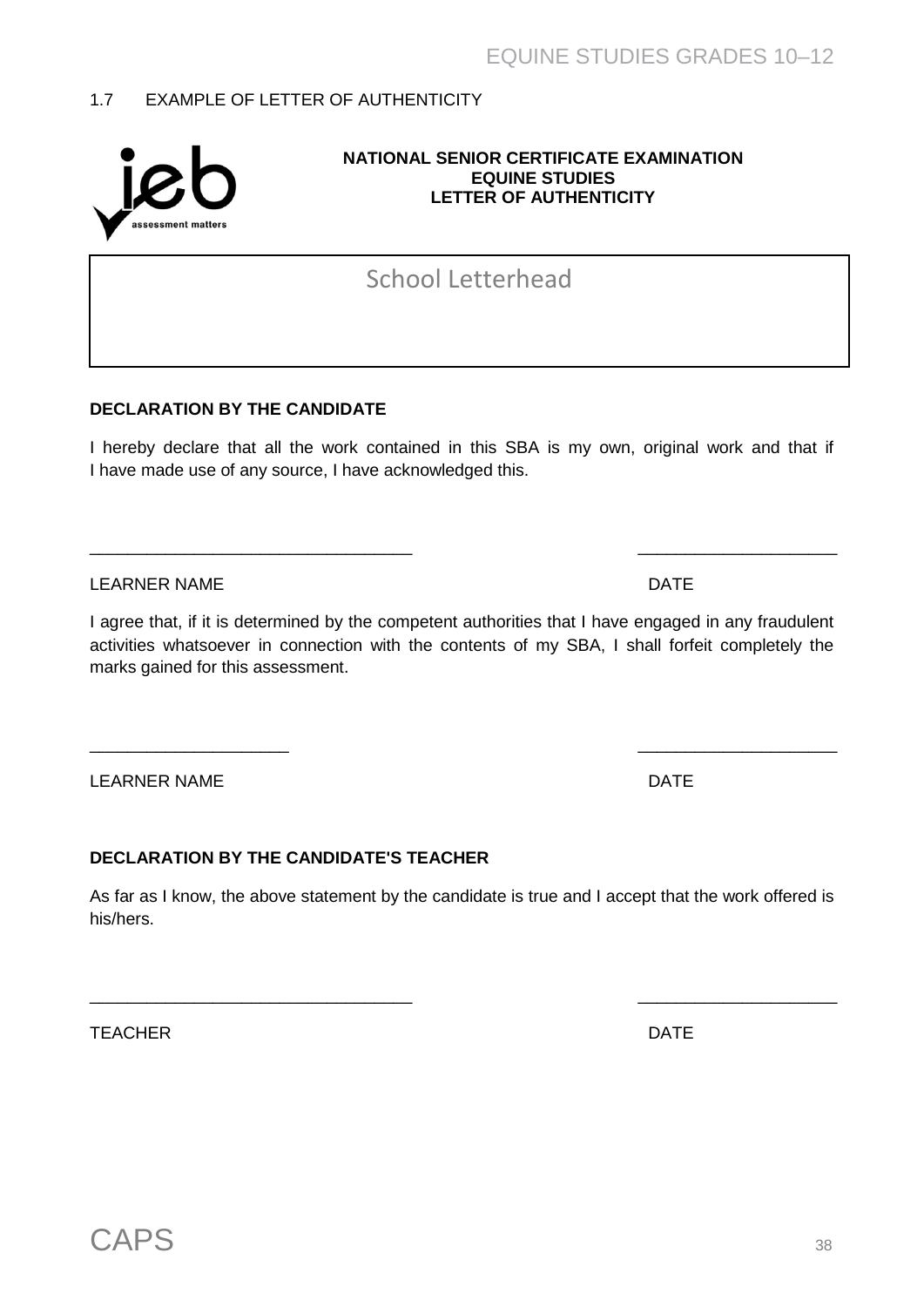#### 1.8 EXAMPLE OF DECLARATION OF OMISSIONS



**Learner Name: \_\_\_\_\_\_\_\_\_\_\_\_\_\_\_\_\_\_\_\_\_\_\_\_\_\_\_\_\_\_\_\_\_\_\_ Grade: \_\_\_\_\_\_\_\_\_\_\_\_\_\_\_**

**SBA Task: \_\_\_\_\_\_\_\_\_\_\_\_\_\_\_\_\_\_\_\_\_\_\_\_\_\_\_\_\_\_\_\_\_\_\_\_\_\_\_\_\_\_\_\_\_\_\_\_\_\_\_\_\_\_\_\_\_\_\_\_**

The learner has failed to include the set SBA task for the following reason:

| Illness.<br>Doctor's note attached.                                                                                                                                                                                                                                                 |
|-------------------------------------------------------------------------------------------------------------------------------------------------------------------------------------------------------------------------------------------------------------------------------------|
| The completed task is lost, but a mark is recorded.                                                                                                                                                                                                                                 |
| Absenteeism.<br>I hereby acknowledge the fact that I have failed to report on an alternate date to<br>complete my Equine Studies SBA Task. This means I will receive 0% for the task. I<br>am completely to blame for my own failure to complete the task on time or not at<br>all. |
| Failed to hand in the task.<br>I hereby acknowledge the fact that I have failed to hand in an Equine Studies SBA<br>Task. This means I will receive 0% for the task. I am completely to blame for my<br>own failure to hand in the task on time or not at all.                      |
| Other:                                                                                                                                                                                                                                                                              |

The learner will have the following assessment reflected on the mark sheet for the task  $\Box$ 

\_\_\_\_\_\_\_\_\_\_\_\_\_\_\_\_\_\_\_\_\_\_\_\_\_\_\_\_\_\_\_\_\_\_\_\_\_\_\_ \_\_\_\_\_\_\_\_\_\_\_\_\_\_\_\_\_\_

\_\_\_\_\_\_\_\_\_\_\_\_\_\_\_\_\_\_\_\_\_\_\_\_\_\_\_\_\_\_\_\_\_\_\_\_\_\_\_ \_\_\_\_\_\_\_\_\_\_\_\_\_\_\_\_\_\_

Teacher's Signature **DATE** 

Learner's Signature **DATE**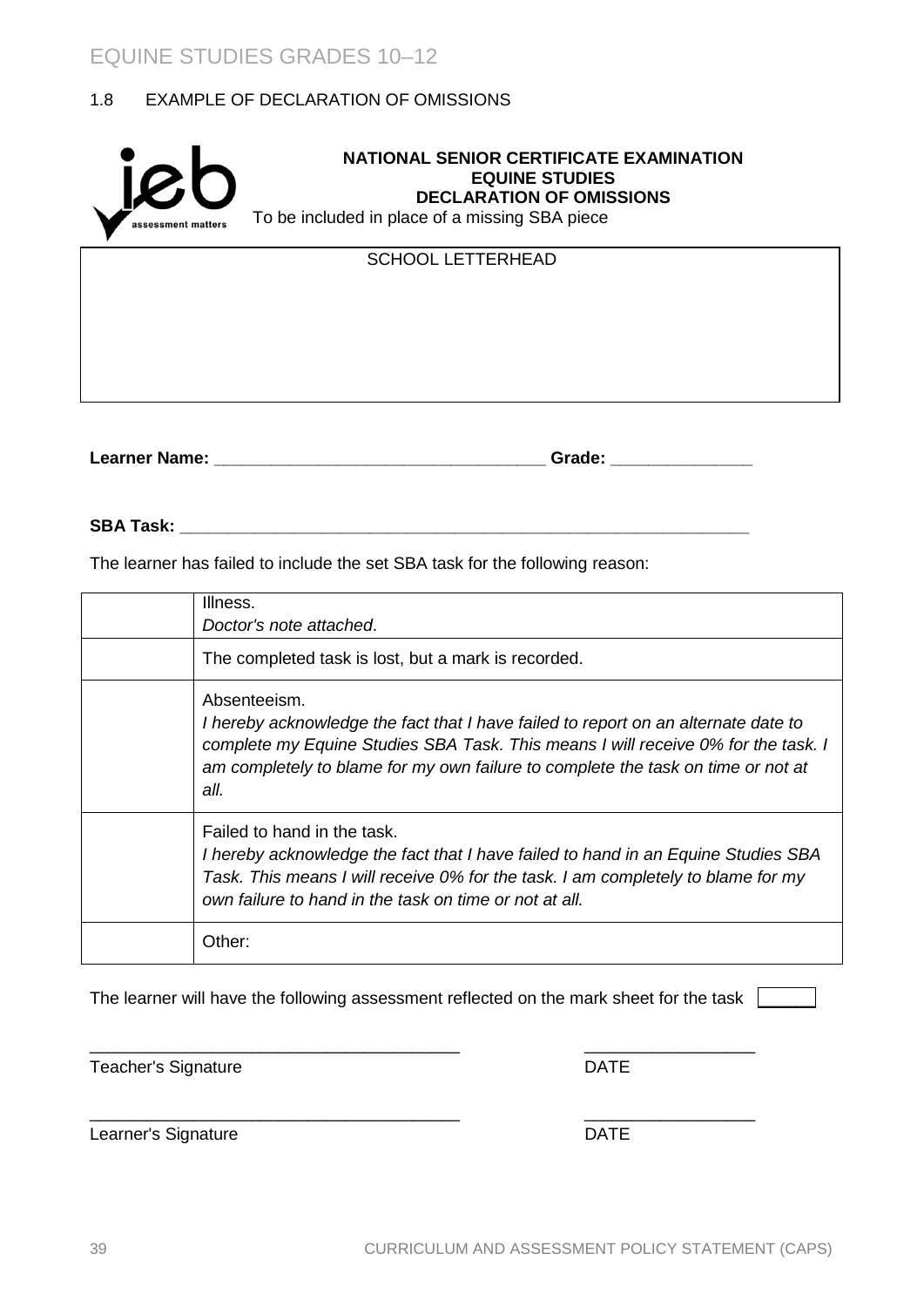#### **2.1. APPENDIX A: EXAMPLE OF A DESIGN GRID**

| <b>EQUINE STUDIES DESIGN GRID</b> |                                         |             |                    |                                        |             |                |              |     |                |                |
|-----------------------------------|-----------------------------------------|-------------|--------------------|----------------------------------------|-------------|----------------|--------------|-----|----------------|----------------|
|                                   | Topics (insert √ in appropriate column) |             |                    | <b>Cognitive Levels (insert marks)</b> |             |                |              |     |                |                |
| Question<br><b>Number</b>         | <b>Nutrition</b>                        | Anatomy and | <b>Health Care</b> | <b>Stable Yard</b>                     | $\mathbf 1$ | $\overline{2}$ | $\mathbf{3}$ | 4   | $\overline{5}$ | $\overline{6}$ |
|                                   |                                         | Physiology  |                    | <b>Management</b>                      | 25%         | 15%            | 15%          | 10% | 15%            | 15%            |
|                                   |                                         |             |                    |                                        |             |                |              |     |                |                |
|                                   |                                         |             |                    |                                        |             |                |              |     |                |                |
|                                   |                                         |             |                    |                                        |             |                |              |     |                |                |
|                                   |                                         |             |                    |                                        |             |                |              |     |                |                |
|                                   |                                         |             |                    |                                        |             |                |              |     |                |                |
|                                   |                                         |             |                    |                                        |             |                |              |     |                |                |
|                                   |                                         |             |                    |                                        |             |                |              |     |                |                |
|                                   |                                         |             |                    |                                        |             |                |              |     |                |                |
|                                   |                                         |             |                    |                                        |             |                |              |     |                |                |
|                                   |                                         |             |                    |                                        |             |                |              |     |                |                |
|                                   |                                         |             |                    |                                        |             |                |              |     |                |                |
|                                   |                                         |             |                    |                                        |             |                |              |     |                |                |
|                                   |                                         |             |                    |                                        |             |                |              |     |                |                |
|                                   |                                         |             |                    |                                        |             |                |              |     |                |                |
| <b>TOTALS</b>                     |                                         |             |                    |                                        |             |                |              |     |                |                |
| <b>TARGET</b><br><b>WEIGHTING</b> |                                         |             |                    |                                        |             | 60%            |              |     | 40%            |                |
| <b>ACTUAL</b><br><b>WEIGHTING</b> |                                         |             |                    |                                        |             |                |              |     |                |                |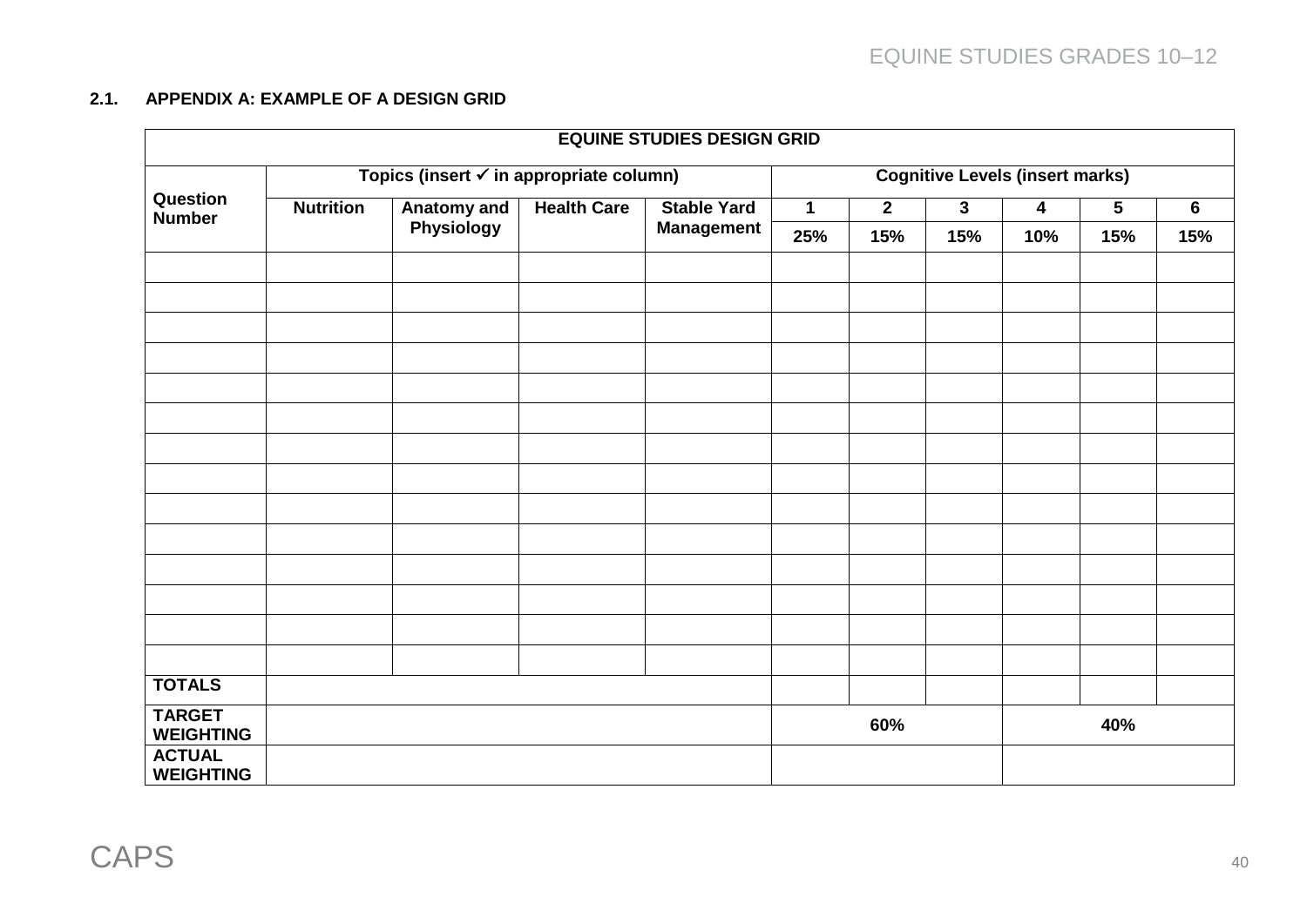#### **2.2 APPENDIX B: BLOOM'S TAXONOMY OF COGNITIVE DEMAND**

|                | <b>BLOOM'S TAXONOMY OF COGNITIVE DEMAND</b> |                           |                                               |                                                      |  |  |  |  |
|----------------|---------------------------------------------|---------------------------|-----------------------------------------------|------------------------------------------------------|--|--|--|--|
| Level          | <b>Description</b>                          | <b>Explanation</b>        | <b>Skills demonstrated</b>                    | <b>Action verbs</b>                                  |  |  |  |  |
| 6              | Evaluation                                  | Making judgments          | Compare and discriminate between ideas;       | Assess, decide, rank, grade, test, measure,          |  |  |  |  |
|                |                                             | based on certain criteria | assess value of theories, presentations; make | recommend, convince, select, judge, explain,         |  |  |  |  |
|                |                                             |                           | choices based on reasoned arguments; verify   | discriminate, support, conclude, compare,            |  |  |  |  |
|                |                                             |                           | value of evidence; recognise subjectivity     | summarise, critique, interpret, justify.             |  |  |  |  |
| 5              | <b>Synthesis</b>                            | The ability to put        | Use old ideas to create new ones, generalise  | Combine, integrate, modify, rearrange, substitute,   |  |  |  |  |
|                |                                             | elements together to      | from given facts, relate knowledge from       | plan, create, design, invent, what if? Compose,      |  |  |  |  |
|                |                                             | form a new whole          | several areas, predict, draw conclusions      | formulate, prepare, generalise, rewrite,             |  |  |  |  |
|                |                                             |                           |                                               | categorise, combine, compile, reconstruct            |  |  |  |  |
| 4              | Analysis                                    | The ability to break      | Seeing patterns, organisation of parts,       | Analyse, separate, order, explain, connect,          |  |  |  |  |
|                |                                             | down a whole into its     | recognition of hidden meanings, and           | classify, arrange, divide, compare, select, infer,   |  |  |  |  |
|                |                                             | component parts.          | identification of components.                 | break down, contrast, distinguish, diagram,          |  |  |  |  |
|                |                                             | Elements embedded in a    |                                               | illustrate                                           |  |  |  |  |
|                |                                             | whole are identified and  |                                               |                                                      |  |  |  |  |
|                |                                             | the relations among the   |                                               |                                                      |  |  |  |  |
|                |                                             | elements are recognised   |                                               |                                                      |  |  |  |  |
| 3              | Application                                 | The ability to use (or    | Use information, use methods, concepts,       | Apply, demonstrate, calculate, complete, illustrate, |  |  |  |  |
|                |                                             | apply) information in     | theories in new situations, solve problems    | show, solve, examine, modify, relate, change,        |  |  |  |  |
|                |                                             | new situations            | using required skills or knowledge            | classify, experiment, discover, construct,           |  |  |  |  |
|                |                                             |                           |                                               | manipulate, prepare, produce                         |  |  |  |  |
| $\overline{2}$ | Comprehension                               | First level of            | Understanding information, grasp meaning,     | Summarise, describe, interpret, contrast, predict,   |  |  |  |  |
|                |                                             | understanding, recall     | translate knowledge into new context,         | associate, distinguish, estimate, differentiate,     |  |  |  |  |
|                |                                             | and understand            | interpret facts, compare, contrast, order,    | discuss, extend, comprehend, convert, defend,        |  |  |  |  |
|                |                                             | information, describe     | group, infer causes, predict consequences     | explain, generalise, give example, rewrite           |  |  |  |  |
|                |                                             | meaning                   |                                               |                                                      |  |  |  |  |
| $\mathbf{1}$   | Knowledge                                   | Act of remembering        | Observation and recall of information         | List, define, tell, describe, identify, show, know,  |  |  |  |  |
|                |                                             | facts. Only recall        |                                               | label, collect, select, reproduce, match, recognise, |  |  |  |  |
|                |                                             |                           |                                               | examine, tabulate, quote, name                       |  |  |  |  |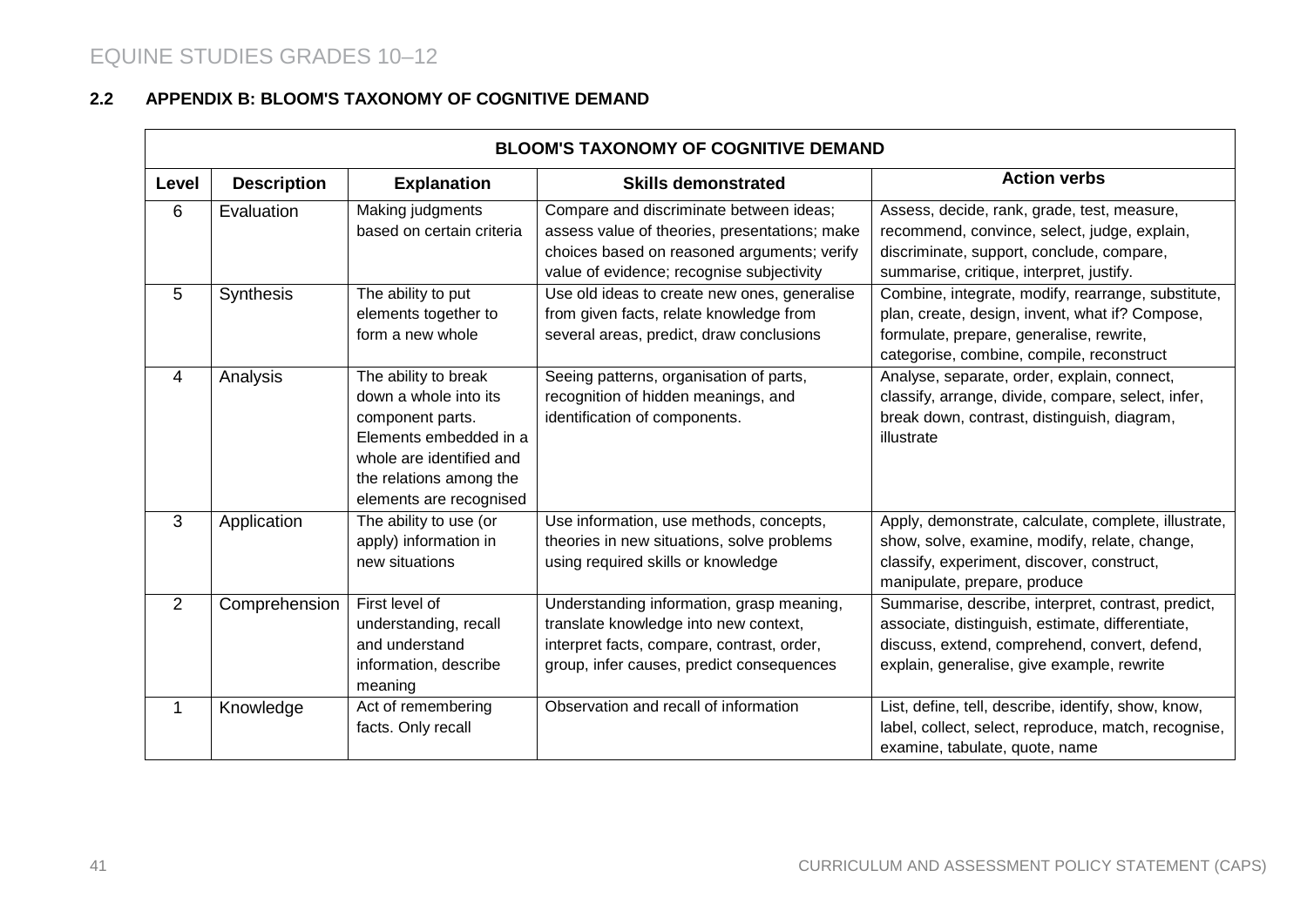### **2.3 APPENDIX C: EQUESTRIAN COMPETITION DISCIPLINES**

| <b>Flat Racing</b> | <b>Carriage Driving</b> | <b>Western Mounted Games</b> |
|--------------------|-------------------------|------------------------------|
| Show Jumping       | Endurance               | <b>Western Dressage</b>      |
| <b>Dressage</b>    | Polo                    | Horse Ball                   |
| Para Dressage      | Polocrosse              | <b>TREC</b>                  |
| Eventing           | Tentpegging             | <b>Horseback Archery</b>     |
| Showing            | Saddle Seat             | Harness Racing               |
| Equitation         | Pony Club Mounted Games |                              |
| Vaulting           | Reining                 |                              |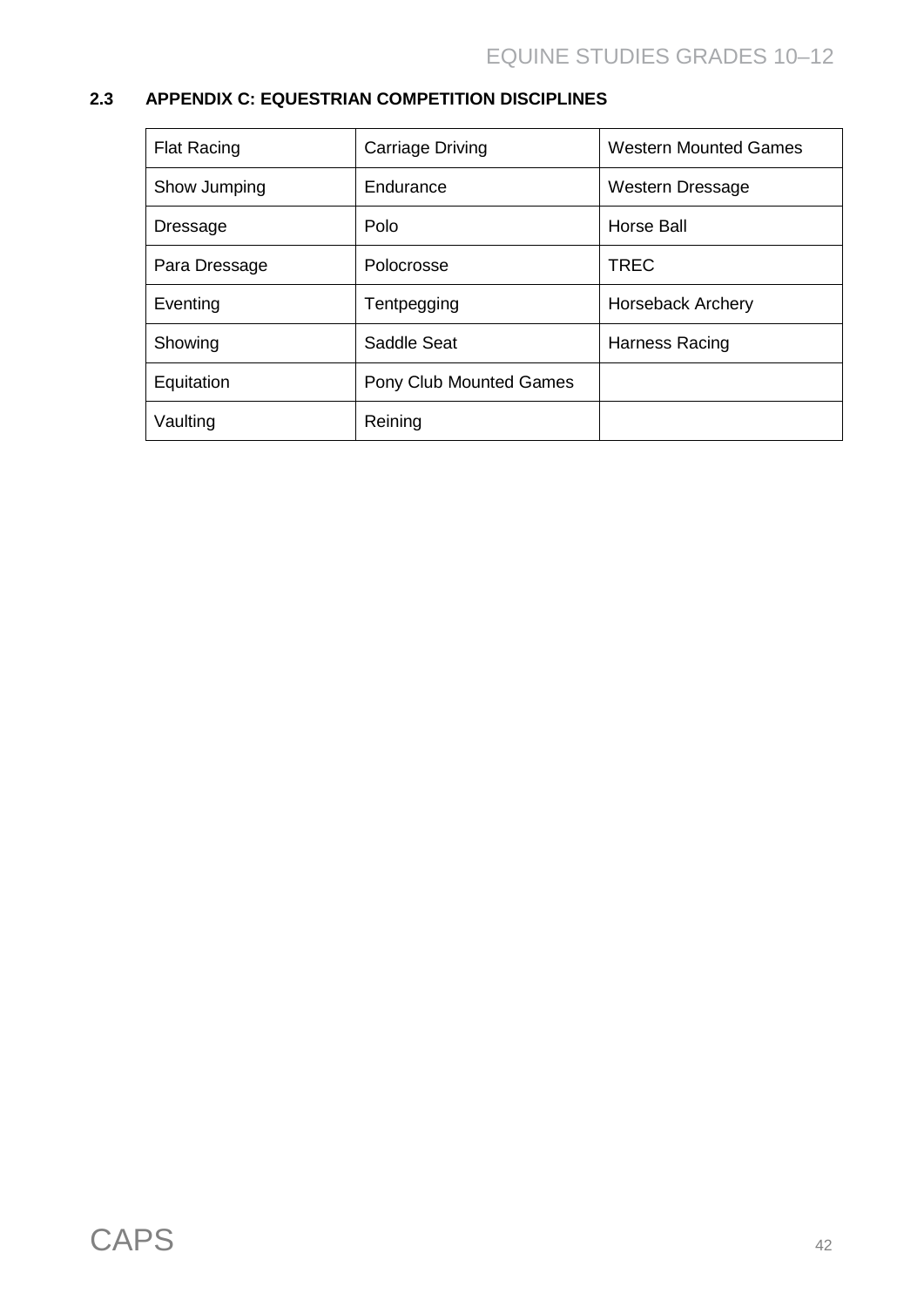#### 2.4 **APPENDIX D: EQUINE STUDIES - TOPIC 5A - HORSEMANSHIP LOG RECORD Year: \_\_\_\_\_\_\_\_\_\_\_\_\_\_\_\_\_\_**

Name: \_\_\_\_\_\_\_\_\_\_\_\_\_\_\_\_\_\_\_\_\_\_\_\_\_\_\_\_\_\_\_\_\_\_\_ School: \_\_\_\_\_\_\_\_\_\_\_\_\_\_\_\_\_\_\_\_\_\_\_\_Discipline: \_\_\_\_\_\_\_\_\_\_\_\_\_\_\_\_\_\_\_\_\_\_\_\_\_\_\_\_\_\_\_\_

| Date | <b>Event Venue</b> | <b>Competition</b><br>Level/Grade | <b>Description of Event</b> | <b>Result</b> | Evidence e.g. Video; Photograph;<br>Published results |
|------|--------------------|-----------------------------------|-----------------------------|---------------|-------------------------------------------------------|
|      |                    |                                   |                             |               |                                                       |
|      |                    |                                   |                             |               |                                                       |
|      |                    |                                   |                             |               |                                                       |
|      |                    |                                   |                             |               |                                                       |
|      |                    |                                   |                             |               |                                                       |
|      |                    |                                   |                             |               |                                                       |
|      |                    |                                   |                             |               |                                                       |
|      |                    |                                   |                             |               |                                                       |
|      |                    |                                   |                             |               |                                                       |
|      |                    |                                   |                             |               |                                                       |
|      |                    |                                   |                             |               |                                                       |
|      |                    |                                   |                             |               |                                                       |
|      |                    |                                   |                             |               |                                                       |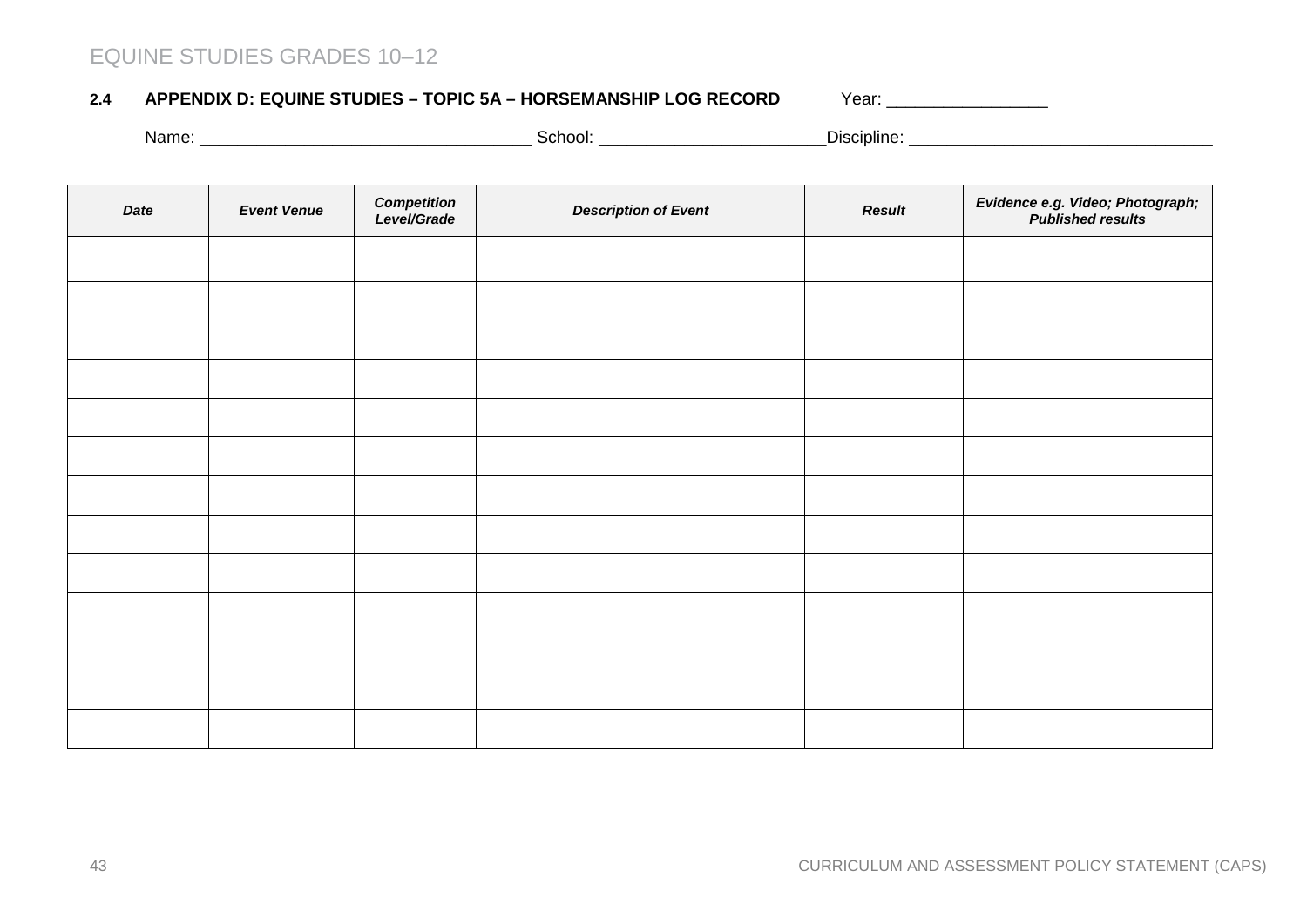#### **2.5 APPENDIX E: EQUINE STUDIES – TOPIC 5B – HORSEMASTERSHIP LOG RECORD** Year: \_\_\_\_\_\_\_\_\_\_\_\_\_\_\_\_\_

Name: \_\_\_\_\_\_\_\_\_\_\_\_\_\_\_\_\_\_\_\_\_\_\_\_\_\_\_\_\_\_\_\_\_\_\_ School: \_\_\_\_\_\_\_\_\_\_\_\_\_\_\_\_\_\_\_\_\_\_\_\_ Vocation: \_\_\_\_\_\_\_\_\_\_\_\_\_\_\_\_\_\_\_\_\_\_\_\_\_\_\_\_\_\_\_\_

| Date | <b>Hours</b><br>Worked | Task | <b>Description of Duty</b> | <b>Name of Responsible Person</b> | <b>Signature of Responsible Person</b> |
|------|------------------------|------|----------------------------|-----------------------------------|----------------------------------------|
|      |                        |      |                            |                                   |                                        |
|      |                        |      |                            |                                   |                                        |
|      |                        |      |                            |                                   |                                        |
|      |                        |      |                            |                                   |                                        |
|      |                        |      |                            |                                   |                                        |
|      |                        |      |                            |                                   |                                        |
|      |                        |      |                            |                                   |                                        |
|      |                        |      |                            |                                   |                                        |
|      |                        |      |                            |                                   |                                        |
|      |                        |      |                            |                                   |                                        |
|      |                        |      |                            |                                   |                                        |
|      |                        |      |                            |                                   |                                        |
|      |                        |      |                            |                                   |                                        |
|      |                        |      |                            |                                   |                                        |